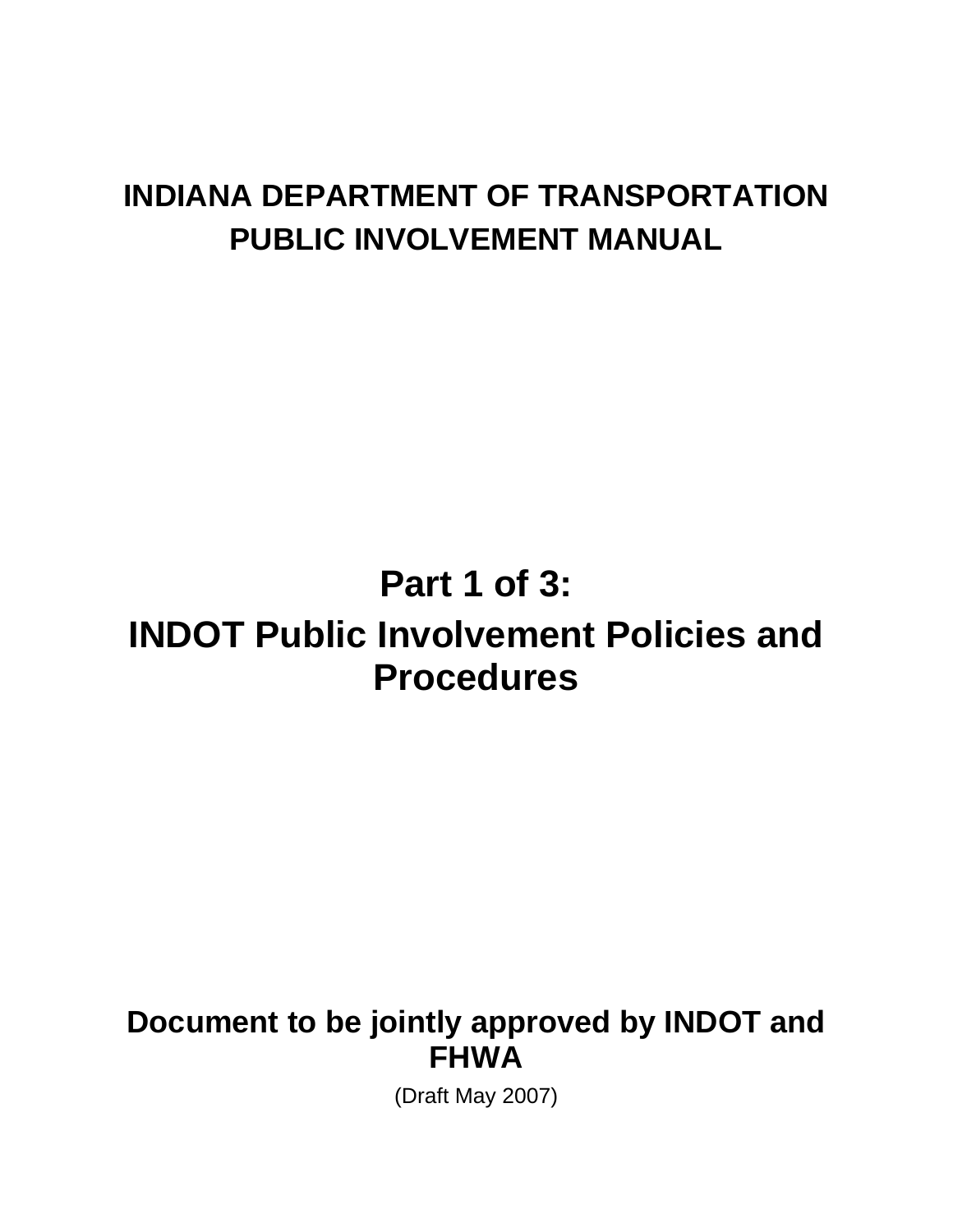| I. | THE MISSION AND PUBLIC INVOLVEMENT POLICY OF INDOT 1                 |                                                                                                                                                                           |  |  |  |
|----|----------------------------------------------------------------------|---------------------------------------------------------------------------------------------------------------------------------------------------------------------------|--|--|--|
|    | А.                                                                   |                                                                                                                                                                           |  |  |  |
|    | В.                                                                   |                                                                                                                                                                           |  |  |  |
|    |                                                                      | 1.<br>2.<br>INDOT's Adherence to Federal Guidance and Regulations on Public Involvement  2<br>3.<br>INDOT's Intent to Exceed Federal and State Law and Regulations3<br>4. |  |  |  |
|    | $C_{\cdot}$                                                          |                                                                                                                                                                           |  |  |  |
|    |                                                                      | 1.<br>2.<br>3.<br>4.<br>5.<br>6.<br>7.                                                                                                                                    |  |  |  |
| Ш. | FEDERAL AND STATE LAW AND REGULATIONS AS A FOUNDATION                |                                                                                                                                                                           |  |  |  |
|    | А.                                                                   |                                                                                                                                                                           |  |  |  |
|    | В.<br>C.                                                             |                                                                                                                                                                           |  |  |  |
|    |                                                                      |                                                                                                                                                                           |  |  |  |
|    | D.                                                                   | State Laws that Pertain to Implementation of Public Involvement 8                                                                                                         |  |  |  |
| Ш. | PUBLIC INVOLVEMENT IN THE TRANSPORTATION PLANNING AND                |                                                                                                                                                                           |  |  |  |
|    | А.                                                                   |                                                                                                                                                                           |  |  |  |
|    | Requirements by Federal Law, Regulations and Policy for Public<br>В. |                                                                                                                                                                           |  |  |  |
|    |                                                                      | 1.<br>2.                                                                                                                                                                  |  |  |  |
| C. |                                                                      | How INDOT Implements these Public Involvement Requirements during                                                                                                         |  |  |  |
|    |                                                                      | 1.<br>2.                                                                                                                                                                  |  |  |  |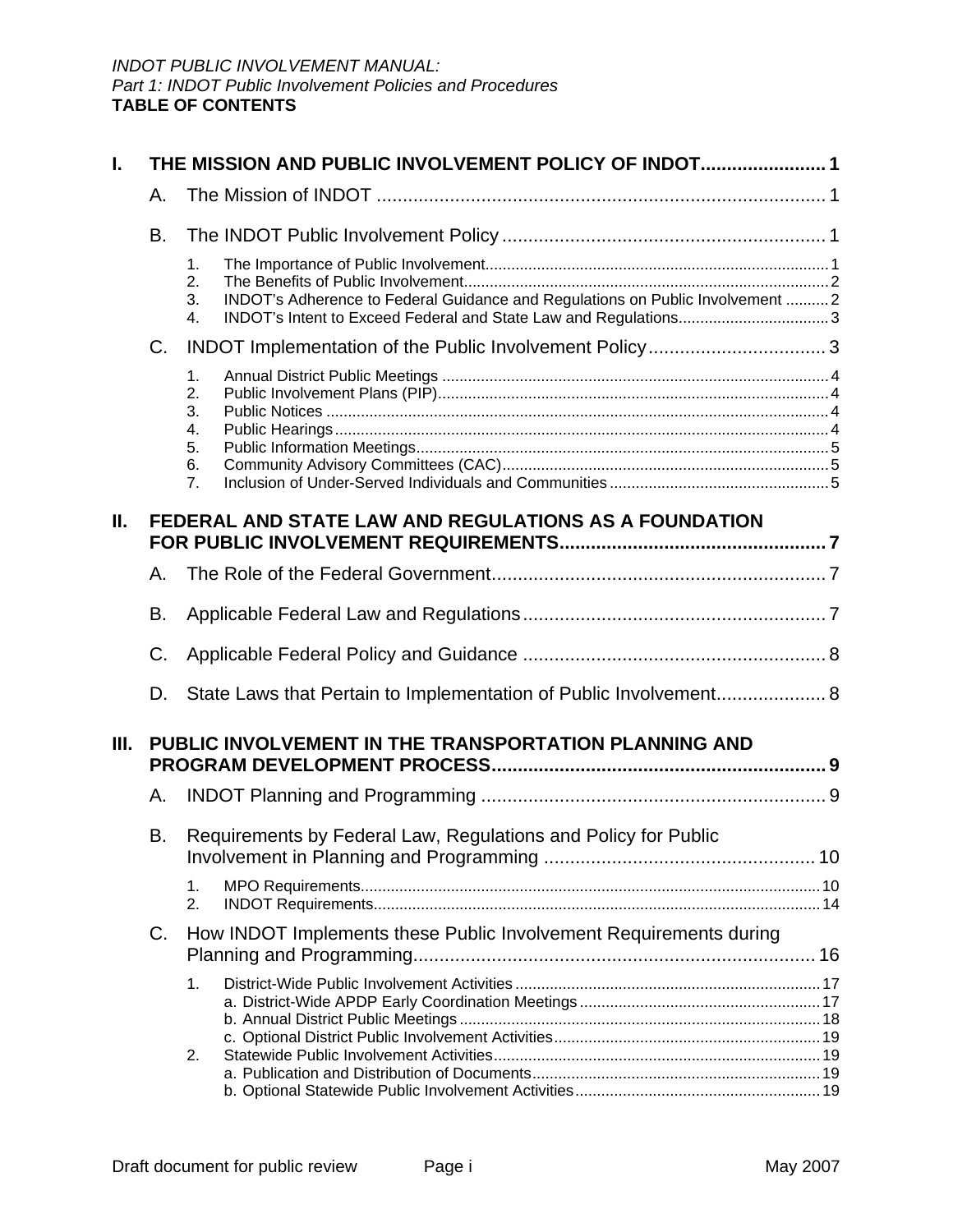|                                                                         | Inclusion of Under-Served Individuals and Communities in INDOT Public<br>3.                                                                                                                                                                                                                                                                                                                                                                                                                                                                                                                                                                                                                                                                                                                                                                                          |  |
|-------------------------------------------------------------------------|----------------------------------------------------------------------------------------------------------------------------------------------------------------------------------------------------------------------------------------------------------------------------------------------------------------------------------------------------------------------------------------------------------------------------------------------------------------------------------------------------------------------------------------------------------------------------------------------------------------------------------------------------------------------------------------------------------------------------------------------------------------------------------------------------------------------------------------------------------------------|--|
| D.                                                                      | How INDOT Implements these Requirements - A Summary of What is<br>Required by INDOT during the Planning and Programming Phase  21                                                                                                                                                                                                                                                                                                                                                                                                                                                                                                                                                                                                                                                                                                                                    |  |
|                                                                         | IV. PUBLIC INVOLVEMENT IN THE PROJECT DEVELOPMENT PROCESS 22                                                                                                                                                                                                                                                                                                                                                                                                                                                                                                                                                                                                                                                                                                                                                                                                         |  |
| А.                                                                      |                                                                                                                                                                                                                                                                                                                                                                                                                                                                                                                                                                                                                                                                                                                                                                                                                                                                      |  |
| В.                                                                      | Requirements by Federal Law, Regulation, and INDOT Policy for Public                                                                                                                                                                                                                                                                                                                                                                                                                                                                                                                                                                                                                                                                                                                                                                                                 |  |
| How INDOT Implements these Public Involvement Requirements during<br>C. |                                                                                                                                                                                                                                                                                                                                                                                                                                                                                                                                                                                                                                                                                                                                                                                                                                                                      |  |
|                                                                         | 1.<br>2.<br>3.<br>4.<br>5.<br>b. Notice of Intent to Initiate an Environmental Impact Statement (NOI). 29<br>d. Notice Soliciting Comments on Historic Impacts Section 106 of the National<br>e. Notice Issued when the Final Environmental Impact Statement is Completed29<br>f. Notice Issued when a Finding of No Significant Impacts is Issued<br>h. Notice of Additional Information to an Approved Environmental Document. 30<br>i. Notice of Proposed Design and Noise Study Information Meeting.  30<br>j. Notice of Final Plans and Construction Sequencing Information Meeting 30<br>6.<br>Solicitation of Views related to Noise Impacts and Noise Abatement Measures  31<br>7.<br>Notice of Impacts to Historic Properties and Solicitation of Public Views under<br>8.<br>Inclusion of Under-Served Individuals and Communities in INDOT's Public<br>9. |  |
| How INDOT Implements these Requirements on Categorical Exclusion<br>D.  |                                                                                                                                                                                                                                                                                                                                                                                                                                                                                                                                                                                                                                                                                                                                                                                                                                                                      |  |
|                                                                         | 1.<br>2.                                                                                                                                                                                                                                                                                                                                                                                                                                                                                                                                                                                                                                                                                                                                                                                                                                                             |  |
| Е.                                                                      | How INDOT Implements these Requirements on Environmental                                                                                                                                                                                                                                                                                                                                                                                                                                                                                                                                                                                                                                                                                                                                                                                                             |  |
|                                                                         | 1.<br>2.<br>3.<br>4.<br>Public Notice of the Availability of the Environmental Assessment34<br>5.<br>6.                                                                                                                                                                                                                                                                                                                                                                                                                                                                                                                                                                                                                                                                                                                                                              |  |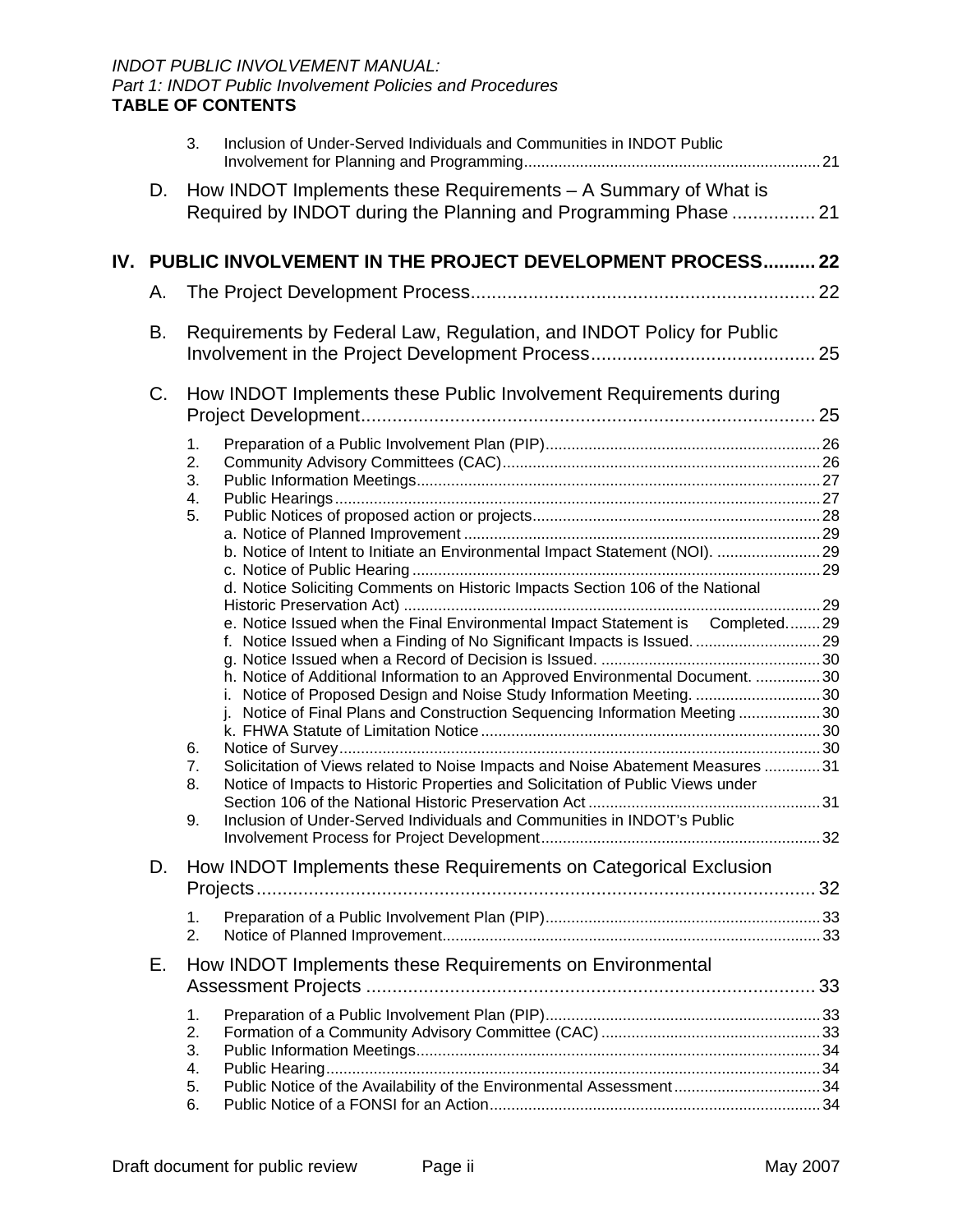|     | F.        | How INDOT Implements these Requirements on Environmental Impact<br>Statement Projects and Environmental Assessment/Corridor Study Projects. 36 |                                                                                                                                             |  |  |
|-----|-----------|------------------------------------------------------------------------------------------------------------------------------------------------|---------------------------------------------------------------------------------------------------------------------------------------------|--|--|
|     |           | 1.<br>2.<br>3.<br>4.<br>5.<br>6.<br>7.<br>8.<br>9.                                                                                             | Federal Notice of Intent to initiate an Environmental Impact Statement (EIS only)36                                                         |  |  |
|     | G.        |                                                                                                                                                | How INDOT Implements these Requirements - A Summary of What is<br>Required by INDOT during the Project Development Phase  40                |  |  |
| V.  |           |                                                                                                                                                | PUBLIC INVOLVEMENT ACTIVITIES IN CONSTRUCTION, OPERATIONS,<br>AND MAINTENANCE PHASES OF TRANSPORTATION PROJECTS 42                          |  |  |
| VI. |           |                                                                                                                                                | <b>REQUIREMENTS RELATED TO CONDUCTING PUBLIC HEARINGS 43</b>                                                                                |  |  |
|     | А.        |                                                                                                                                                |                                                                                                                                             |  |  |
|     |           | 1.<br>2.<br>3.                                                                                                                                 | Request for a Public Hearing/Decision on Whether to Hold a Public Hearing  43                                                               |  |  |
|     | <b>B.</b> |                                                                                                                                                |                                                                                                                                             |  |  |
|     |           | 1.<br>2.                                                                                                                                       |                                                                                                                                             |  |  |
|     | C.        |                                                                                                                                                | Coordination of Public Hearing Process with U.S. Army Corps of                                                                              |  |  |
|     | D.        |                                                                                                                                                |                                                                                                                                             |  |  |
|     |           | 1.<br>2.                                                                                                                                       |                                                                                                                                             |  |  |
|     |           |                                                                                                                                                |                                                                                                                                             |  |  |
|     |           |                                                                                                                                                | VII. INCLUSION OF UNDER-SERVED INDIVIDUALS AND COMMUNITIES IN<br>INDOT PUBLIC INVOLVEMENT PLANS AND ACTIVITIES  47                          |  |  |
|     | Α.        |                                                                                                                                                | INDOT's Compliance with the Americans with Disabilities Act 47                                                                              |  |  |
|     |           | 1.<br>2.<br>3.                                                                                                                                 |                                                                                                                                             |  |  |
|     | В.        |                                                                                                                                                | INDOT'S Compliance with Title VI of the Civil Rights Act of 1964 and<br>Environmental Justice in Conducting Public Involvement in Planning, |  |  |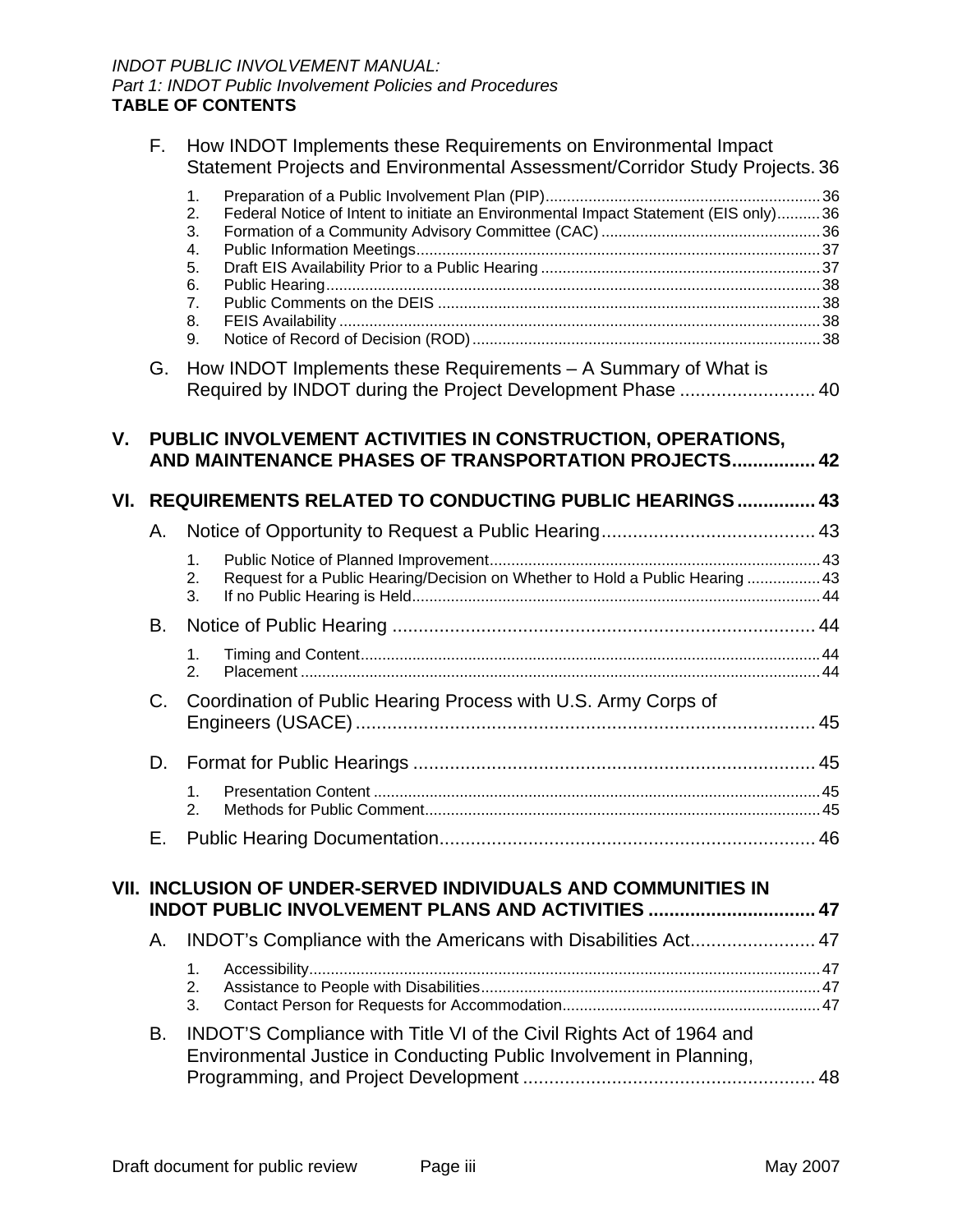## **Part 1:**

## <span id="page-4-0"></span>**INDOT Public Involvement Policies and Procedures**

## **I. THE MISSION AND PUBLIC INVOLVEMENT POLICY OF INDOT**

## A. The Mission of INDOT

*To build, maintain, and operate a superior transportation system enhancing safety, mobility and economic growth.* 

To fulfill this mission, INDOT undertakes long range and intermediate planning for transportation facilities; assigns budgets and schedules to projects through the transportation program; complies with federal and state law and regulations regarding transportation decision making; and designs, constructs, maintains, and operates transportation facilities. A key component of fulfilling the INDOT mission is keeping the public informed about INDOT activities and eliciting the needs and views of the public related to prospective INDOT decisions. The success of INDOT's mission depends on identifying and addressing public needs, in coordination with transportation partners, including other government agencies, local jurisdictions, community residents and businesses, interest organizations, and transportation facility users.

## B. The INDOT Public Involvement Policy

#### 1. **The Importance of Public Involvement**

Indiana citizens have an important role in shaping the transportation decisions that will affect their communities. Residents rely on the transportation system to move around their communities and through the state for work and pleasure. Visitors rely on the system to reach their destinations and return safely home. Businesses rely on the system to move products and materials. In addition to their reliance on the system to meet transportation needs, all of these users have a stake in transportation decisions because they are taxpayers.

INDOT recognizes the importance of involving the public in information exchange when providing transportation facilities and services to best meet the state's transportation challenges. Therefore, it is the policy of INDOT to promote public involvement opportunities and information exchange activities in planning, developing, designing, construction, operations, and maintenance of transportation projects. The INDOT public involvement procedures provide opportunities for early and continuing involvement of the public in developing transportation plans, programs, and projects and provide complete public information, timely public notice, and public access to key decisions.

INDOT defines public involvement as two-way communication aimed at providing information to the public and incorporating the views, concerns, and issues of the public in the transportation decision-making process. The public provides input on transportation needs, community concerns, and environmental considerations.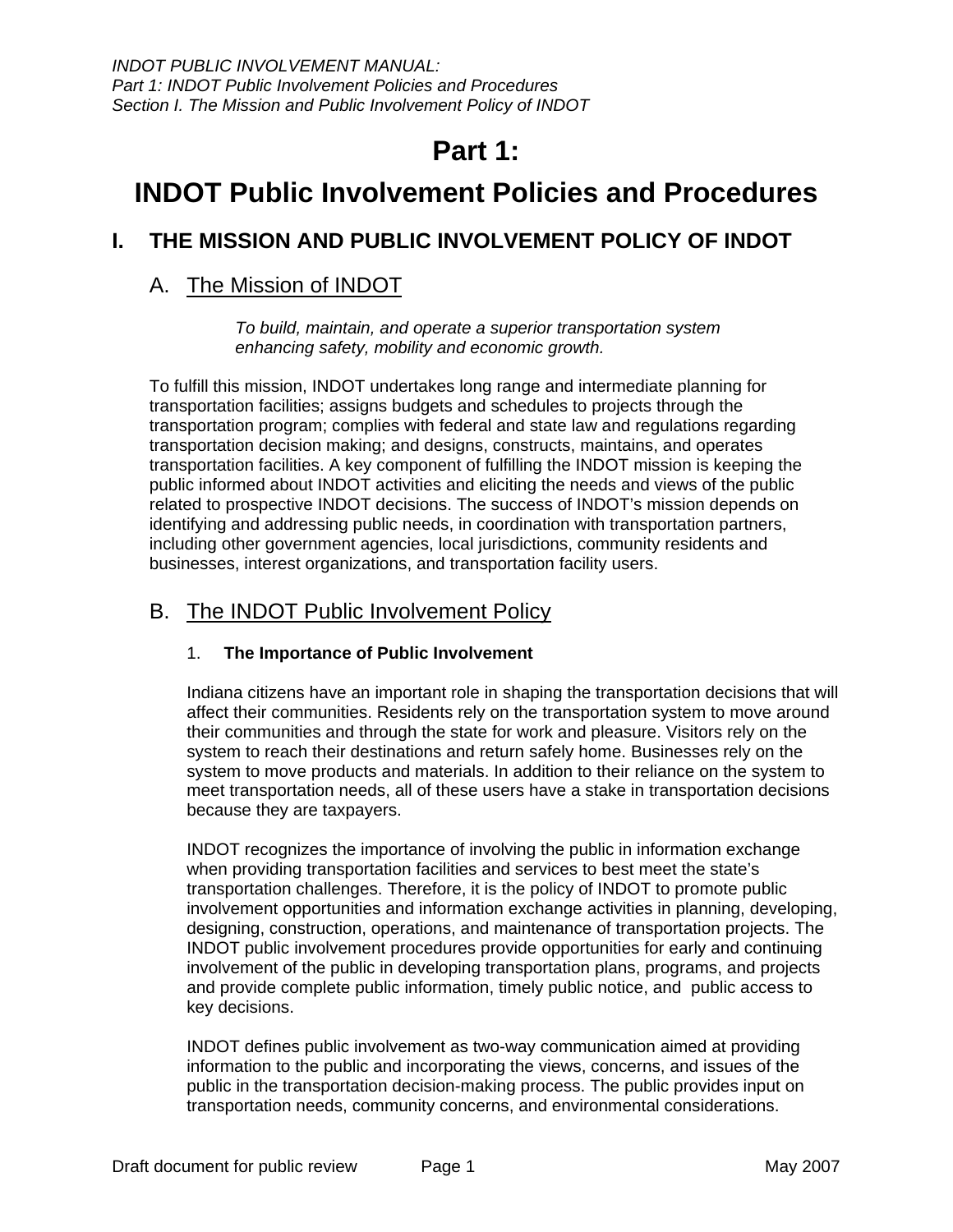<span id="page-5-0"></span>INDOT uses this input to help make decisions. By involving the public early in planning transportation projects and throughout the development and implementation of projects, INDOT will deliver a statewide transportation system that meets the needs of and is supported by its customers, the citizens of Indiana.

#### 2. **The Benefits of Public Involvement**

The two-way communication process between INDOT and the public that results from proactive public involvement assists INDOT in:

- a. Enhancing decisions and creating a better end product, including context sensitive solutions, because the public can provide valuable information and perspective throughout the process. Effective public involvement enhances sound engineering. It promotes fuller exploration of community needs, communication on objectives and trade-offs, and application of engineering judgment to the full range of alternatives.
- b. Obtaining funding and support for INDOT programs facing increasing competition for economic resources and ensuring effective use of limited financial resources. When project impacts on the community can be minimized while transportation is improved, then stakeholders (traveling public, community, and taxpayers) benefit from cost-effective projects.
- c. Complying with regulations, such as national transportation authorization acts and the National Environmental Policy Act.
- d. Increasing customer satisfaction, public trust, and public acceptance which can reduce project re-design and delays. When people feel their concerns are addressed, they refrain from challenges to transportation plans and projects which may lead to expensive re-designs or even project cancellation. Procedural delays increase project costs while safety and congestion problems remain unsolved.
- e. Enhancing INDOT's credibility and public perception as a responsible public works agency that is a leader in public and transportation issues.
- f. Achieving a final product, which is a transportation system that meets the transportation needs of Indiana and its visitors.

#### 3. **INDOT's Adherence to Federal Guidance and Regulations on Public Involvement**

INDOT has established a proactive public involvement process in the planning and development of transportation projects. This process provides opportunities for early and continuing involvement of the public in developing transportation plans, programs, and projects and provides complete information, timely public notice, and public access to key decisions. INDOT's public involvement process is in keeping with the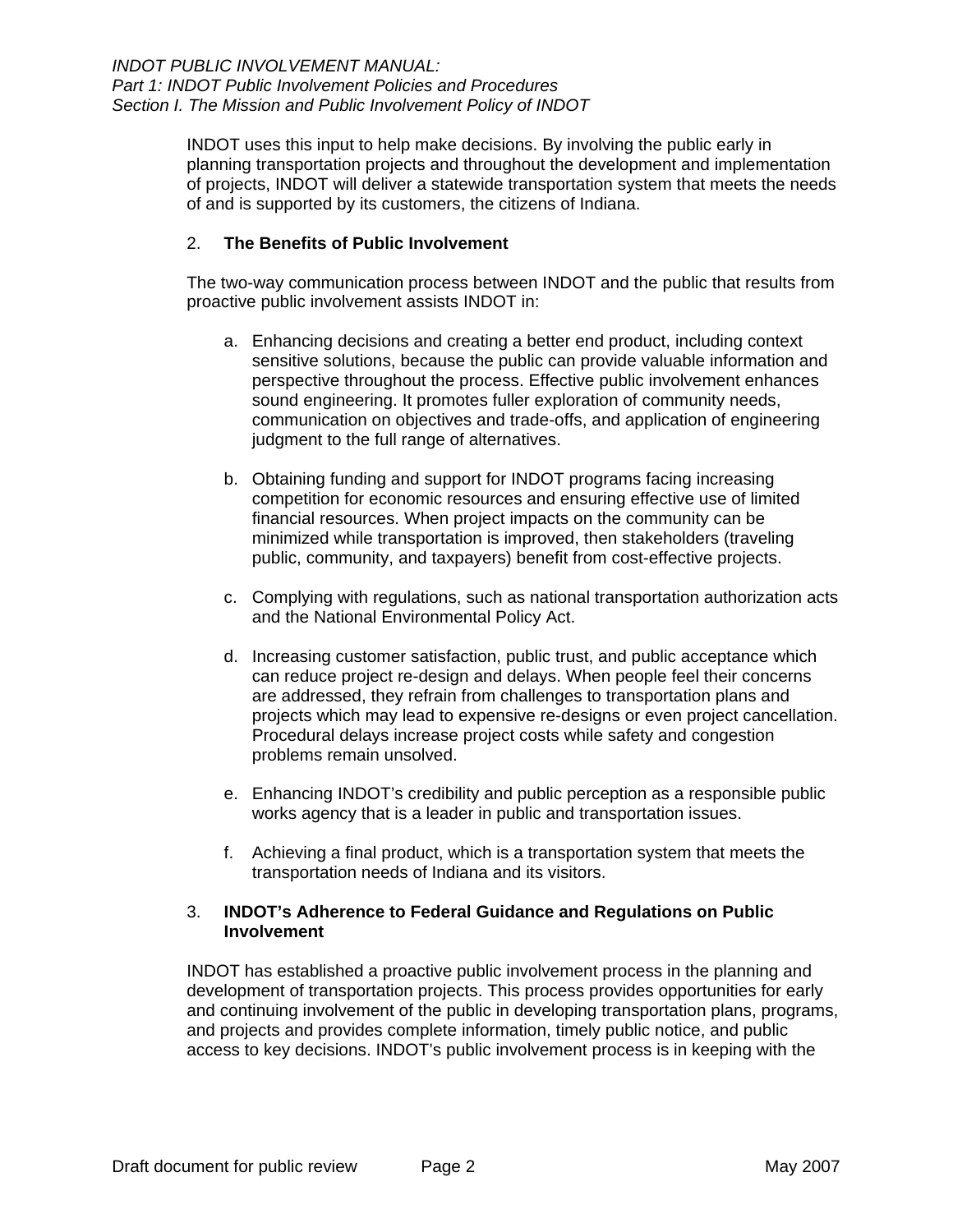<span id="page-6-0"></span>*Interim Policy on Public Involvement* established by the Federal Highway Administration (FHWA) and the Federal Transit Administration (FTA)<sup>[1](#page-6-1)</sup>, which states:

*State departments of transportation, metropolitan planning organizations, and transportation providers are required to develop, with the public, effective involvement processes which are custom-tailored to local conditions. The performance standards for these proactive public involvement processes include early and continuous involvement; reasonable public availability of technical and other information; collaborative input on alternatives, evaluation criteria and mitigation needs; open public meetings where matters related to Federal-aid highway and transit programs are being considered; and open access to the decision-making process prior to closure.* 

INDOT's public involvement procedures conform to the requirements of Federal law and regulations and the Indiana code regarding public hearings.

#### 4. **INDOT's Intent to Exceed Federal and State Law and Regulations**

Federal and state law and regulations provide only minimal prescription for implementing public involvement in transportation. There is no standard approach to informing, educating, and involving the public. Every project is different and will require the use of different public involvement strategies. INDOT seeks to *fulfill the intent* of the law as well as to *comply* with specific requirements. Therefore, INDOT undertakes a range of public involvement activities to reach out to and engage the public in INDOT transportation planning, programming, project development, construction, operations, and maintenance. INDOT has established its own baseline of requirements for public involvement to fulfill the intent of the regulations. These INDOT-defined requirements, along with those required by law and regulations, constitute INDOT's baseline of public involvement implementation procedures, which the Indiana public can rely on as opportunities for participation.

## C. INDOT Implementation of the Public Involvement Policy

These policies are implemented through INDOT procedures summarized below and described further in this Part. *Part 2: INDOT Public Involvement Handbook* provides guidance on how to carry out these procedures, and the *Part 3: Appendices* provide examples of forms used in these procedures.

Other methods of implementing public involvement, which are not required but are used by INDOT to supplement the required procedures, will vary, depending on the type of project, the phase in the planning and project development process, and the local needs. Each public involvement program for planning or a project may incorporate a variety of techniques. Every plan or project that will potentially affect the public has this in common under INDOT policy: there will be some level of public involvement. This may range from simple public notification of a proposed transportation improvement to conducting formal public hearings, and it may also include extensive outreach and engagement through

<span id="page-6-1"></span><sup>-</sup> $1$  See Appendices for the full text of the FHWA/FTA Interim Policy on Public Involvement.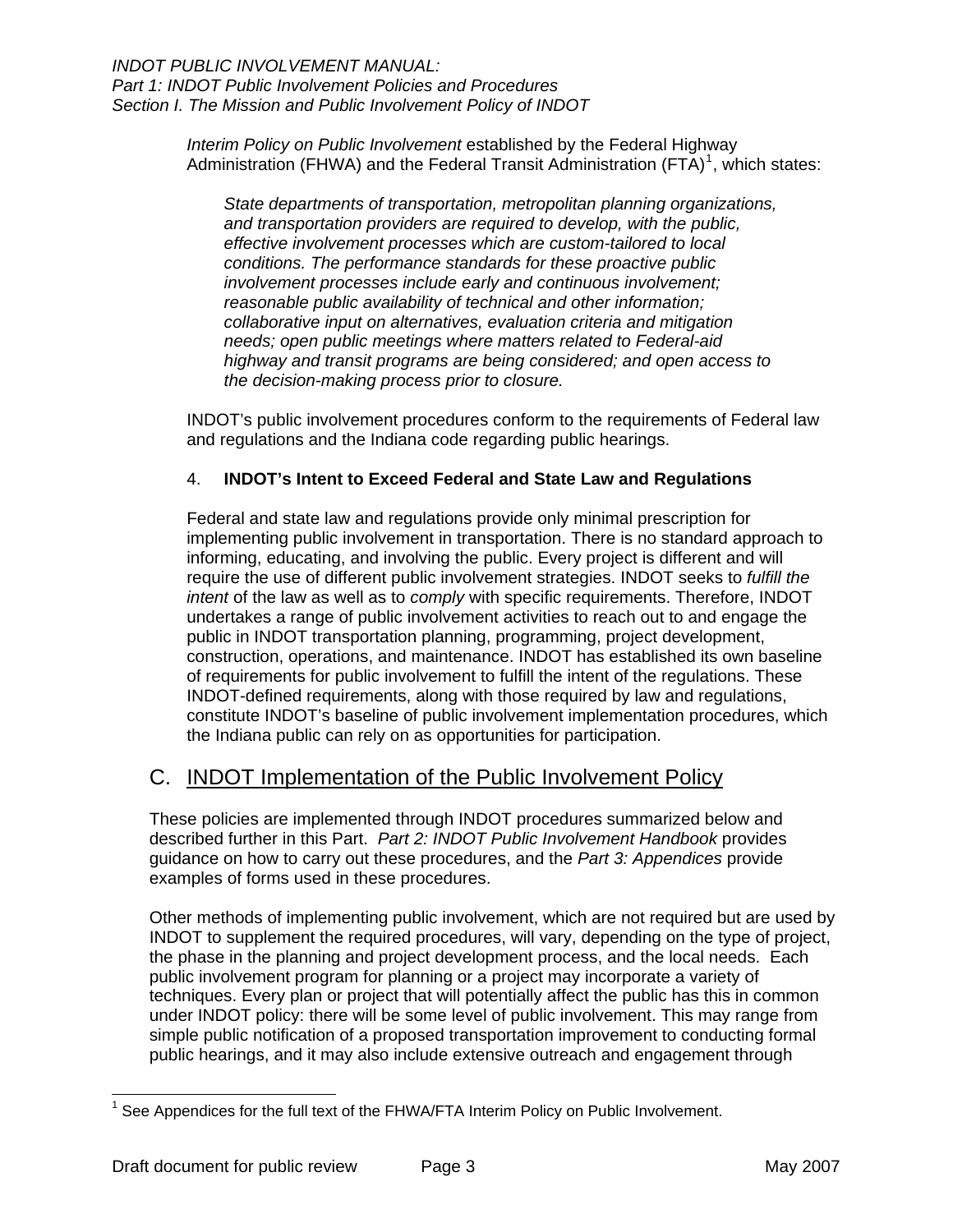<span id="page-7-0"></span>informal public information meetings, dissemination of public information materials, and use of community advisory committees, with a spectrum of possible public involvement opportunities and options along the way. Many optional public involvement activities are described in *Part 2: INDOT Public Involvement Handbook* and *Part 3: Appendices*.

#### 1. **Annual District Public Meetings**

Annual District Public Meetings enable the public to comment on the INDOT Long Range Plan and the INDOT Statewide Transportation Improvement Program. These meetings are held by each INDOT District Office to discuss with the public the planning, selection, and programming of current and future transportation projects (*see [Section III.C.1.b](#page-21-0)*).

#### 2. **Public Involvement Plans (PIP)**

INDOT staff prepares a written PIP for every project involving a Categorical Exclusion (CE), Environmental Assessment (EA), or Environmental Impact Statement (EIS) to ensure that an appropriate level of public involvement is conducted, commensurate with the nature of the project. No matter how small a project may be, it is essential for INDOT to reflect on whether the project will be of concern to the public and, if so, what the public needs to know about a project, how best to inform the public, and how best to elicit public input (see *[Section IV.C.1](#page-29-0)*). Even if the result is the conclusion that no public involvement meeting is needed, preparation of a written PIP requires INDOT staff to go through this customer-service thought process. The PIP may be short and simple for small-scale or routine projects or programs, or may be detailed and extensive for large-scale or complex projects. *Please see Handbook section on Public Involvement Plans for suggested outlines of both simple and comprehensive Public Involvement Plans*.

#### 3. **Public Notices**

INDOT publishes and distributes a number of Public Notices related to INDOT actions, availability of public involvement opportunities, and availability of planning and project development documents for public review and comment. INDOT publishes these notices in newspapers and mails notices to the INDOT statewide mailing list of interested persons who have contacted the Public Hearings Office and requested to be included in this list (*see [Section IV.C.5](#page-31-0)*). In addition, for each project, INDOT establishes a project-based mailing list and mails project-related notices to that mailing list.

#### 4. **Public Hearings**

INDOT holds a Public Hearing, or offers to hold a public hearing if requested, when a project meets certain criteria. A Public Hearing is a meeting at which the public can learn about a proposed INDOT project and make comments which will be included in a transcript of the meeting (*see [Section IV.C.4](#page-30-0) and [Section VI](#page-46-0)*).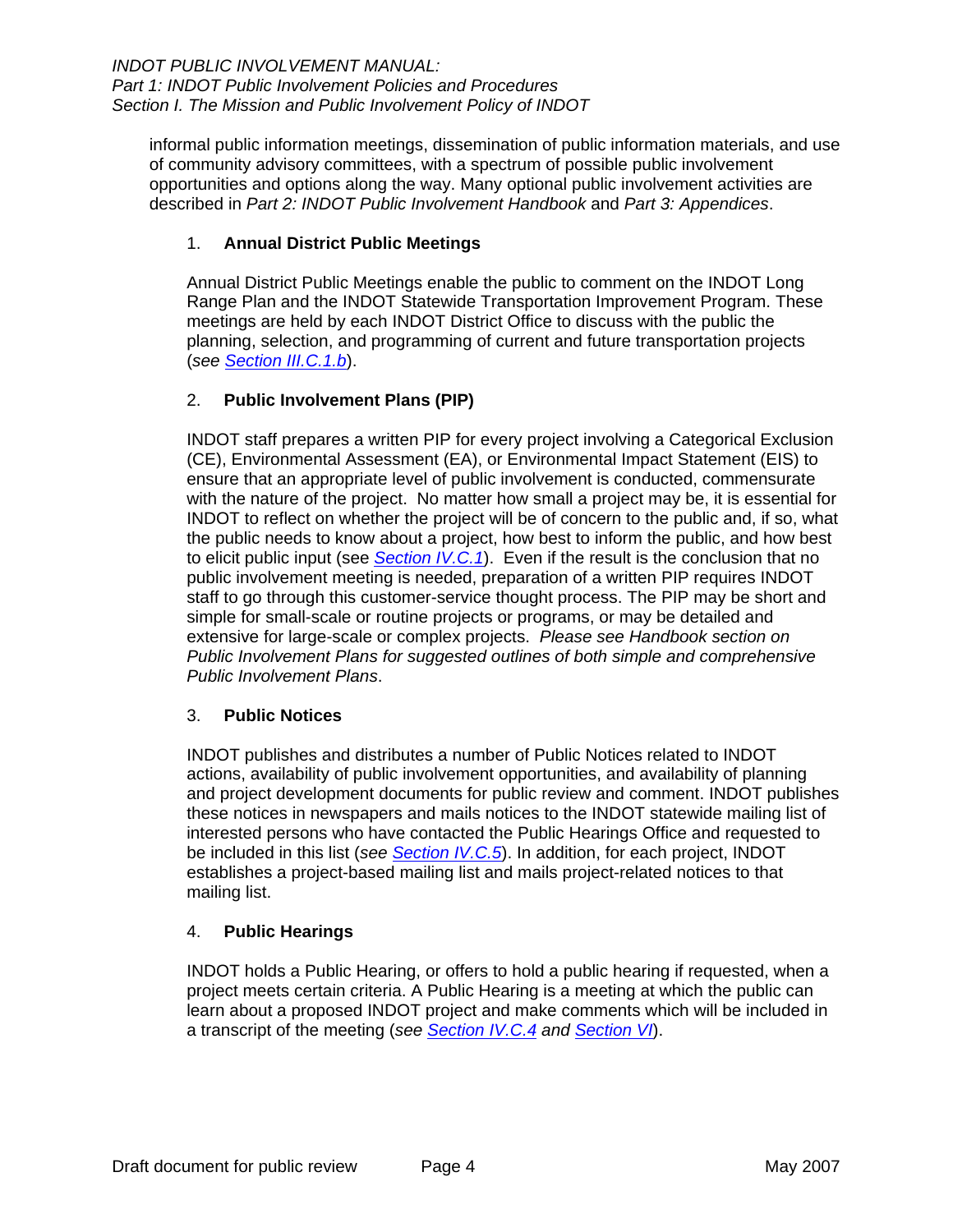#### <span id="page-8-0"></span>5. **Public Information Meetings**

Public Information Meetings are held early in the environmental analysis phase of certain types of projects and during the design phase of a project. Public information meetings provide opportunities for the public to learn about a proposed INDOT policy, plan, project, or action and to engage in discussion with INDOT staff. Public Information Meetings are less formal than Public Hearings. INDOT uses a variety of formats for public information meetings (*see [Section IV.C.3](#page-30-0)*).

#### 6. **Community Advisory Committees (CAC)**

INDOT has established a special requirement to ensure meaningful public involvement on certain projects. INDOT convenes an ongoing CAC for projects that involve an Environmental Impact Statement (EIS), and are optional for projects that involve an Environmental Assessment or an Environmental Assessment/Corridor Study (EA/Corridor Study)<sup>[2](#page-8-1)</sup>. The CAC is a group of citizens, convened by INDOT, who represent different community organizations and meet regularly during the project development and design process to provide input to INDOT regarding the transportation problem to be addressed, the alternative(s) to be considered, the potential impacts of the alternative(s), the means to address these impacts, and design considerations to accomplish context sensitive solutions. $3$  CAC members maintain ongoing knowledge of the development of a project and serve as channels of information to and from their friends, neighbors, associates, and constituents (*see [Section IV.C.2](#page-29-0)*).

#### 7. **Inclusion of Under-Served Individuals and Communities**

INDOT believes that an effective public involvement process should actively seek out and engage those individuals who may otherwise be under-served in the transportation planning, programming, and project development process. In keeping with the Americans with Disability Act, INDOT gives consideration to the needs of individuals with disabilities and seeks to provide means to accommodate individuals with hearing, speech, vision, or mobility limitations *(see [Section VII](#page-50-0))*.

In keeping with Title VI of the Civil Rights Act of 1964, the Federal Highway Act of 1973, and the Age Discrimination Act of 1974 and the Executive and DOT Orders and FHWA Guidance on Environmental Justice, INDOT considers the needs of lowincome and minority populations as it undertakes public involvement activities in the

<span id="page-8-1"></span> 2 These terms refer to projects that undergo differing levels of environmental analysis. These projects typically are larger-scale, complex projects that will be of particular interest to the public (see section on "Public Involvement in the Project Development Process" for a specific description of an EA, EIS, and EA/Corridor Study).

<span id="page-8-2"></span> $3$  Context sensitive solutions are transportation design decisions that incorporate a community's character and desires in transportation improvements. The context sensitive solution process is intended to be a flexible approach in allowing the latitude to enhance environmental, scenic, historic, and unique community elements in a transportation improvement. Community input into context sensitive solutions aids during project development in determining strategies to mitigate impacts and in design to help the project be compatible with and beneficial to its surroundings.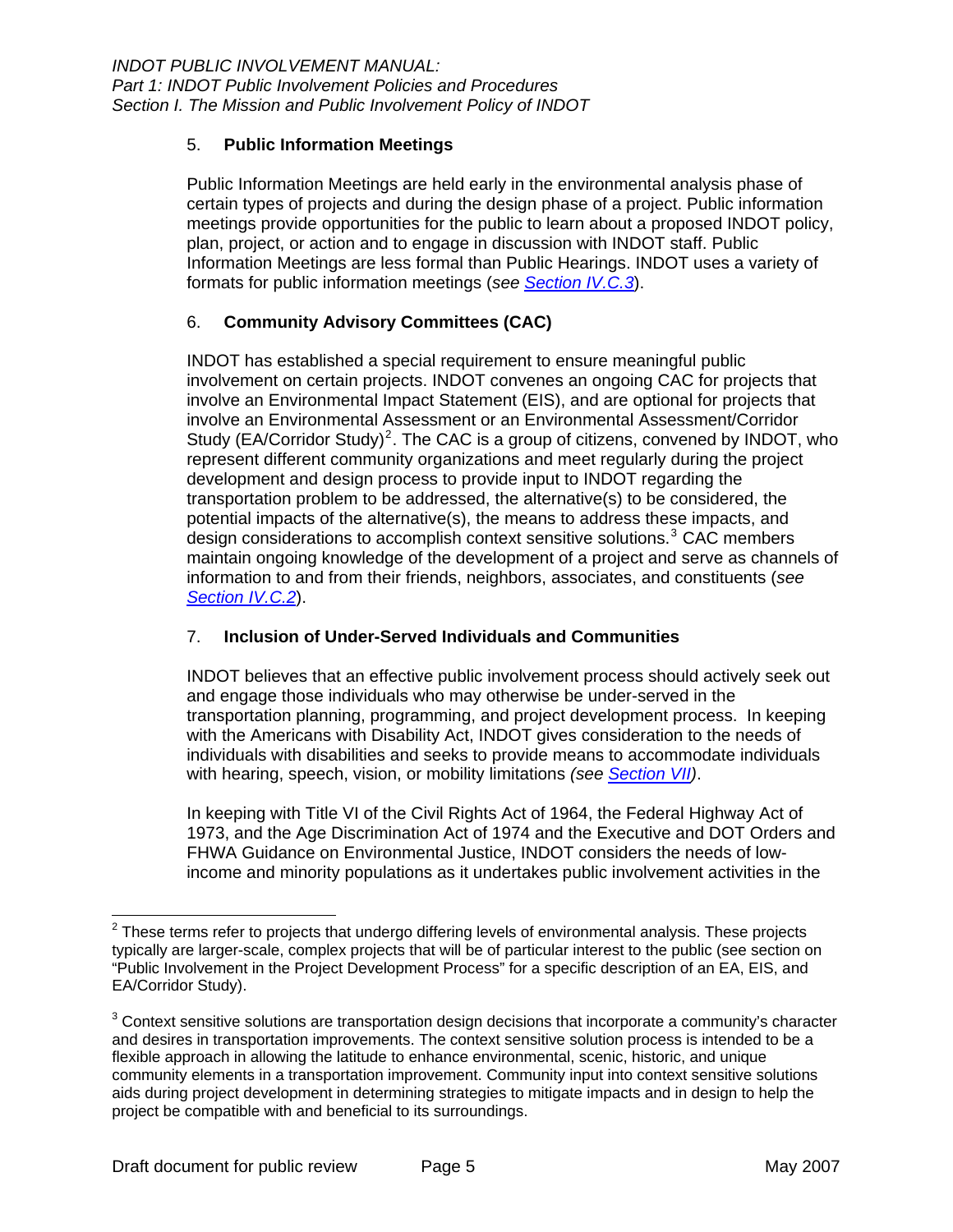*INDOT PUBLIC INVOLVEMENT MANUAL: Part 1: INDOT Public Involvement Policies and Procedures Section I. The Mission and Public Involvement Policy of INDOT* 

> planning, programming, and project development processes. INDOT seeks ways to reach out to and solicit input from these populations (*see [Section VII](#page-50-0)).*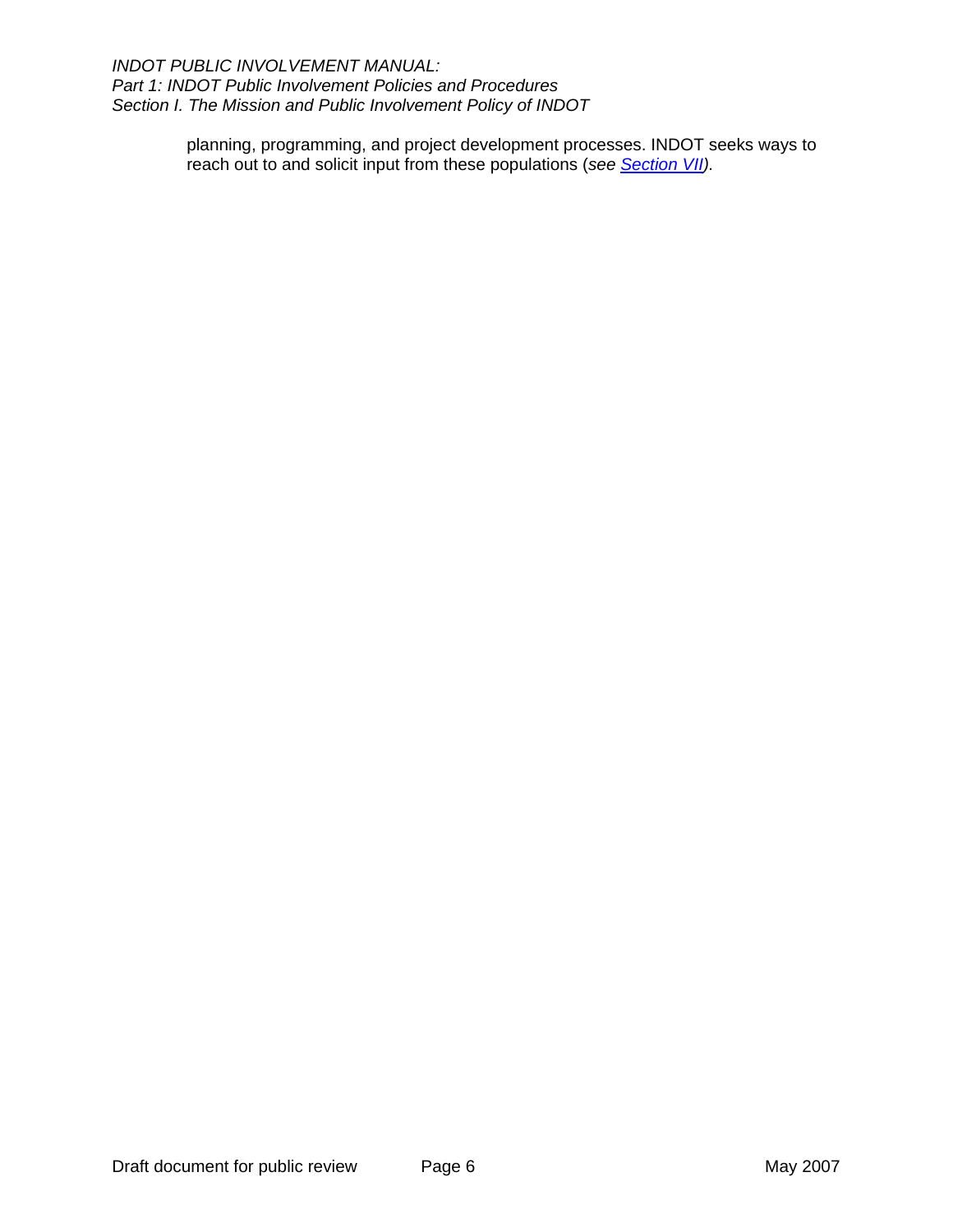<span id="page-10-0"></span>*INDOT PUBLIC INVOLVEMENT MANUAL: Part 1: INDOT Public Involvement Policies and Procedures Section II. Federal and State Law and Regulations as a Foundation for Public Involvement Requirements* 

## **II. FEDERAL AND STATE LAW AND REGULATIONS AS A FOUNDATION FOR PUBLIC INVOLVEMENT REQUIREMENTS**

## A. The Role of the Federal Government

The U.S. Department of Transportation (USDOT) oversees the transportation planning and project activities of Metropolitan Planning Organizations (MPOs) and state Departments of Transportation. Within the USDOT, the Federal Highway Administration (FHWA) ensures that state departments of transportation follow federal law and regulations wherever federal funds or a federal action is involved in a state or local highway project.

## B. Applicable Federal Law and Regulations

The federal law and regulations that pertain to public involvement in transportation decision making $<sup>4</sup>$  $<sup>4</sup>$  $<sup>4</sup>$  and that apply to how INDOT implements its transportation program are included</sup> in:

- United States Code (Legislation), including especially: 23 U.S.C. 109(h), 23 U.S.C. 128, 23 U.S.C. 134, 23 U.S.C. 135 ([www.gpoaccess.gov/uscode/index.html\)](http://www.gpoaccess.gov/uscode/index.html)
- Code of Federal Regulations, including especially: 23 CFR 771, 40 CFR 1500- 1508, 23 CFR 450, 23 CFR 772, 36 CFR 800 ([www.gpoaccess.gov/cfr/index.html](http://www.gpoaccess.gov/cfr/index.html))
- National Environmental Policy Act (NEPA), which directs agencies to encourage and facilitate public input into decisions that affect the quality of the human environment [\(http://ceq.eh.doe.gov/nepa/regs/nepa/nepaeqia.htm](http://ceq.eh.doe.gov/nepa/regs/nepa/nepaeqia.htm))
- Title VI of the Civil Rights Act of 1964, which declares that no person shall be excluded from participating in any program receiving federal assistance on the basis of race, color or national origin [\(www.fhwa.dot.gov/environment/title\\_vi.htm\)](http://www.fhwa.dot.gov/environment/title_vi.htm)
- Americans with Disabilities Act, which requires reasonable efforts be made to accommodate citizens with disabilities who wish to attend public meetings ([www.usdoj.gov/crt/ada/adahom1.htm\)](http://www.usdoj.gov/crt/ada/adahom1.htm).

<span id="page-10-1"></span>  $4$  See Appendices for a table containing the text of the relevant portions of these federal and state law and regulations. Specific requirements identified in this Manual will include a footnote identifying the law or regulation that is the basis for the requirement.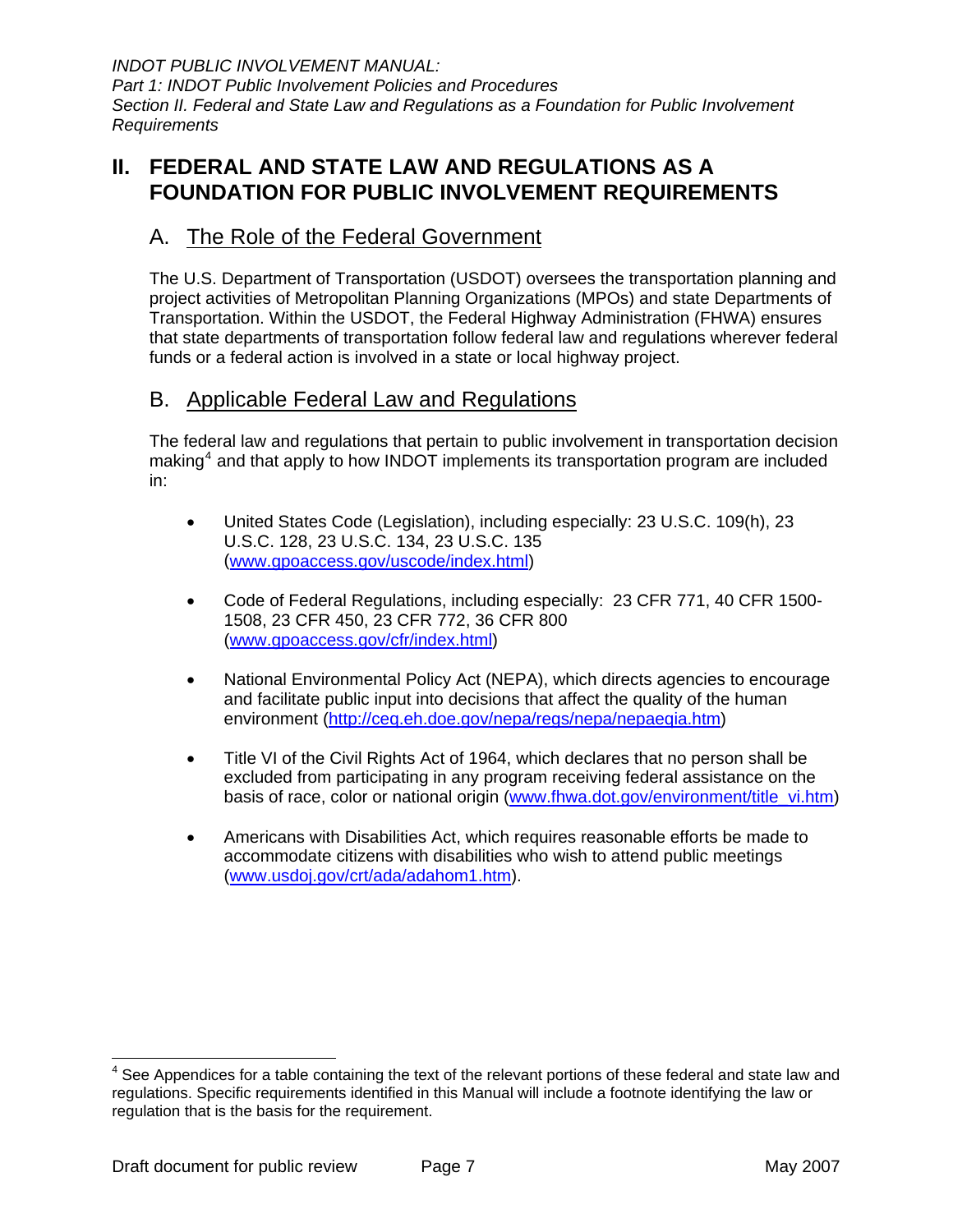<span id="page-11-0"></span>*INDOT PUBLIC INVOLVEMENT MANUAL:* 

*Part 1: INDOT Public Involvement Policies and Procedures Section II. Federal and State Law and Regulations as a Foundation for Public Involvement Requirements* 

## C. Applicable Federal Policy and Guidance

In addition, federal policy and guidance that pertain to public involvement<sup>[5](#page-11-1)</sup> may be found in:

- FHWA/FTA Interim Policy on Public Involvement ([http://www.fhwa.dot.gov/environment/pi\\_pol.htm\)](http://www.fhwa.dot.gov/environment/pi_pol.htm)
- FHWA/FTA Questions and Answers on Public Involvement in Transportation Decision Making ([http://www.fhwa.dot.gov/environment/pub\\_inv/q\\_and\\_a.htm\)](http://www.fhwa.dot.gov/environment/pub_inv/q_and_a.htm)
- Executive Order 12898 on Environmental Justice, February 11, 1994 ([http://www.epa.gov/compliance/resources/policies/ej/exec\\_order\\_12898.pdf\)](http://www.epa.gov/compliance/resources/policies/ej/exec_order_12898.pdf)
- Department of Transportation Order on Environmental Justice ([http://www.fhwa.dot.gov/environment/ejustice/dot\\_ord.htm](http://www.fhwa.dot.gov/environment/ejustice/dot_ord.htm))
- FHWA Order on Environmental Justice ([http://www.fhwa.dot.gov/legsregs/directives/orders/6640\\_23.htm](http://www.fhwa.dot.gov/legsregs/directives/orders/6640_23.htm))

### D. State Laws that Pertain to Implementation of Public Involvement

State Laws that Pertain to Implementation of Public Involvement

• Indiana Code 8-23-2-17 Public Hearings ([http://www.in.gov/legislative/ic/code/\)](http://www.in.gov/legislative/ic/code/)

<span id="page-11-1"></span> $5$  See Appendices for the text of the federal policy/guidance documents and Appendices for the Executive, USDOT, and FHWA Orders on Environmental Justice.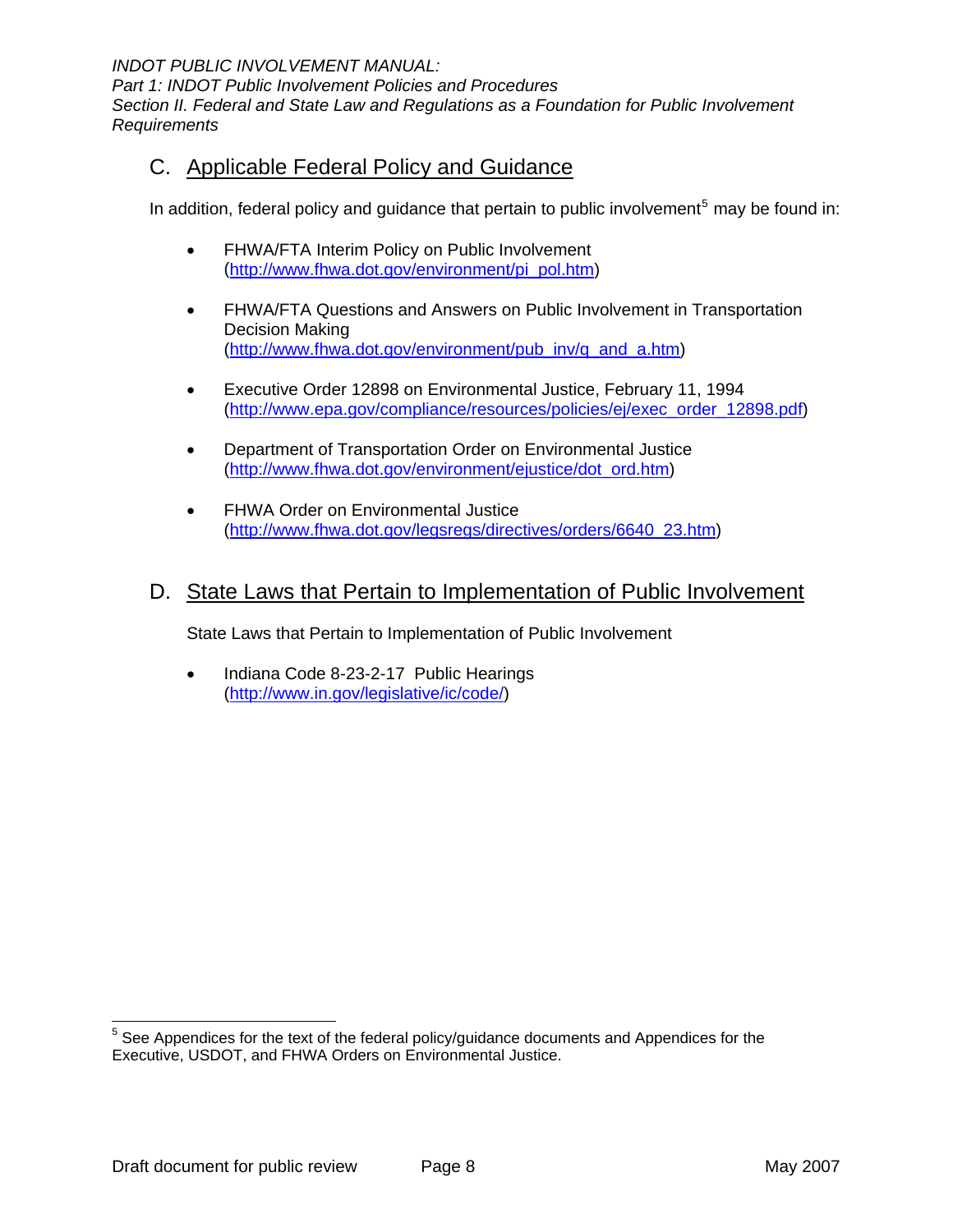## <span id="page-12-0"></span>**III. PUBLIC INVOLVEMENT IN THE TRANSPORTATION PLANNING AND PROGRAM DEVELOPMENT PROCESS**

INDOT has established a proactive public involvement process in the planning and development of transportation projects. This process provides complete information, timely public notice, and full public access to key decisions and supports early and continuing involvement of the public in developing plans and transportation programs.

## A. INDOT Planning and Programming

Transportation *planning* involves examining the long-term goals of an area, studying its demographic characteristics and travel patterns, looking at how these interrelate, forecasting changes over multiple years, and evaluating alternatives for meeting current and future transportation needs to bring the area closer to achieving its vision. INDOT identifies current and projected transportation problems and proposes solutions to those problems in the 25-year INDOT Long Range Plan.*[6](#page-12-1) Please see [www.ingov/dot/pubs/](http://www.ingov/dot/pubs/) for the INDOT Long Range Plan.*

Before improvements in the state transportation system can be made, project funds must be identified and budgeted in the four-year Indiana Statewide Transportation Improvement Program (INSTIP). The *programming* of projects entails prioritization, scheduling, and budgeting for anticipated projects in the near time frame. This process is described in the "Annual Program Development Process" (APDP) which may be found at [www.in.gov/dot/pubs/](http://www.in.gov/dot/pubs/) along with the INSTIP. The INSTIP contains projects to be implemented with reasonably available funds over a four-year period. After opportunities for public review and comment, the INSTIP is forwarded to FHWA for federal approval. Projects must be listed in the approved INSTIP to be eligible for federal funding.

The Annual Program Development Process (APDP) is INDOT's project selection and programming mechanism for the INDOT Long Range Plan and the INSTIP. Most projects take 3 to 12 years to be developed, with each of its development phases (e.g., environmental analysis, design, right-of-way, and construction) programmed in the INSTIP when federal funds are used.

Transportation planning and programming must reflect the desires of communities and take into account the impacts on both the natural and human environments. Transportation plans help regions and communities reach their goals. Therefore, involvement of local communities, primarily through their elected public officials, is essential to developing the INDOT Long Range Plan and INSTIP. INDOT works through its six INDOT Districts and develops the Long Range Plan and the INSTIP in coordination and cooperation with the fourteen Metropolitan Planning Organizations (MPOs) (see below), in consultation with rural local officials, Regional Planning Organizations (RPOs)<sup>[7](#page-12-2)</sup>, and with input from the

<span id="page-12-1"></span>\_\_\_\_\_\_\_\_\_\_\_\_\_\_\_\_\_\_\_\_\_\_\_\_\_\_\_\_\_\_\_\_\_\_<br><sup>6</sup> 23 U.S.C. 135 states that each State shall develop transportation plans and programs for all areas of the State, including a statewide long range plan with a minimum 20-year forecast period and shall do so in cooperation with the MPOs and in consultation with affected local officials with responsibility for transportation in non-metropolitan areas.<br><sup>7</sup> (See unux ioreanline are for mamber are

<span id="page-12-2"></span> <sup>(</sup>See [www.iarconline.org](http://www.iarconline.org/) for member organizations of the Indiana Association of Regional Councils)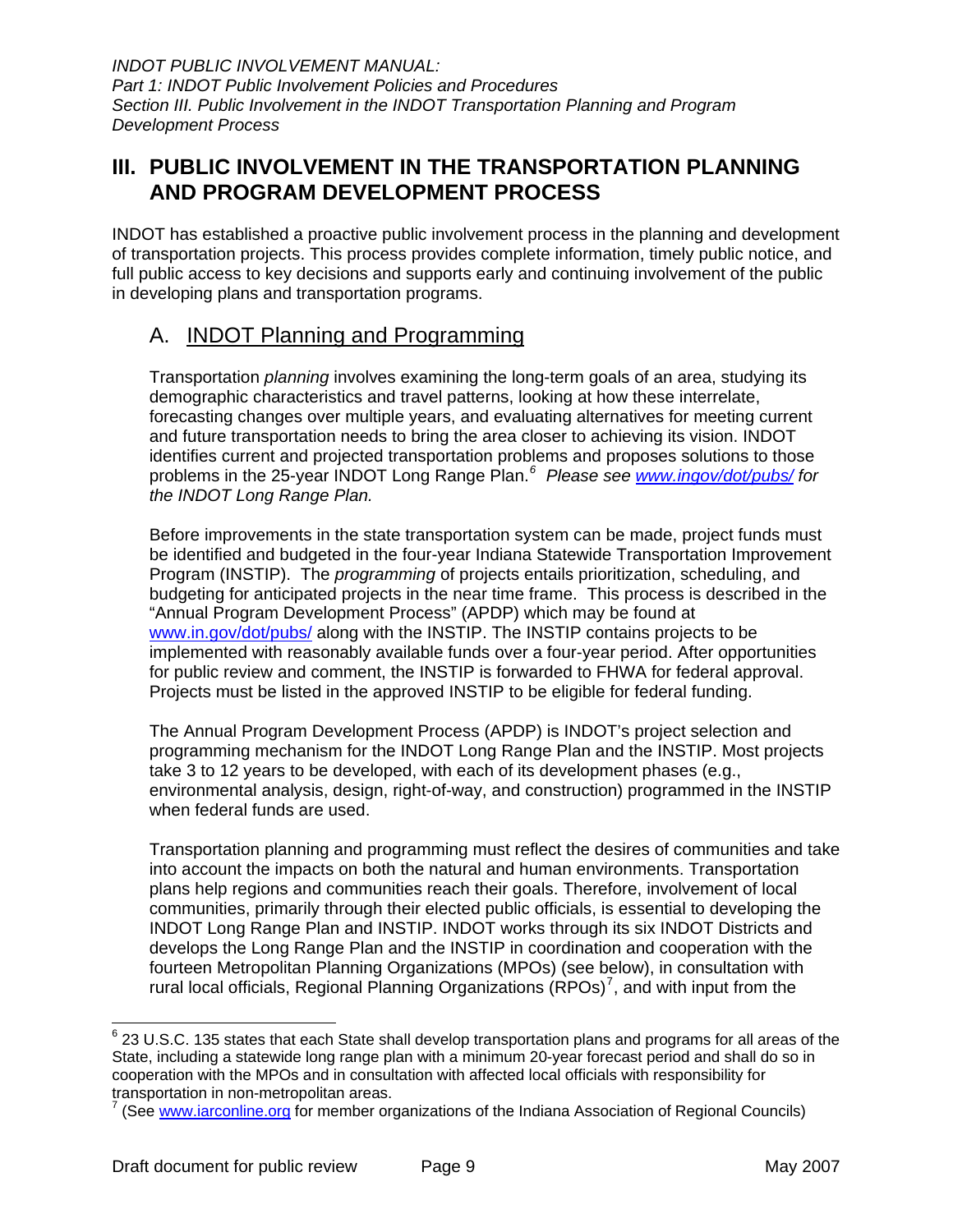<span id="page-13-0"></span>public. The development process of the INDOT Long Range Plan balances the detailed local knowledge and insight of Indiana's MPOs and non-metropolitan local officials with INDOT's statewide perspective on the overall improvement program for non-metropolitan areas and on a statewide basis.

## B. Requirements by Federal Law, Regulations and Policy for Public Involvement in Planning and Programming

#### 1. **MPO Requirements**

Metropolitan Planning Organizations (MPOs) were created by Congress to develop transportation plans and programs for metropolitan areas containing more than 50,000 residents. INDOT works in coordination and cooperation with the MPOs to develop the INDOT Long Range Plan and the INSTIP. There are fourteen MPOs in Indiana.<sup>[8](#page-13-1)</sup> These are:

#### **ANDERSON**

**Madison County Council of Governments (MCCOG)**  Urbanized area: Anderson IN; Counties: Madison, parts of Delaware, Hancock, Hamilton [www.mccog.net](http://www.mccog.net/)

**BLOOMINGTON** 

**Bloomington Monroe County Planning Organization (BMCPO)**  Urbanized area: Bloomington IN; County: Monroe [www.city.bloomington.in.us/planning/](http://www.city.bloomington.in.us/planning/)

#### **CINCINNATI**

**Ohio-Kentucky-Indiana Regional Council of Governments (OKI)**  Urbanized area: Cincinnati OH-KY-IN; IN County: Dearborn [www.OKI.org](http://www.oki.org/)

#### **COLUMBUS**

**Columbus Area Metropolitan Transportation Organization (CAMPO)**  Urbanized area: Columbus IN; Counties: Bartholomew, parts of Johnson, Shelby <http://www.campo.in.gov/>

#### **EVANSVILLE**

**Evansville Metropolitan Planning Organization (EMPO)**

Urbanized area: Evansville IN-KY; IN Counties: Gibson, Posey, Vanderburgh , Warrick [www.evansville.net/~euts](http://www.evansville.net/%7Eeuts)

#### **FORT WAYNE**

**[Northeastern Indiana Regional Coordinating Council \(NIRCC\)](http://www.indianampo.com/councilhome/fort_wayne.htm)** Urbanized area: Fort Wayne IN; Counties: Adams, Allen, DeKalb, Wells [www.acdps.org/](http://www.acdps.org/)

<span id="page-13-1"></span><sup>8</sup> See [www.indianampo.com](http://www.indianampo.com/) for information on Indiana MPOs, including the *Indiana MPO Handbook*.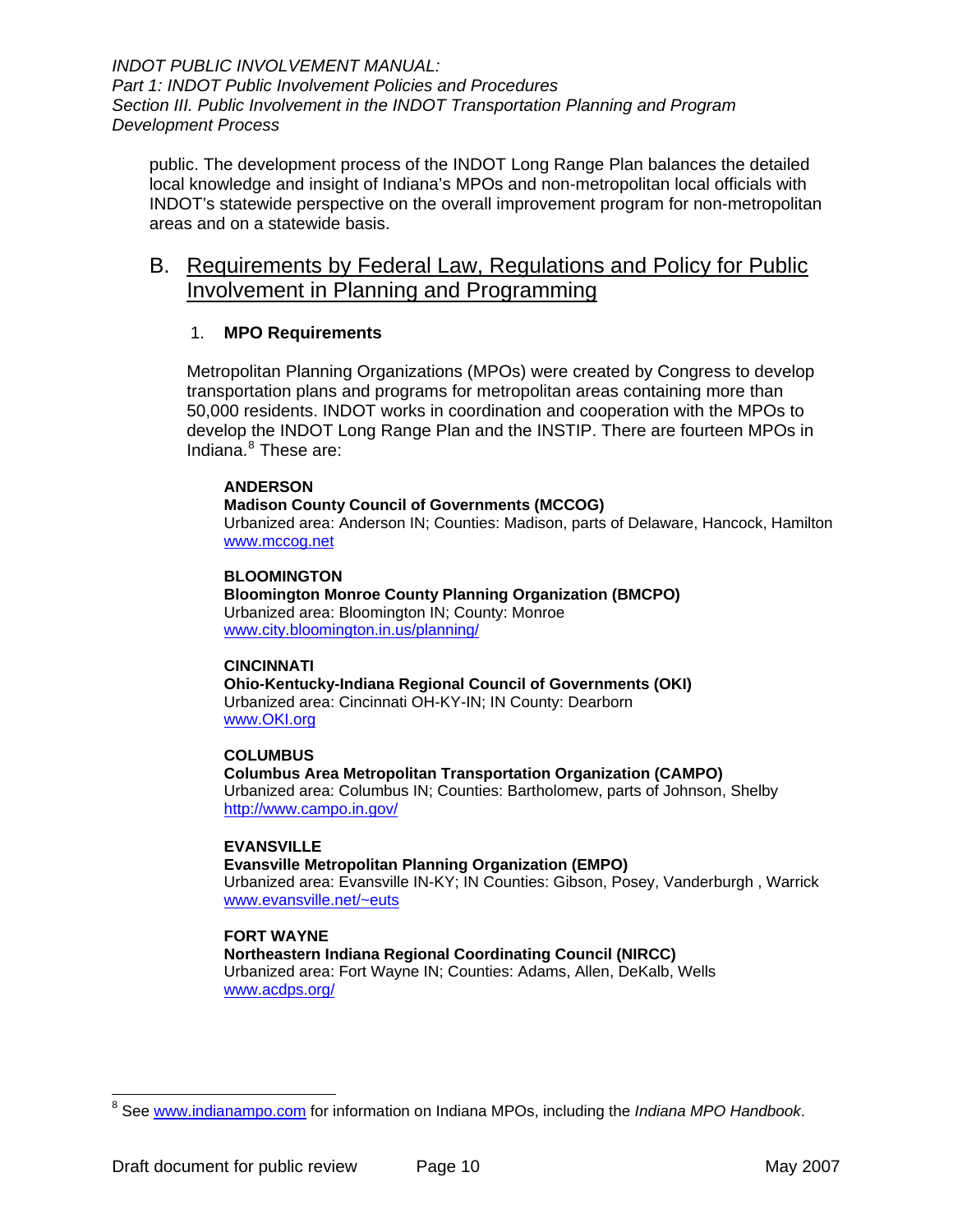#### **INDIANAPOLIS**

**[Indianapolis Division of Planning / Department of Metropolitan Development \(DMD\)](http://www.indianampo.com/councilhome/indianapolis.htm)** Urbanized area: Indianapolis IN; Counties: Boone, Hamilton, Hancock, Hendricks, Johnson, Marion, Morgan [www.indygov.org/indympo](http://www.indygov.org/indympo)

#### **KOKOMO**

**[Kokomo-Howard County Governmental Coordinating Council \(KHCGCC\)](http://www.indianampo.com/councilhome/kokomo.htm)** Urbanized area: Kokomo IN; County: Howard [www.kokomompo.com](http://www.kokomompo.com/)

#### **LAFAYETTE**

**[Tippecanoe County Area Plan Commission \(TCAPC\)](http://www.indianampo.com/councilhome/lafayette.htm)** Urbanized area: Lafayette IN; County: Tippecanoe [www.indianampo.com/mpo/Lafayette.htm](http://www.indianampo.com/mpo/Lafayette.htm)

#### **LOUISVILLE**

**[Kentuckiana Regional Planning and Development Agency \(KIPDA\)](http://www.indianampo.com/councilhome/louisville.htm)** Urbanized area: Louisville IN-KY; IN Counties: Clark, Floyd [www.kipda.org](http://www.kipda.org/)

#### **MUNCIE**

**[Delaware-Muncie Metropolitan Plan Commission \(DMMPC\)](http://www.indianampo.com/councilhome/muncie.htm)** Urbanized area: Muncie IN; County: Delaware County [www.co.delaware.in.us/departments/plancommission2/](http://www.co.delaware.in.us/departments/plancommission2/)

#### **NORTHWEST INDIANA**

**[Northwestern Indiana Regional Planning Commission \(NIRPC\)](http://www.indianampo.com/councilhome/northwest.htm)** Urbanized area: Chicago IL-IN; IN Counties: Lake, Porter, LaPorte

[www.nirpc.org/](http://www.nirpc.org/)

#### **SOUTH BEND**

#### **[Michiana Area Council of Governments \(MACOG\)](http://www.indianampo.com/councilhome/macog.htm)**

Urbanized area: South Bend IN-MI: IN Counties: Elkhart, Marshall, St. Joseph [www.macog.com](http://www.macog.com/)

#### **TERRE HAUTE**

#### **[West Central Indiana Economic Development District \(WCIEDD\)](http://www.indianampo.com/councilhome/terrehaute.htm)**

Urbanized area: Terre Haute IN; Counties: Clay, Parke, Putnam, Sullivan, Vermilion, Vigo [www.Westcentralin.com](http://www.westcentralin.com/)

MPOs serve as a forum for local governments to provide short and long-term plans to address transportation-related concerns in the area. 23 CFR 450 states that each MPO must prepare and regularly update a transportation plan addressing a 20-year planning horizon (MPO Transportation Plan - TP) which establishes the long-term transportation investment, service, and policy agenda for the region and a four to five year Transportation Improvement Program (TIP) which is a listing of all transportation projects planned and funded for the next four to five years. The TIP is the document that translates the policies, strategies, and direction of the TP into specific decisions on project and investments during the short-term TIP time horizon. The MPO TPs and TIPs can be found on the MPO websites, listed above, or can be accessed through [www.indianampo.com/index.htm](http://www.indianampo.com/index.htm). INDOT coordinates and cooperates with the MPOs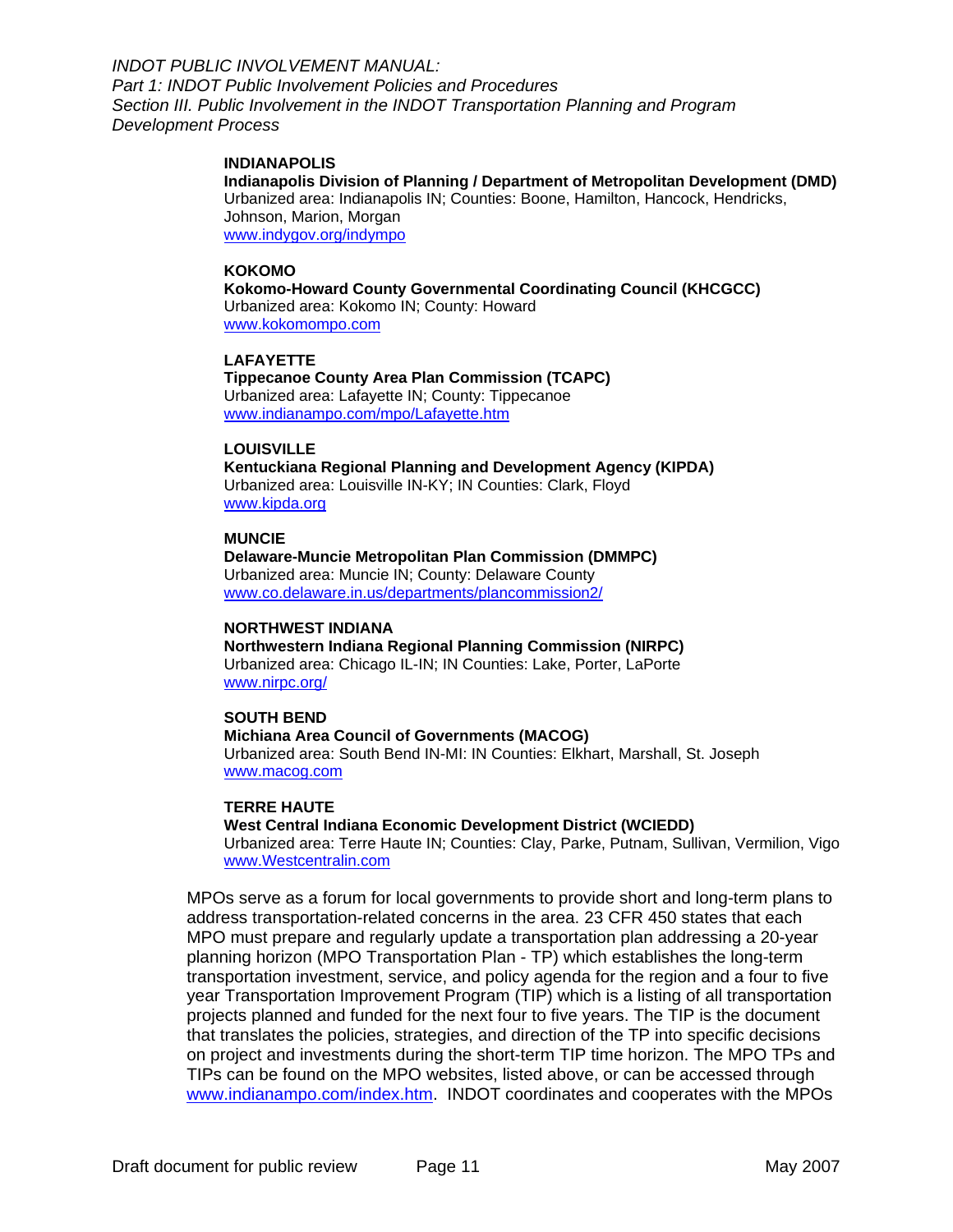> in the development of the INDOT Long Range Plan and the INSTIP. The MPOs' Transportation Plans and TIPs are incorporated in the INDOT Long Range Plan and INSTIP, respectively.

> In urban areas with over 50,000 residents, INDOT relies on the MPO public involvement process for fulfillment of INDOT's public involvement responsibilities. INDOT's projects are included in the MPOs' Transportation Plans and TIPS and are subject to public involvement through the MPOs' public involvement process. The MPOs are responsible for conducting a proactive and inclusive public involvement process that will bring the views of the public into MPO planning and programming decisions. Most MPOs post their public involvement procedures on their websites.

23 U.S.C. 134(i)(5) state that:

*Each metropolitan planning organization shall provide citizens, affected public agencies, representatives of public transportation employees, freight shippers, providers of freight transportation services, private providers of transportation, representatives of users of public transit, representatives of users of pedestrian walkways and bicycle transportation facilities, representatives of the disabled, and other interested parties with a reasonable opportunity to comment on the long-range transportation plan [and the transportation improvement program]. The metropolitan planning organization shall, to the maximum extent practicable hold any public meetings at convenient and accessible locations and times; employ visualization techniques to describe plans; and make public information available in electronically accessible format and means, such as the World Wide Web, as appropriate to afford reasonable opportunity for consideration of public information. Each long-range transportation plan [and transportation improvement program]…shall be published or otherwise made readily available for public review.*

The regulations regarding MPO responsibilities for public involvement are found at 23 CFR 450. In particular, 23 CFR 450.316(a) states:

*The MPO shall develop and use a documented participation plan that defines a process for providing citizens, affected agencies, representatives of public transportation employees, freight shippers, providers of freight transportation services, private providers of transportation, representatives of users of public transportation, representatives of users of pedestrian walkways and bicycle transportation facilities, representatives of the disabled, and other interested parties with reasonable opportunities to be involved in the metropolitan transportation planning process.* 

- *(1) The participation plan shall be developed by the MPO in consultation with all interested parties and shall, at a minimum, describe explicit procedures, strategies, and desired outcomes for:* 
	- *(i) Providing adequate public notice of public participation activities and time for public review and comment at key decision points, including but*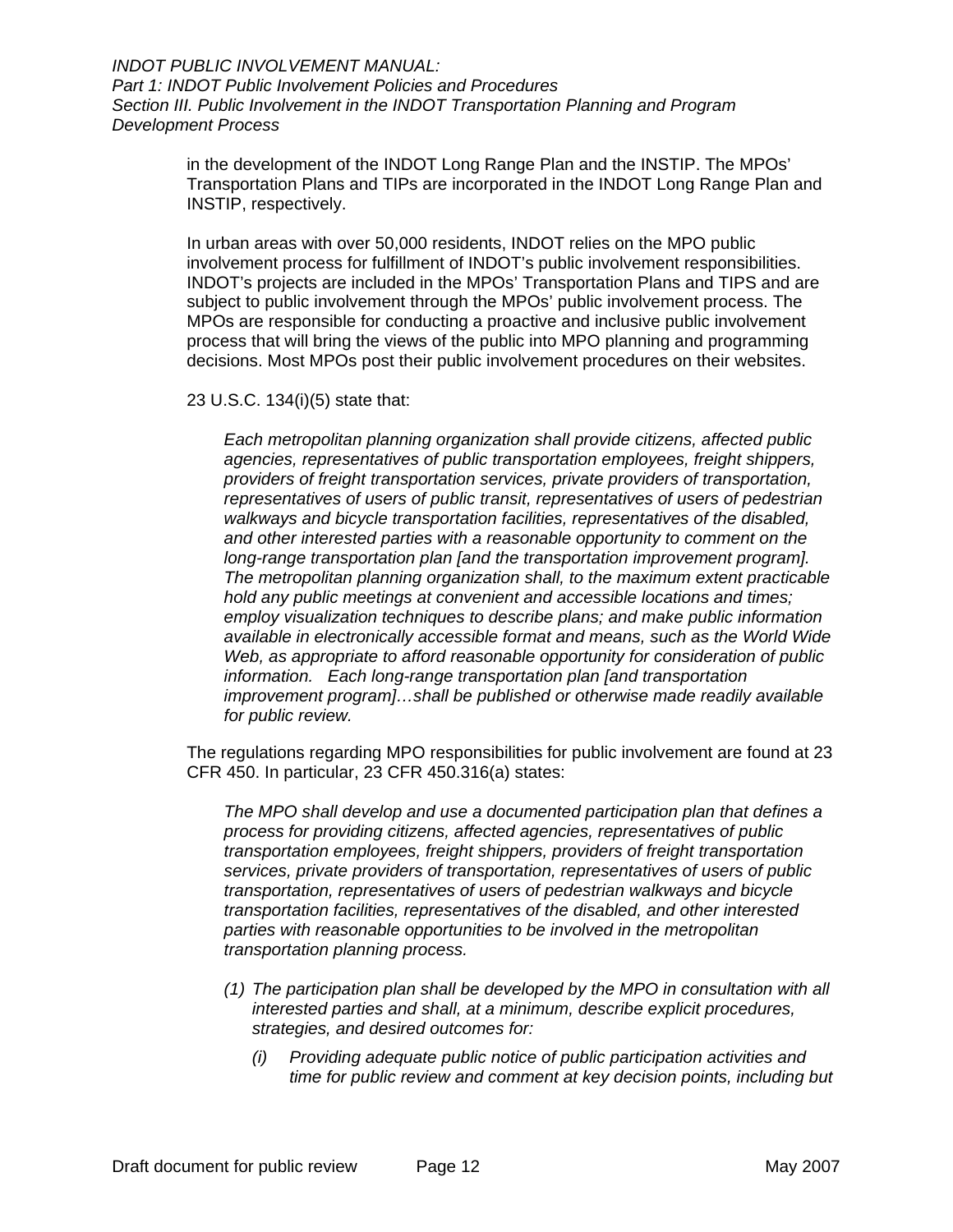*INDOT PUBLIC INVOLVEMENT MANUAL:* 

*Part 1: INDOT Public Involvement Policies and Procedures* 

*Section III. Public Involvement in the INDOT Transportation Planning and Program Development Process* 

> *not limited to a reasonable opportunity to comment on the proposed metropolitan transportation plan and the TIP;*

- *(ii) Provide timely notice and reasonable access to information about transportation issues and processes;*
- *(iii) Employing visualization techniques to describe metropolitan transportation plans and TIPs;*
- *(iv) Making public information (technical information and meeting notices) available in electronically accessible formats and means, such as the World Wide Web;*
- *(v) Holding any public meeting at convenient and accessible locations and times;*
- *(vi) Demonstrating explicit consideration and response to public input received during the development of the metropolitan transportation plan and the TIP;*
- *(vii) Seeking out and considering the needs of those traditionally underserved by existing transportation systems, such as low-income and minority households, who may face challenges accessing employment and other services;*
- *(viii) Providing an additional opportunity for public comment, if the final metropolitan transportation plan of TIP differs significantly from the version that was made available for public comment by the MPO and raises new material issues which interested parties could not reasonably have foreseen from the public involvement efforts;*
- *(ix) Coordinating with the statewide transportation planning public involvement and consultation process…*
- *(x) Periodically reviewing the effectiveness of the procedures and strategies contained in the participation plan to ensure a full and open participation process.*
- *(2) When significant written and oral comments are received on the draft transportation plan or TIP…a summary, analysis, and report on the disposition of comments shall be made part of the final plan and TIP.*
- (3) *A minimum public comment period of 45 calendar days shall be provided before the initial or revised participation plan is adopted by the MPO. Copies of the approved participation plan … shall be posted on the World Wide Web, to the maximum extent possible.*

Each MPO develops, implements, and periodically updates its public involvement process, which is reviewed by FHWA, to solicit public input and comments on a comprehensive transportation plan and transportation projects within the given MPO area. The MPOs employ numerous proactive public involvement strategies, including newsletters, website information, and public meetings.

In addition, INDOT relies on the MPOs' public involvement activities to fulfill the requirements of the Clean Air Act and the Transportation Conformity Rule. The Clean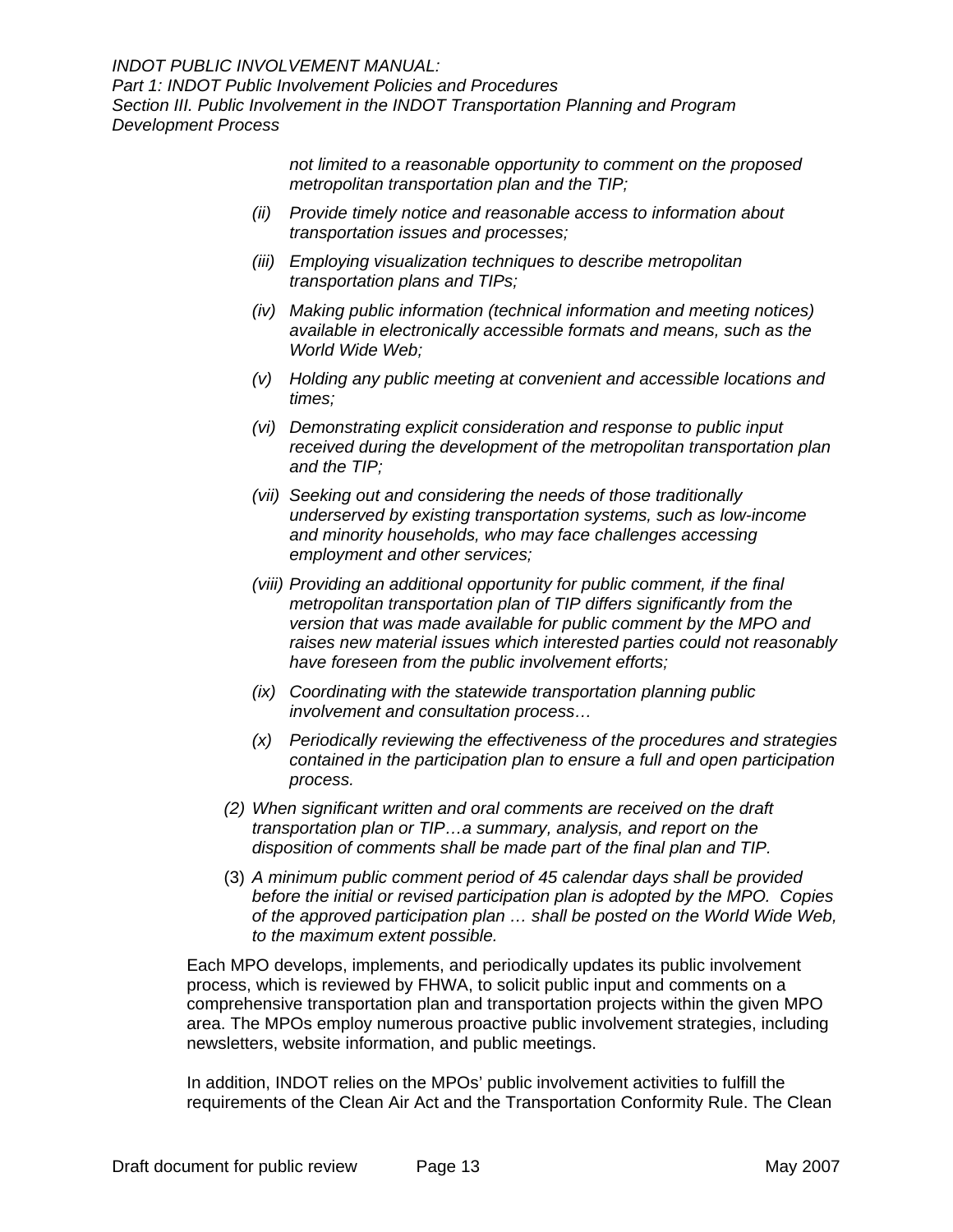> <span id="page-17-0"></span>Air Act requires that transportation plans and programs conform with air quality standards established by the Environmental Protection Agency (EPA) in air quality non-attainment and maintenance areas. The Transportation Conformity Rule 40 CFR Part 93.105 (e) Public Consultation Procedures states:

*Affected agencies making conformity determinations on transportation plans, programs, and projects shall establish a proactive public involvement process which provides opportunity for public review and comment by, at a minimum, providing reasonable public access to technical and policy information considered by the agency at the beginning of the public comment period and prior to taking formal action on a conformity determination for all transportation plans and MPO TIPs, consistent with these requirements and those of 23 CFR 450.316(b).* 

#### 2. **INDOT Requirements**

As stated earlier, in urban areas with over 50,000 residents, INDOT relies on the MPOs to conduct public involvement programs on the MPO TPs and TIPs, including INDOT projects. INDOT is responsible for public involvement in the remaining areas of the state. Citizens who wish to provide input on transportation projects in nonmetropolitan areas are encouraged to do so through their local elected officials who participate in consultation with INDOT and through the activities, listed below, of the INDOT District Offices.

During planning and programming, INDOT is required to provide reasonable public access to technical and policy information and opportunity for public review and comment on plans and programs. Federal law sets forth expectations for public involvement for initial development and major revisions of the long range plan and the statewide transportation improvement program (23 CFR 450.210):

*In carrying out the statewide transportation planning process, including the development of the long-range transportation plan and the STIP, the State shall develop and use a documented public involvement process that provides opportunities for public review and comment at key decision points.* 

*(1) The states public involvement process at a minimum shall:* 

*(i) Establish early and continuous public involvement opportunities that provide timely information about transportation issues and decisionmaking processes to citizens, affected public agencies, representatives of public transportation employees, freight shippers, private providers of transportation, representatives of users of public transportation, representatives of users of pedestrian walkways and bicycle transportation facilities, representatives of the disabled, providers of freight transportation services and other interested parties;*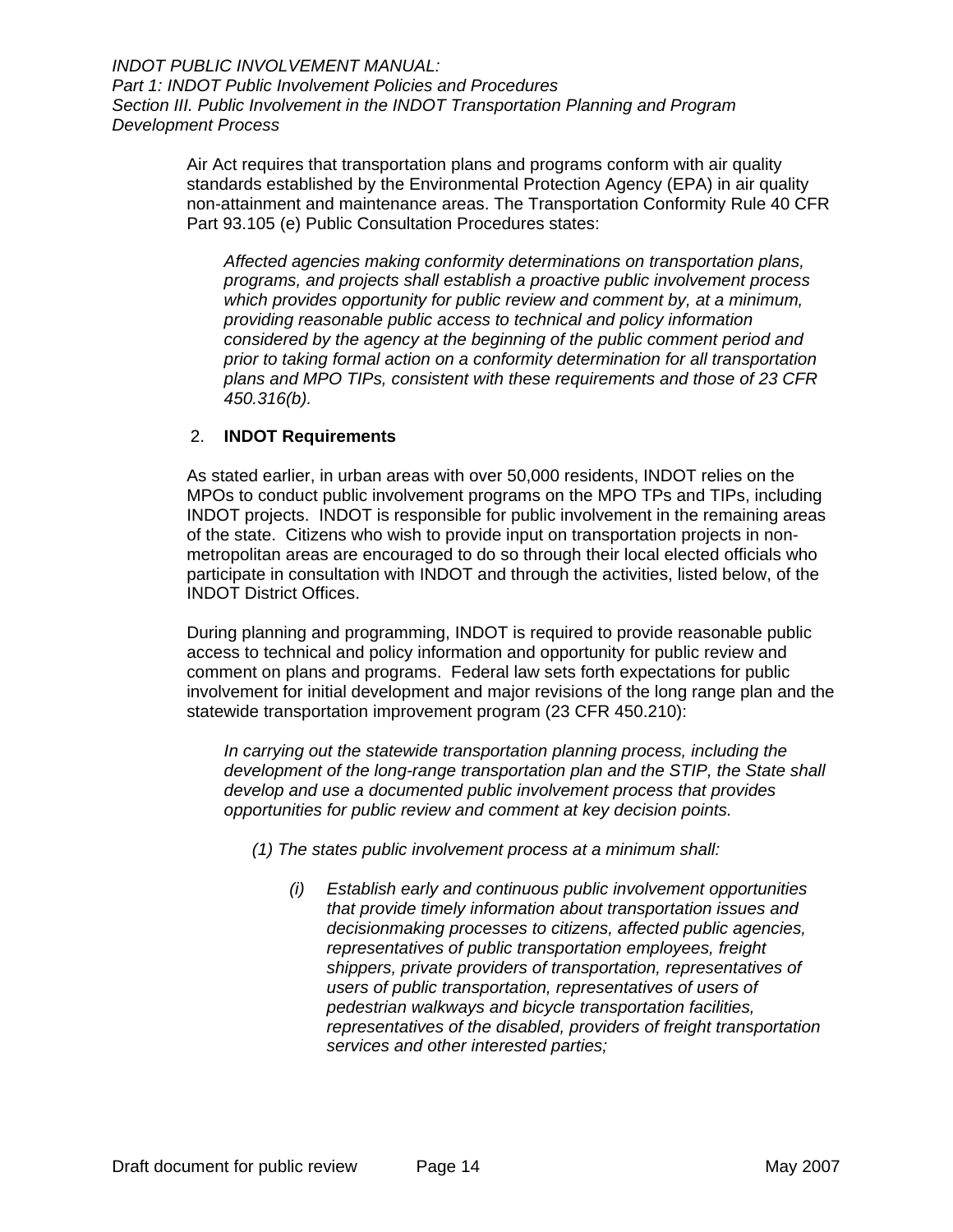- *(ii) Provide reasonable public access to technical and policy information used in the development of the long-ranges statewide transportation plan and STIP;*
- *(iii) Provide adequate public notice of public involvement activities and time for public review and comment at key decision points, including but not limited to a reasonable opportunity to comment on the proposed statewide transportation plan and the STIP;*
- *(iv) To the maximum extent practicable, use visualization techniques to describe the proposed long-range statewide transportation plan and supporting studies;*
- *(v) To the maximum extent practicable, make public information available in electronically accessible format and means, such as the World Wide Web, as appropriate to afford reasonable opportunity for consideration of public information;*
- *(vi) Demonstrate explicit consideration and response to public input received during the development of the long-range statewide transportation plan and the STIP*
- *(vii) Include a process for seeking out and considering the needs of those traditionally underserved by existing transportation systems, such as low-income and minority households, who may face challenges accessing employment and other services; and*
- (viii) *Provide for the periodic review of the effectiveness of the public involvement process to ensure that the process provides full and open access to all interested parties and revise the process, as appropriate.*

The planning regulations 23 CFR 450.210(a)(2) further state that the State shall provide for public comment on the existing and proposed processes for public involvement in the development of the statewide long-range transportation plan and the STIP. At a minimum, the State shall allow 45 calendar days for public review and written comment before the procedures and any major revisions to existing procedures are adopted.

The State shall provide for non-metropolitan local official participation in the development of the long-range statewide transportation plan and the STIP. The planning regulations 23 CFR 450.210(b) requires the State to have a documented process for consulting with non-metropolitan local officials representing general purpose local government and/or local officials with responsibility for transportation that is separate and discrete from the public involvement process. The process shall be reviewed every 5 years starting from February 24, 2006 and provide for a comment period for not less than 60 days.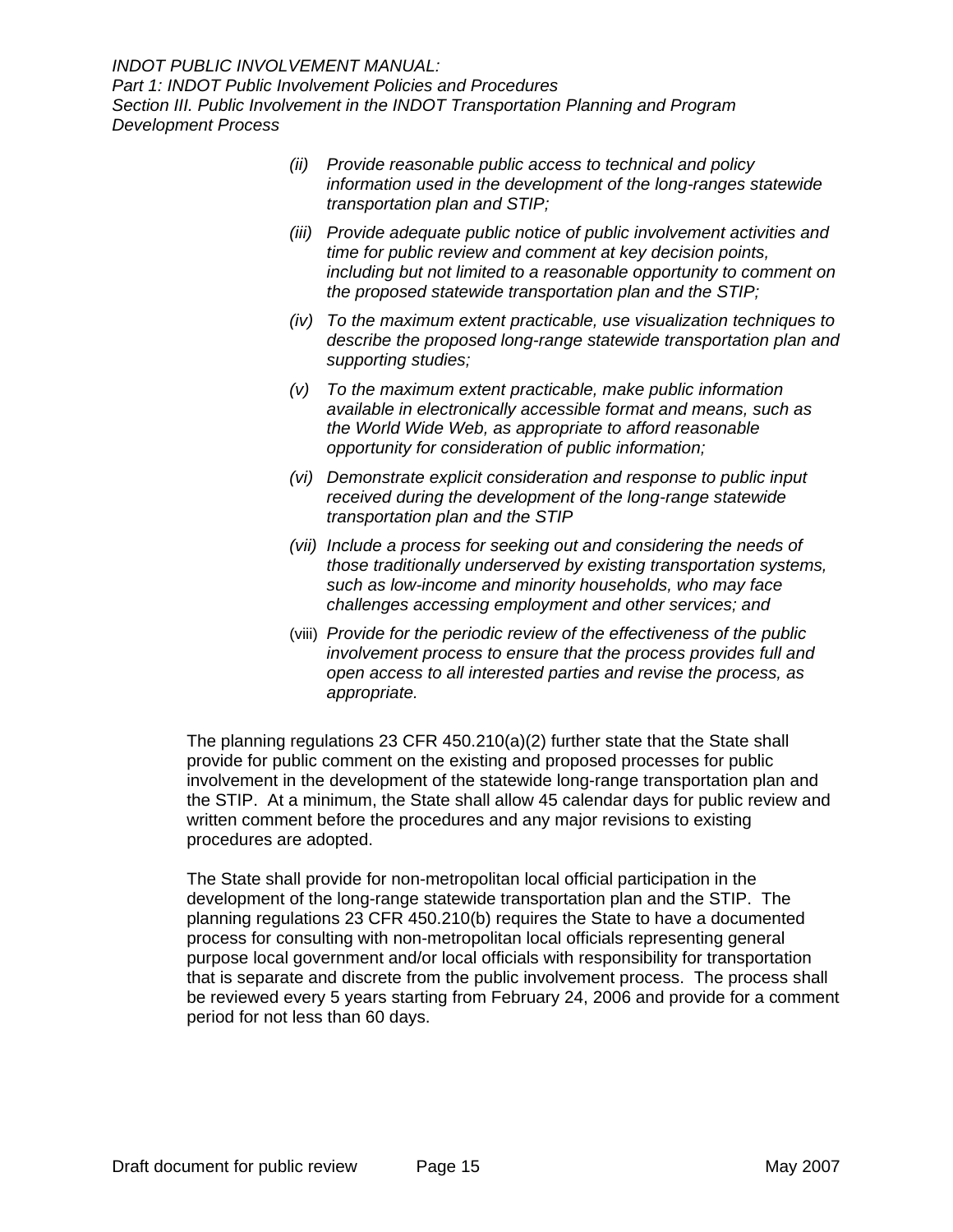<span id="page-19-0"></span>

#### **THE INDOT TRANSPORTATION PLANNING AND PROGRAMMING PROCESS**

## C. How INDOT Implements these Public Involvement Requirements during Planning and Programming

Public involvement in the planning and programming process is carried out through a combination of MPO, INDOT District Office, and INDOT statewide efforts. Decision making is an iterative process, as input from MPOs, non-metropolitan elected officials, and the public is factored into the annual updating of plans and programs which are then brought forward for the next year's review and revision. Whereas INDOT relies on the MPO public involvement process in metropolitan areas, INDOT District Offices take the lead in conducting public involvement in non-metropolitan areas.

There are six INDOT District Offices. The District Offices take the lead in planning and programming activities, including coordination with the MPOs in their districts, consultation with local officials in rural areas of Indiana that are not within a metropolitan planning area, and conducting public involvement activities for the District as a whole.

In non-metropolitan areas, INDOT District Offices conduct transportation planning and develop lists of specific projects to be advanced in the INSTIP. INDOT consults with the Regional Transportation Planning Offices (RPOs) (see [www.iarconline.org](http://www.iarconline.org/) for member organizations of the Indiana Association of Regional Councils), rural area local elected officials, local government agency representatives, special interest groups, and other key transportation stakeholders.

INDOT's APDP consultation procedures set the framework within which INDOT engages local communities in a two-way information-exchange process to aid decision makers in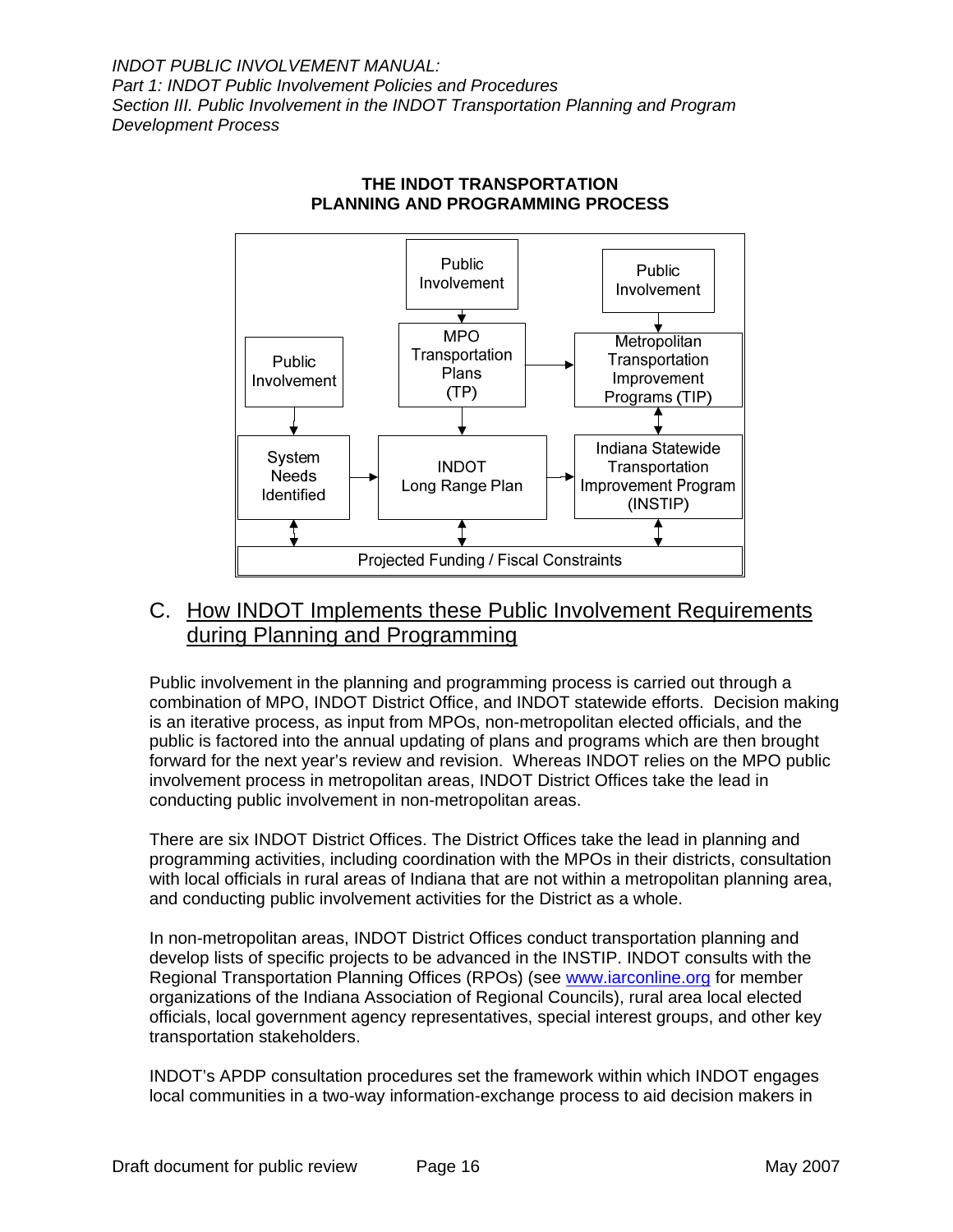<span id="page-20-0"></span>formulating transportation plans and programs. The APDP procedures may be found at [www.ingov/indot/pubs/](http://www.ingov/indot/pubs/).

Following is a description of how INDOT fulfills the requirements for public involvement in transportation planning and programming (in addition to the MPO public involvement processes):

- 1. **District-Wide Public Involvement Activities** (indirect public involvement through local elected officials and MPOs)
	- a. District-Wide APDP Early Coordination Meetings (October through Mid December)

At a minimum, each INDOT District Office holds one annual District-Wide Early Coordination Meeting. The District Offices work with the Division of Planning to arrange and host these meetings in each district. The purpose of each meeting is to discuss the existing program and proposed projects as well as other transportation issues that may arise, and to reach agreement between all parties through consultation and cooperation on: proposed new state projects, changes to the existing program, and the relative priorities of recommended state projects within and across project categories. The goal of these meetings is to produce an "agreed-to list" of existing and proposed new state projects district-wide, including those in MPO metropolitan planning areas. Organizational details for these meetings are listed below:

- (1) INDOT attendees include both the District Office and representatives from the INDOT Central Office.
- (2) MPOs, local elected officials (mayors, town managers, county commissioners), local public works staff, and Rural Planning Organizations (RPOs), and other key transportation stakeholders are notified of this meeting and invited to participate.
- (3) The District Offices lead the process of establishing needed contacts, issuing invitations, and arranging meeting logistics and act as hosts at the meetings.
- (4) MPOs are expected to have conducted public involvement activities to elicit public input and to bring this perspective to these meetings.
- (5) Elected officials from communities outside the jurisdiction of an MPO are expected to be aware of those issues important to their constituents.
- (6) Minutes of the meeting are taken and submitted by each District Office to the Urban and MPO Section, along with a short report describing how priorities were set.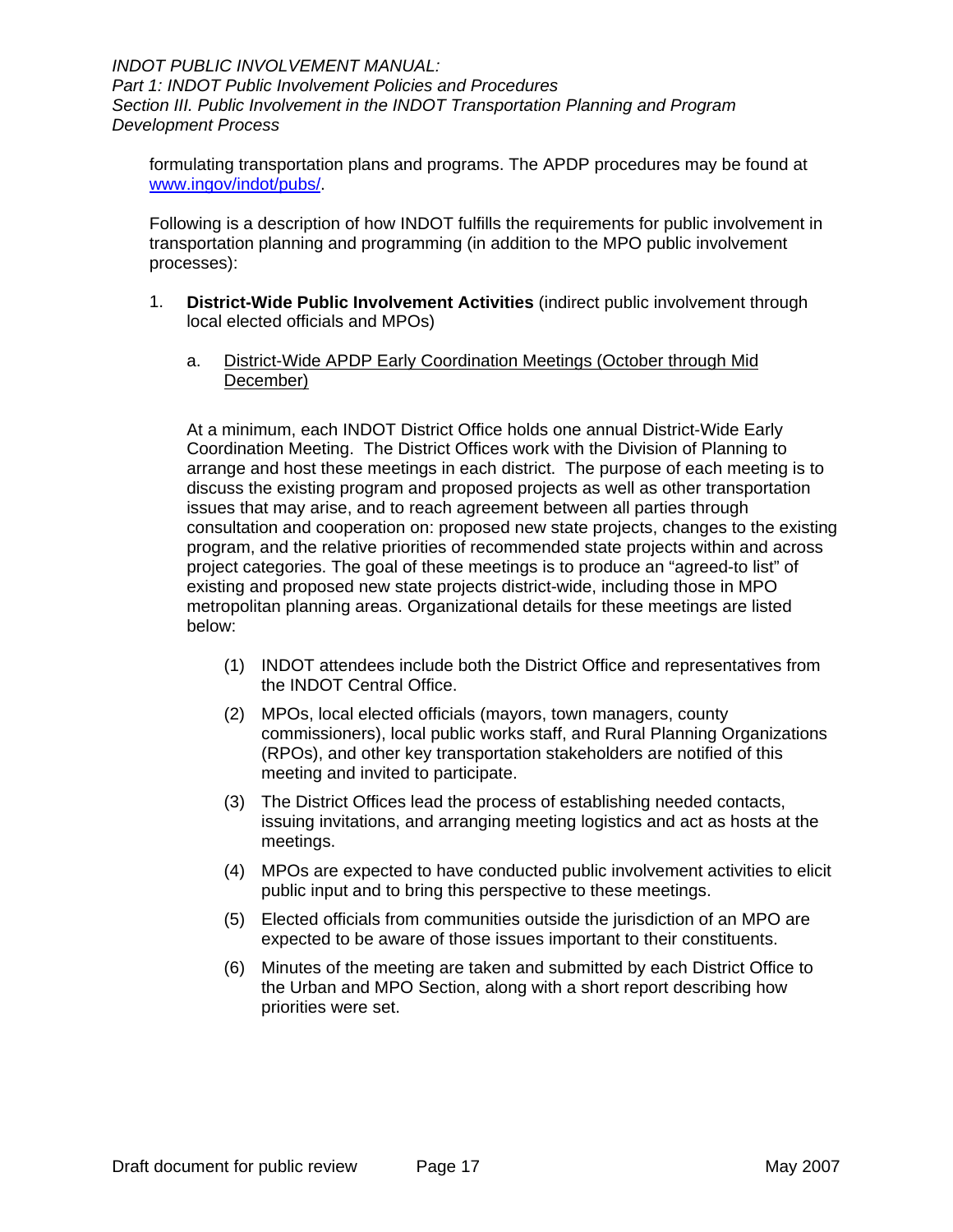> <span id="page-21-0"></span>b. Annual District Public Meetings (May) (direct public involvement conducted by INDOT District Offices)

Each District Office holds Annual District Public Meetings to coordinate input from the various communities within the respective district area and to solicit overall public input on transportation needs for both the update of the INDOT Long Range Plan, the draft INSTIP, and the effectiveness of the APDP consultation procedures. Participants can discuss projects in the INSTIP or local problems that still need to be addressed with new projects. Organizational details for these meetings are listed below:

- (1) The meetings are developed and conducted under the leadership of the INDOT Central Office.
- (2) INDOT conducts an extensive public outreach effort to inform the public of these meetings.
	- (a) The INDOT Central Office sends notification of these meetings to local agencies, jurisdictions, organizations, and individuals on its general mailing list.
	- (b) The INDOT Communications Office sends out press releases to notify the public of these District meetings. These press releases may include information about particular projects in each District, to elicit interest.
	- (c) The INDOT Long Range Plan and the draft INSTIP are posted on the INDOT website, [www.in.gov/dot/pubs/](http://www.in.gov/dot/pubs/) along with the schedule for the Annual District Public Meetings.
	- (d) INDOT prepares a brochure that lists the schedule for the Annual District Public Meetings and makes this available to the public.
- (3) Although each District determines the format for its Annual District Public Meeting, the format typically includes a combination of:
	- (a) An open house session where the public can view displays and talk with INDOT representatives about specific issues and projects
	- (b) A more formal presentation session of the INDOT Long Range Plan, the INSTIP, and the APDP, followed by a comment and question and answer period
	- (c) An opportunity to submit written questions, comments, and requests on comment sheets
	- (d) Use of this format twice during the day, to enable the public to attend in the afternoon or the evening.
- (4) Comments from the public and local elected officials are reviewed and addressed by INDOT. The INDOT Central Office contacts the MPOs and districts for comments on any significant changes resulting from these reviews. Any program comments received at these meetings are summarized in the final INSTIP document, which also includes a response to these comments.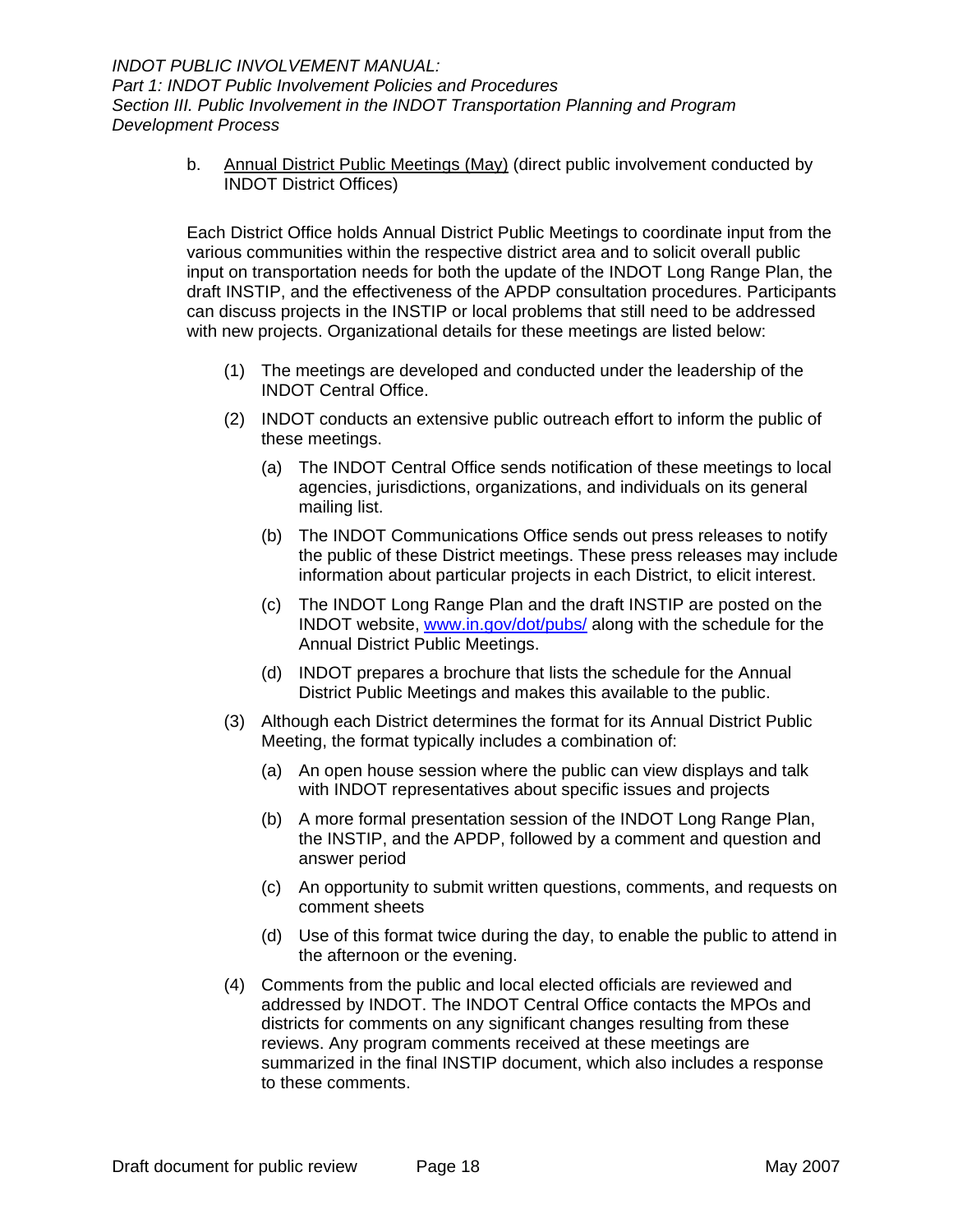- <span id="page-22-0"></span>(5) Members of the public who do not attend these meetings can request copies of the INSTIP and provide written public comment. By mid-June, the INDOT Public Hearings Section publishes a record of the Annual District Public Meetings, including copies of the letters of invitation, the mailing lists, a listing of those in attendance at each District meeting, copies of the presentations, and the written comments received by the Hearing Section.
- (6) Each District Office documents the results of the Annual District Public Meeting, including outreach methods, comments received, and follow-up.

*Please see the Handbook for how-to suggestions to aid in implementing the Annual District Public Meetings.*

c. Optional District Public Involvement Activities

In addition, the District Offices may conduct other public involvement activities including, for example, public opinion surveys, focus groups, and meetings with special interest groups.

#### 2. **Statewide Public Involvement Activities**

INDOT conducts the following public involvement activities in fulfillment of the intent of 23  $U.S.C. 135<sup>9</sup>$  $U.S.C. 135<sup>9</sup>$  $U.S.C. 135<sup>9</sup>$ :

a. Publication and Distribution of Documents

INDOT Central Office publishes key planning and programming documents. These are sent to the MPOs, regional planning organizations, the INDOT District Offices, and the state Library. They are sent to anyone who requests them and are made available to the public at the Annual District Public Meeting and on INDOT's website ([www.in.gov/dot/pubs](http://www.in.gov/dot/pubs)). These include:

- (1) INDOT Long Range Plan (the website includes a feedback link to receive comments on the INDOT Long Range Plan
- (2) INDOT Statewide Transportation Improvement Program (published in July)
- b. Optional Statewide Public Involvement Activities

INDOT conducts other activities, as appropriate and needed, to supplement what is required by law and regulation to obtain input on the INDOT Long Range Plan and the INSTIP. These have included, for example:

 $\overline{a}$ 

<span id="page-22-1"></span> $^9$  23 U.S.C. 135, states that "the State shall provide citizens, affected public agencies, representatives of public transportation employees, freight shippers, private providers of transportation, representatives of users of public transit, representatives of users of pedestrian walkways and bicycle transportation facilities, representatives of the disabled, providers of freight transportation services, and other interested parties with a reasonable opportunity to comment on the proposed [Long Range] plan . . . [and] the proposed [state Transportation Improvement] program."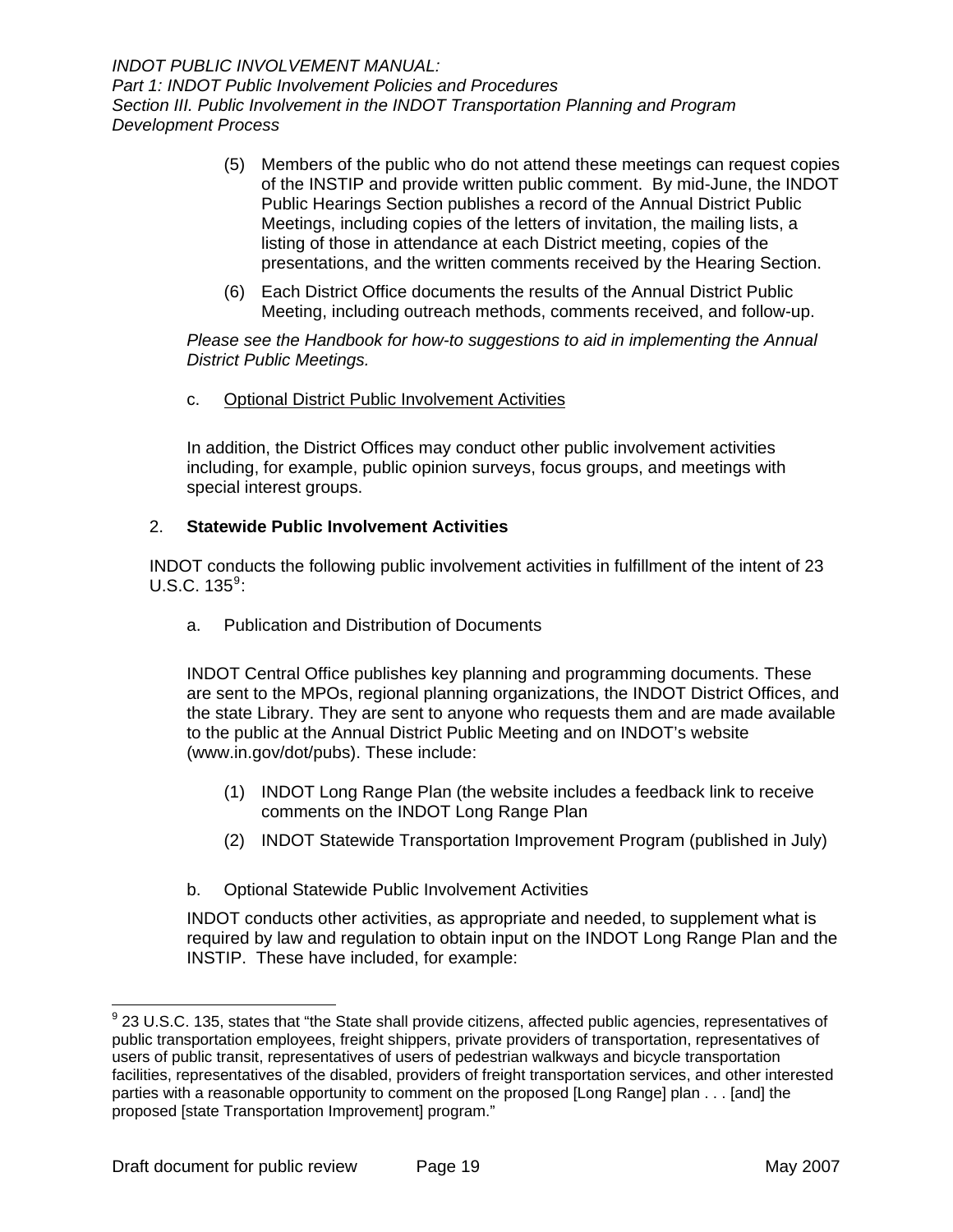(1) Participation at the State Fair

INDOT participates each year at the State Fair, at which INDOT provides maps and such information as the availability of INDOT planning and programming documents, an abstract of the INDOT Long Range Plan, and the dates and locations of the Annual District Public Meetings.

(2) Statewide Transportation Forum

When INDOT is undertaking a major transportation plan update, INDOT may hold a Statewide Transportation Forum to present proposed changes to the INDOT Long Range Plan and solicit public comment.

(3) Presentations to each of the state's MPOs

INDOT meets with each MPO to present the INDOT Long Range Plan and elicit input.

(4) Presentations at the Annual MPO Conference

INDOT may make presentations at the Annual MPO Conference to provide an update on the INDOT Long Range Plan

(5) Road School Participation

INDOT has held sessions during the annual Purdue University Road School to present information on state transportation issues and to elicit the concerns of the professional transportation community within the State by interacting with local, regional, state, and federal transportation officials, consultants, and suppliers

(6) Focus Groups

INDOT may conduct focus groups of urban citizens and/or rural stakeholders to collect information on public perceptions of the Indiana transportation system. In addition, INDOT may conduct focus groups to identify transportation needs and perceptions of how well transportation services are being delivered to minority and low-income groups in order to improve INDOT's ability to include minority and low-income groups in the transportation planning process and decision making on future system improvements.

(7) Indiana Transportation Futures Symposium

INDOT may conduct a Futures Symposium, including participation from elected officials, transportation professionals, academia, and special interest groups invited for the occasion. The purpose is to solicit viewpoints and feedback from concerned stakeholders regarding INDOT priorities and policies and the state of transportation facilities in Indiana.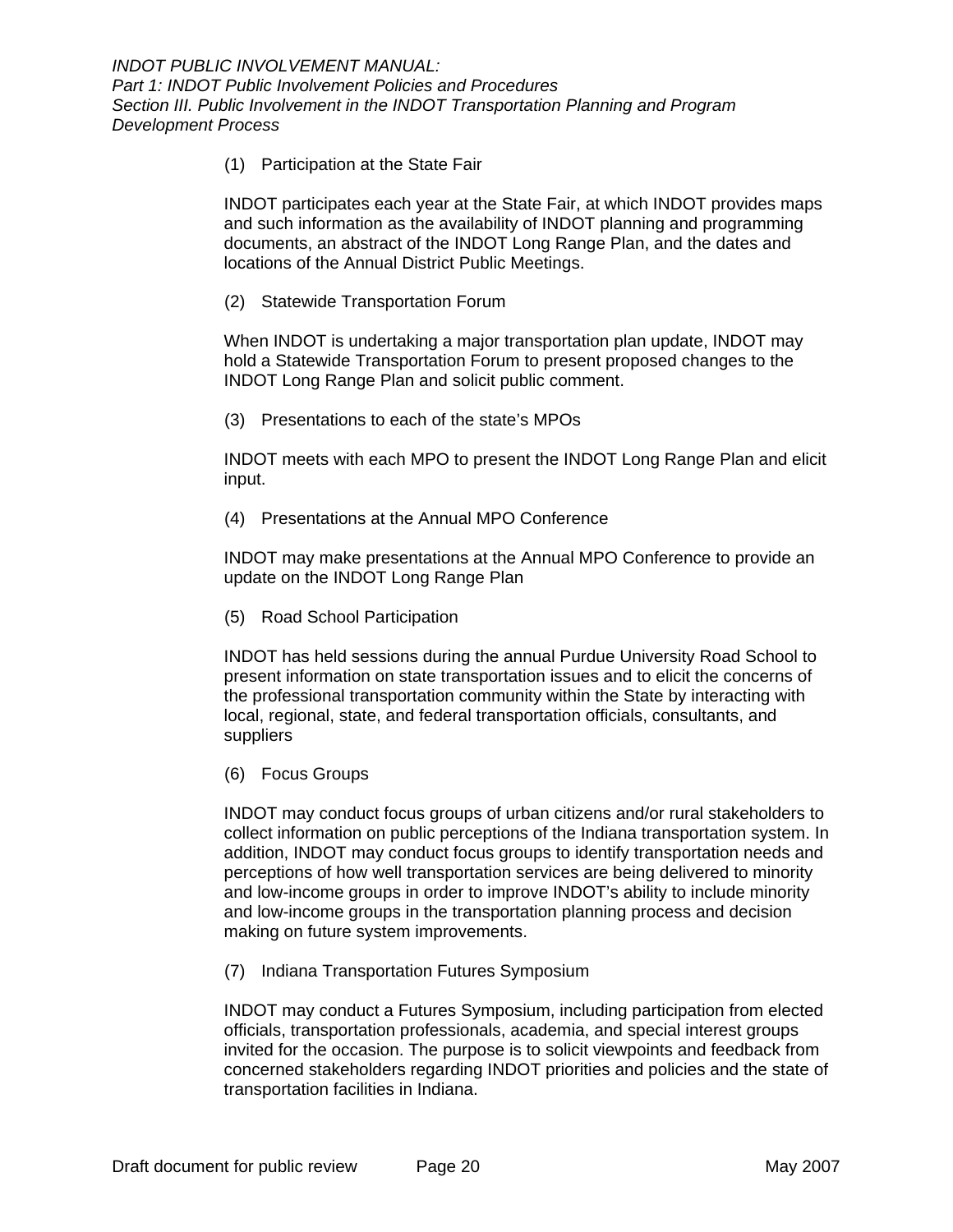#### <span id="page-24-0"></span>3. **Inclusion of Under-Served Individuals and Communities in INDOT Public Involvement for Planning and Programming**

INDOT believes that an effective public involvement process should actively seek out and engage those individuals who may otherwise be under-served in the transportation planning, programming, and project development process. Therefore, in keeping with the Americans with Disabilities Act, INDOT holds meetings in locations that are accessible to people who have disabilities. Upon request, INDOT provides assistance in public meetings to individuals who are hearing**,** or sight-impaired.

In keeping with the Title VI of the Civil Rights Act and the Executive and DOT Orders and FHWA Guidance on Environmental Justice, INDOT proactively reaches out to and solicits input from low-income and/or minority communities.

*Please see Section VII for further discussion of INDOT's efforts to include low-income and minority communities and to accommodate persons with disabilities.*

## D. How INDOT Implements these Requirements – A Summary of What is Required by INDOT during the Planning and Programming Phase

*The following table summarizes the public involvement activities required during the planning and programming phase:*

| <b>INDOT Procedure</b>                                         | <b>Public Involvement Activities</b>                                                                                                                                                                                                                                                                                                                                                                                                                                                                                                                                    |
|----------------------------------------------------------------|-------------------------------------------------------------------------------------------------------------------------------------------------------------------------------------------------------------------------------------------------------------------------------------------------------------------------------------------------------------------------------------------------------------------------------------------------------------------------------------------------------------------------------------------------------------------------|
| Update of INDOT Long Range Plan                                | Reliance on MPOs' public involvement processes for<br>٠<br>the MPO TP. TP projects are coordinated with the<br><b>INDOT Long Range Plan</b><br>District-wide APDP Early Coordination Meetings (Oct-<br>٠<br>Dec)<br>Annual District Public Meetings (May)<br>Publication, distribution, and website posting of INDOT<br>Long Range Plan<br>Website feedback link<br>٠                                                                                                                                                                                                   |
| INSTIP, including draft INSTIP and<br>amendments to the INSTIP | Public participation through appropriate MPO or rural<br>٠<br>area local elected officials)<br>Reliance on MPOs' public involvement processes for<br>٠<br>the MPO TIP. TIP projects are coordinated with the<br>INSTIP.<br>District-wide Early Coordination Meetings (October -<br>٠<br>December)<br>Annual District Public Meetings - presentation of draft<br>٠<br>INSTIP for public review and comment (May)<br>Publication of draft INSTIP and ultimately final INSTIP<br>(July)<br>Availability of INSTIP and amendments thereto on<br>٠<br><b>INDOT's Website</b> |
| Update of APDP Consultation<br>Process (done every 5 years)    | Annual District Public Meetings (May)<br>٠<br>Minimum of 60-day public comment period on<br>٠                                                                                                                                                                                                                                                                                                                                                                                                                                                                           |
|                                                                | effectiveness of existing consultation process and<br>proposed modifications                                                                                                                                                                                                                                                                                                                                                                                                                                                                                            |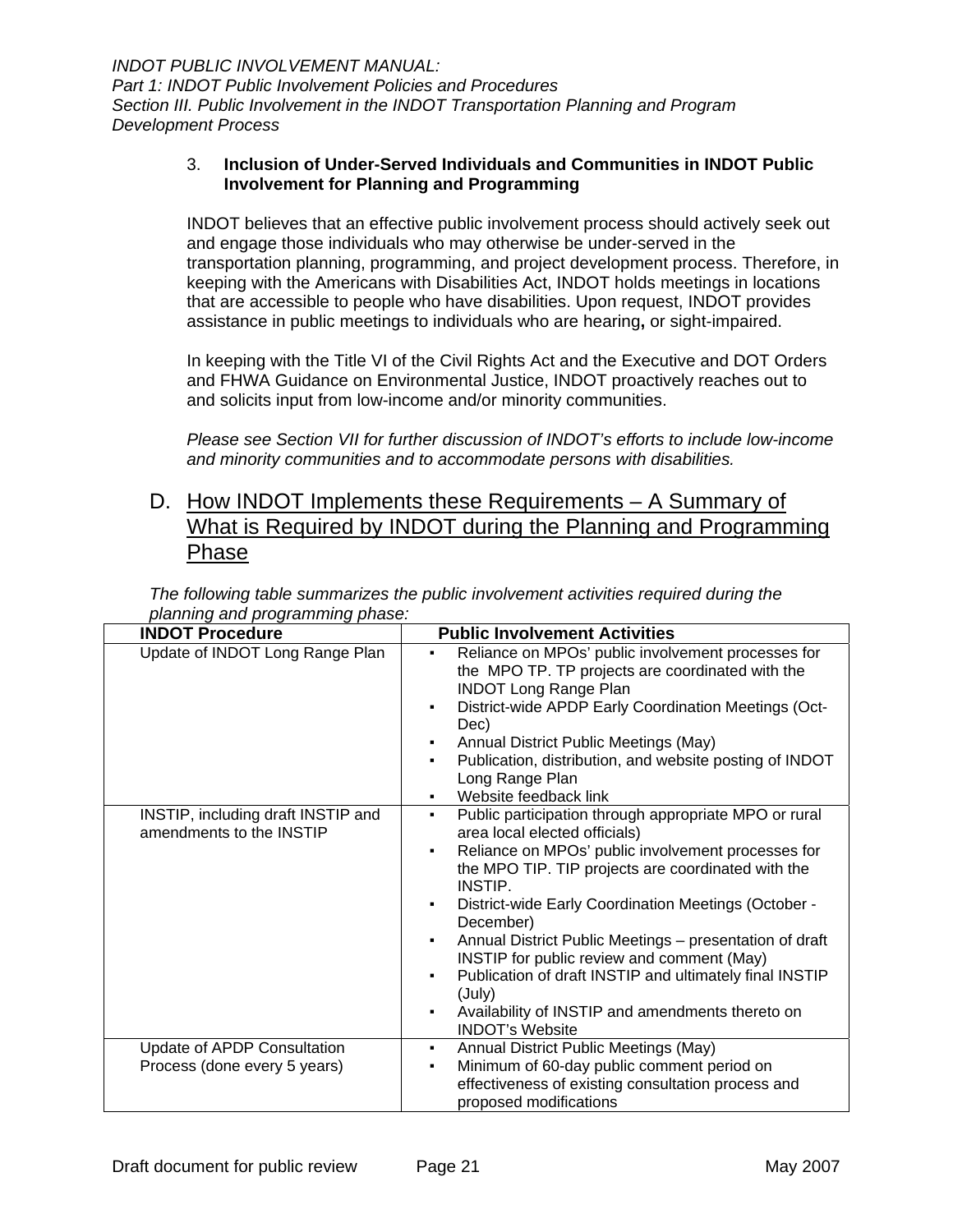## <span id="page-25-0"></span>**IV. PUBLIC INVOLVEMENT IN THE PROJECT DEVELOPMENT PROCESS**

## A. The Project Development Process

The Project Development Process is a sequence of decisions which begins with a statement of a transportation problem to be solved and/or need to be addressed and ends with the identification and design of a specific project or solution.

As INDOT makes decisions on transportation projects, INDOT must integrate:

- Input from the public,
- Input from local government,
- Input from resource agencies (federal and state agencies which have responsibility for environmental resources, such as water resources, historic resources, air quality, and endangered species), and
- INDOT's own assessment of transportation needs, cost, funding availability, and engineering constraints.

No one entity drives transportation decision making. Rather, the interests and needs of each (within the bounds of regulatory mandates), must be considered along with the interests and needs of the others.

The National Environmental Policy Act (NEPA), enacted in 1969<sup>[10](#page-25-1)</sup>, requires that any activity or project (including transportation projects) receiving Federal funding or other Federal approvals undergo full consideration of potential social, economic, and environmental impacts to arrive at a decision on a specific project or action. The NEPA process involves striking a balance among many different factors – mobility needs, freight movement, economic prosperity, health and environmental protection, community and neighborhood preservation, and quality of life for present and future generations. NEPA requires that Federal agencies disclose the results of their analysis and the effects of project implementation on the environment and solicit comments on the proposals from interested and affected parties. During the NEPA environmental process, projects undergo preliminary engineering to enable INDOT to define a project sufficiently to conduct the needed environmental analysis. Projects proceed to final design only after the NEPA document has been completed and a decision has been made. Implementation of NEPA is defined by the Regulations of the Council on Environmental Quality for Implementation of NEPA (CEQ Regulations)<sup>[11](#page-25-2)</sup>. INDOT has developed a Procedural Manual for Preparing

<span id="page-25-1"></span> <sup>10</sup> <http://ceq.eh.doe.gov/nepa/regs/nepa/nepaeqia.htm> and http://www.environment.fhwa.dot.gov/projdev/index.asp

<span id="page-25-2"></span><sup>11</sup> The Council on Environmental Quality (CEQ) was established by Congress within the Executive Office of the President as part of NEPA. CEQ coordinates federal environmental efforts and works closely with agencies and other White House offices in the development of environmental policies and initiatives. CEQ reports annually to the President on the state of the environment; oversees federal agency implementation of the environmental impact assessment process; and acts as a referee when agencies disagree over the adequacy of such assessments. The CEQ Regulations are found at 40 CFR 1500- 1508, and the FHWA Policies and Procedures for Implementing NEPA are found at 23 CFR 771.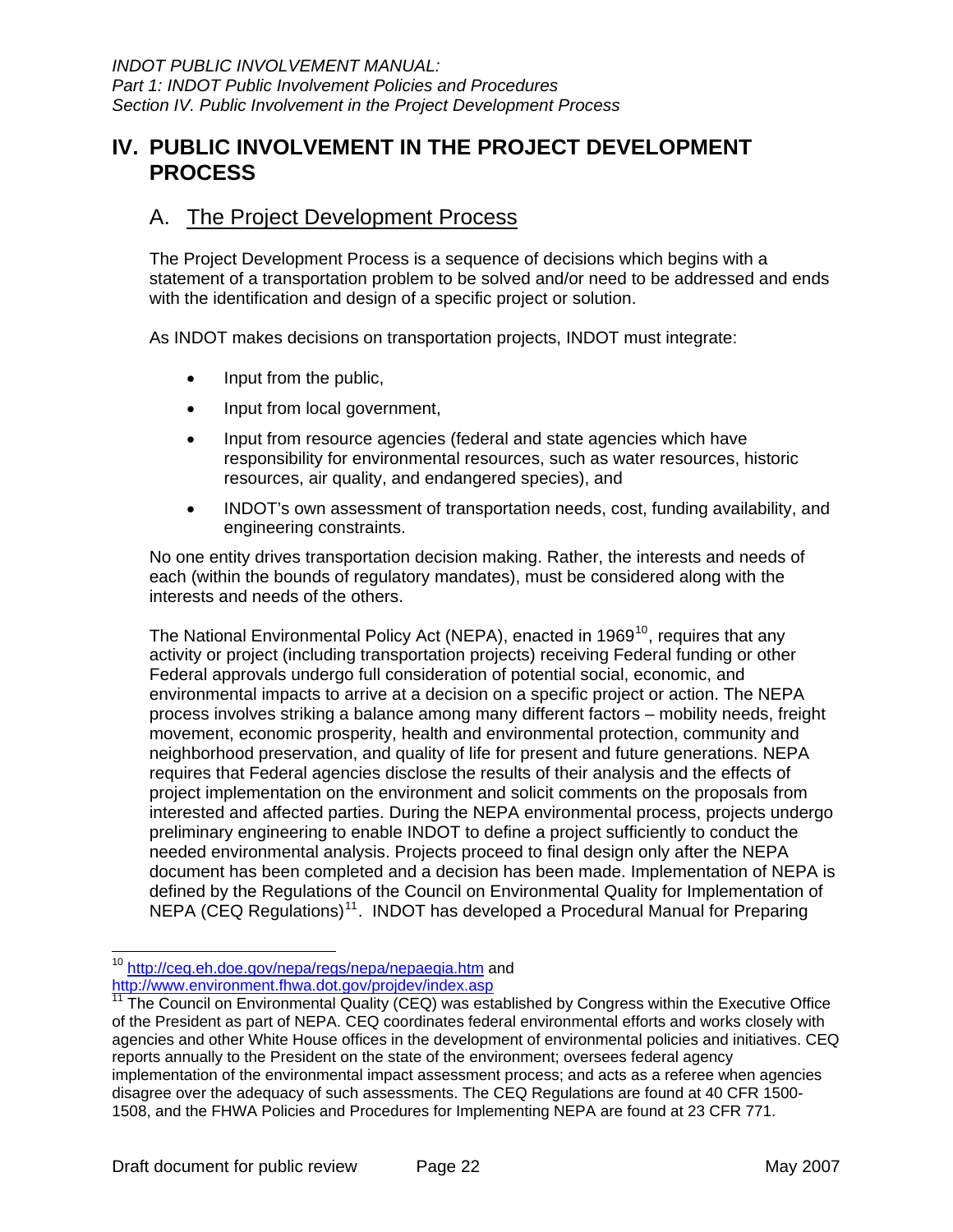#### *INDOT PUBLIC INVOLVEMENT MANUAL: Part 1: INDOT Public Involvement Policies and Procedures Section IV. Public Involvement in the Project Development Process*

Environmental Documents, which may be found at <http://www.in.gov/dot/pubs/manuals/envirStudies/>.

In addition to undergoing analysis through the NEPA process, projects must meet any related permitting requirements. The Waterways Permits Manual may be found at [http://www.in.gov/dot/pdf/WaterwayManual.pdf.](http://www.in.gov/dot/pdf/WaterwayManual.pdf)

There are three types of environmental classifications under NEPA, plus an additional classification established by INDOT, and each is accompanied by its own public involvement requirements.

*Categorical Exclusions* (CEs) include projects which individually or cumulatively produce no significant adverse impacts on the human or natural environment. CEs are typically "simple" projects which have limited scope and one feasible alternative. CEs are generally used for such projects as resurfacing, restoration, and safety projects, and rehabilitation or reconstruction of existing bridges or other infrastructure. Most of INDOT's projects fall under the CE classification. Following the preparation of the CE environmental document, the project may proceed to its next steps in implementation, such as final design, right-of-way acquisition, and construction. See INDOT's CE Manual at<http://www.in.gov/dot/div/pubs/ceprepmanual.htm>for more information.

*Environmental Assessments* (EAs) include actions in which the significance of the impact on the environment is not clearly established. If there is uncertainty about whether the project will have significant impacts, an EA is prepared, with some analysis to determine whether the project has significant impacts. If the answer is "Yes," than a full Environmental Impact Statement (EIS) is prepared (see below). If the answer is "No," then this decision is formally documented by FHWA with a Finding of No Significant Impacts (FONSI), and the project may proceed to its next steps in implementation, such as final design, right-of-way acquisition, and construction. Major reconstruction and/or minor roadway relocation projects generally fall into this category. See INDOT's Procedural Manual for Preparing Environmental Documents at <http://www.in.gov/dot/pubs/manuals/envirStudies/> for more information.

*Environmental Impact Statements* (EISs) are prepared for large-scale projects involving major expansion or new location construction where it is likely that the project will have significant environmental impacts.<sup>[12](#page-26-0)</sup> The EIS entails a study to set forth the Purpose and Need of a project, identify a range of alternatives to address the transportation need(s) in a given study area, and analyze the social, economic, and environmental impacts of the alternatives. A Draft EIS (DEIS) is circulated for comment to the public and to relevant public agencies. This document provides a full description of the proposed project and the existing environment and an analysis of the anticipated beneficial and adverse effects of all reasonable alternatives. Following consideration of comments, a Final EIS (FEIS) is prepared. A Record of Decision

 $\overline{a}$ 

<span id="page-26-0"></span> $12$  40 CFR 1502.1 states, "The primary purpose of an environmental impact statement is to serve as an action-forcing device to insure that the policies and goals defined in the Act [NEPA] are infused into the ongoing programs and actions of the Federal Government. It shall provide full and fair discussion of significant environmental impacts and shall inform decisionmakers and the public of the reasonable alternatives which would avoid or minimize adverse impacts or enhance the quality of the human environment."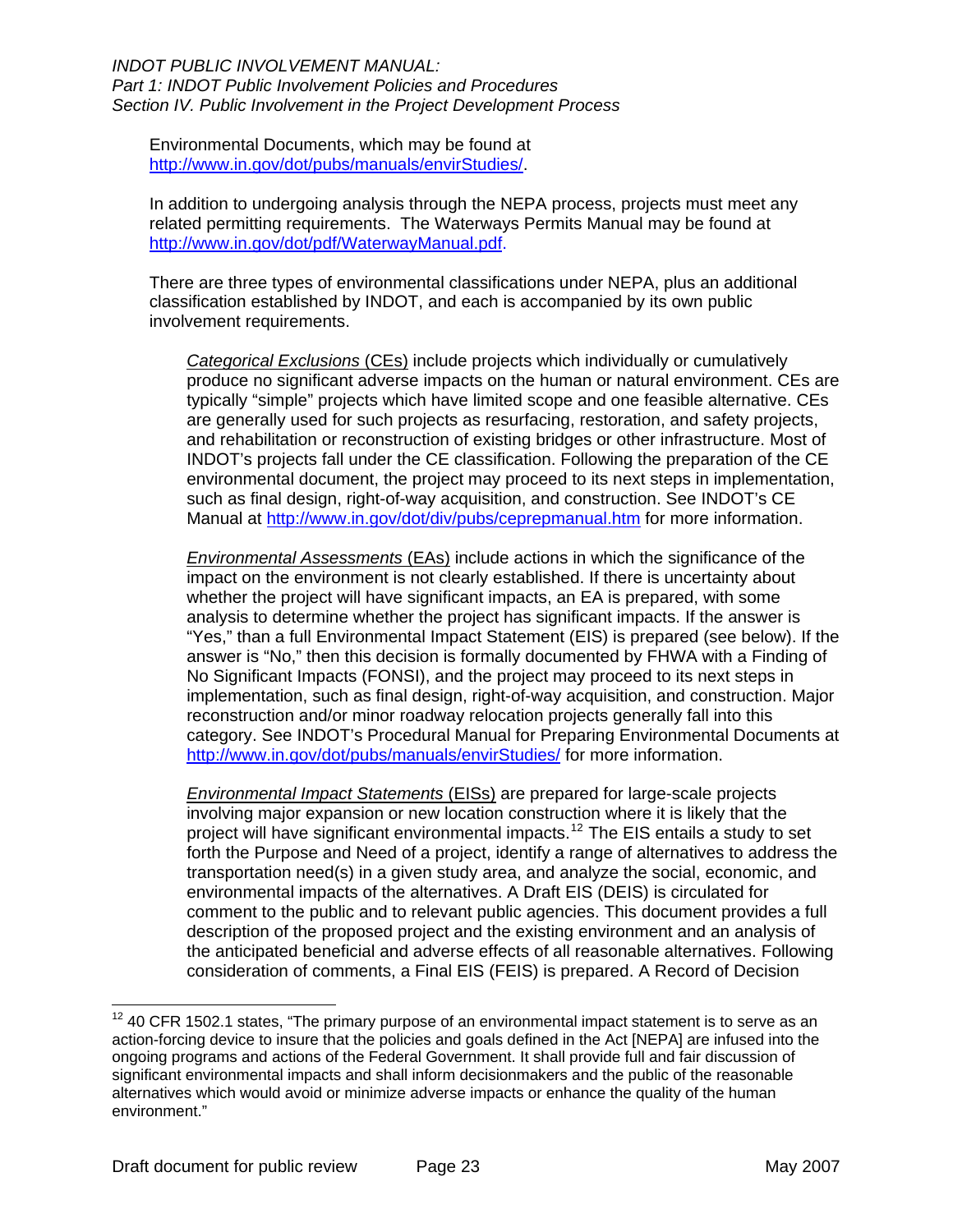#### *INDOT PUBLIC INVOLVEMENT MANUAL: Part 1: INDOT Public Involvement Policies and Procedures Section IV. Public Involvement in the Project Development Process*

(ROD) indicates the alternative selected for the project, including any required mitigation measures. Following the approval of the ROD by FHWA, the project may proceed to its next steps in implementation, such as final design, right-of-way acquisition, and construction. See INDOT's Procedural Manual for Preparing Environmental Documents at<http://www.in.gov/dot/pubs/manuals/envirStudies/>for more information.

In addition, INDOT in cooperation with FHWA has developed an Environmental Streamlining Procedure which provides for planning studies at the corridor level to be conducted as environmental assessments under the NEPA process. These are called *Environmental Assessments/Corridor Studies* (EA/Corridor Studies)*.* INDOT conducts EA/Corridor Studies to assess broad environmental implications of meeting transportation needs on a conceptual level in a corridor to be included in the INDOT Long Range Plan. An EA/Corridor Study identifies potential projects within a particular corridor, including projects of independent utility, NEPA document classification for each project, and a general timeframe for each project. EA/Corridor Studies follow the EIS procedures up through preliminary alternatives screening, after which INDOT and FHWA may decide to conclude the NEPA process with a CE, EA, or EIS on one or more individual projects in the corridor.



The diagram below shows the three levels of analysis in the NEPA process.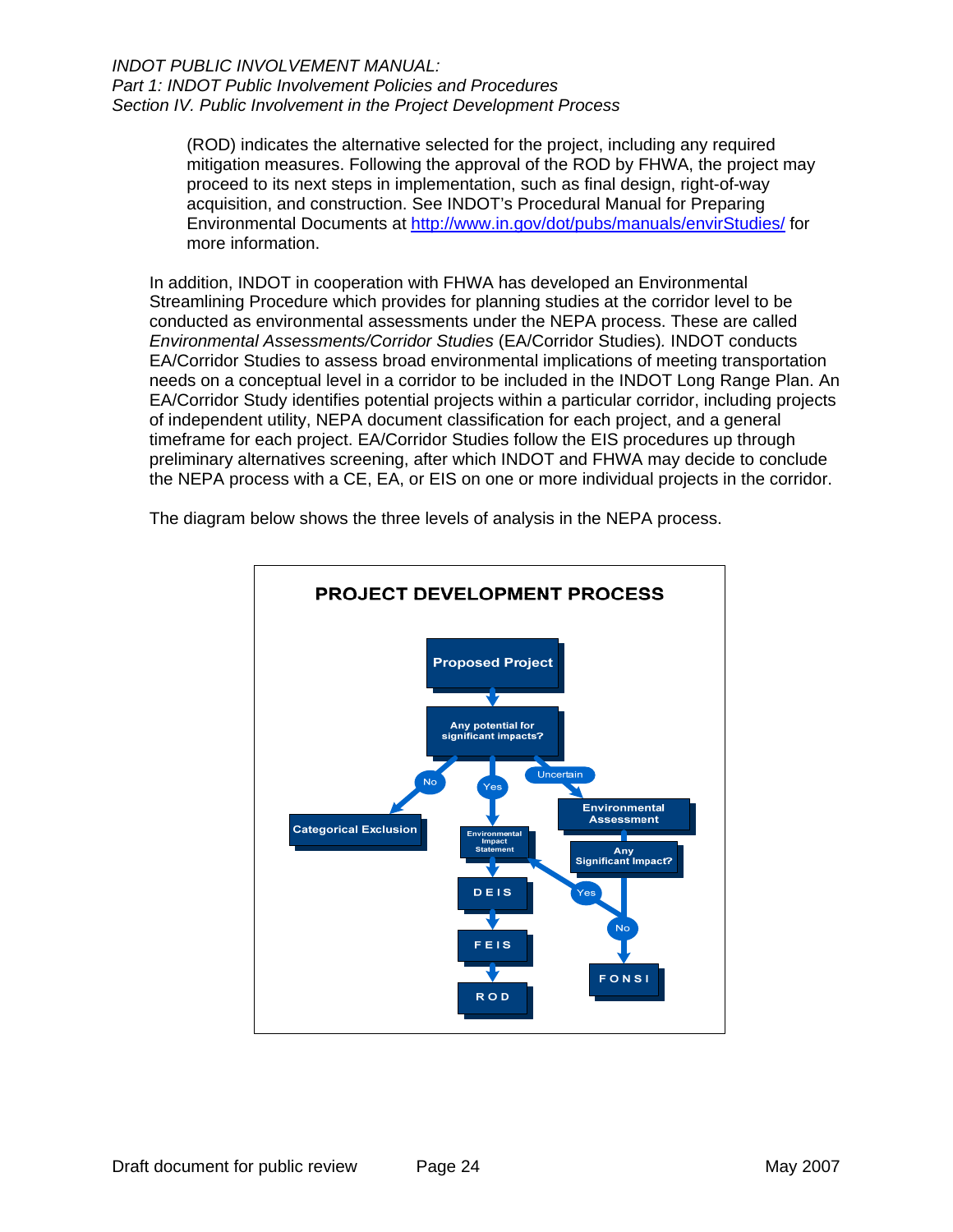## <span id="page-28-0"></span>B. Requirements by Federal Law, Regulation, and INDOT Policy for Public Involvement in the Project Development Process

The CEQ Regulations require that agencies "make diligent effort to involve the public in preparing and implementing their NEPA procedures" and "provide public notice of NEPArelated hearings, public meetings, and the availability of environmental documents so as to inform those persons and agencies who may be interested or affected."<sup>[13](#page-28-1)</sup>

The level of public involvement depends, to some degree, on the classification for level of analysis (CE, EA, or EIS).

23 FR 771.111 states:

*Early coordination with appropriate agencies and the public aids in determining the type of environmental document an action requires, the scope of the document, the level of analysis, and related environmental requirements. This involves the exchange of information from the inception of a proposal for action to preparation of the environmental document.... State public involvement/public hearing procedures must provide for: (i) Coordination of public involvement activities and public hearings with the entire NEPA process, (ii) Early and continuing opportunities during project development for the public to be involved in the identification of social, economic, and environmental impacts, as well as impacts associated with relocation of individuals, groups, or institutions.* 

The FHWA Environmental Policy Statement of 1994 states that:

*The term "environment" ... includes the natural environment, the built environment, the cultural and social fabric of our country and our neighborhoods, and the quality of life of the people who live here. This quality of life is enhanced not only by economic security and ample natural resources, but by enduring community values and thriving neighborhoods where all citizens have access to safe, comfortable, and efficient transportation.* 

INDOT's public involvement procedures are designed not only to fulfill the letter of the law, but to fulfill the law's intent by communicating with the public to help INDOT assess impacts to the natural and human environment.

## C. How INDOT Implements these Public Involvement Requirements during Project Development

This section describes the public involvement activities that are undertaken during the Project Development Process and identifies which of these activities are required for projects that are classified as a CE, EA, or EIS. Sub-sections related to public involvement during project development describe more specifically how and when these activities are differently used for CEs, EAs, and EISs.

<span id="page-28-1"></span><sup>-</sup> $13$  40 CFR 1506.6(a) and (b)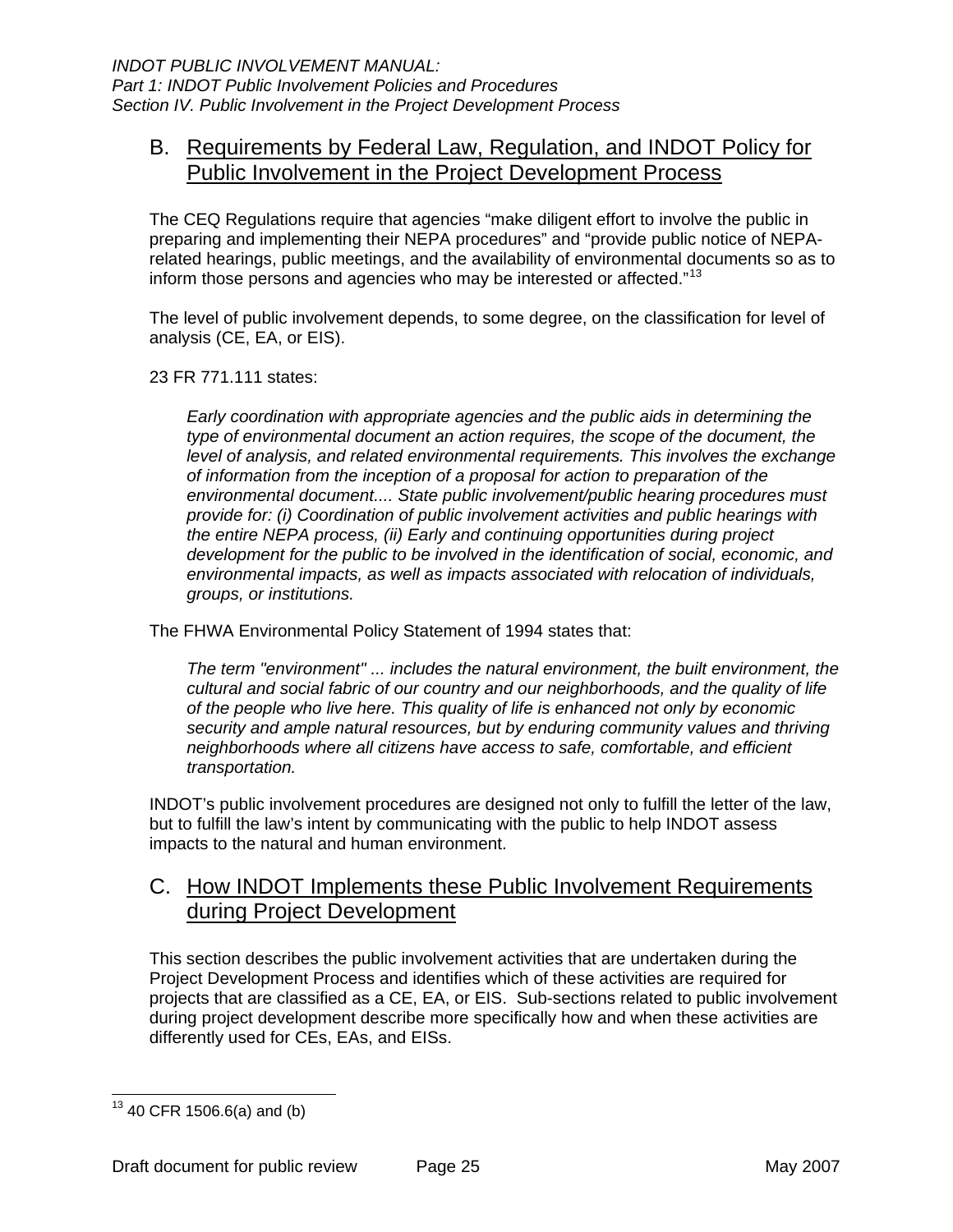#### <span id="page-29-0"></span>*INDOT PUBLIC INVOLVEMENT MANUAL: Part 1: INDOT Public Involvement Policies and Procedures Section IV. Public Involvement in the Project Development Process*

Federal law and regulations provide very limited prescription on how to implement the exchange of information and early and continuing opportunities during project development for the public to be involved. Although there are specific requirements related to public hearings and public notice, INDOT recognizes that mere adherence to these requirements will fail to meet the intent of the law. INDOT is committed to providing meaningful opportunities for the public to become informed about and contribute its concerns and ideas to transportation project development. INDOT believes that the public should always be informed about INDOT projects, at a level consistent with the project scope. Even limited public involvement may uncover unanticipated issues important to the community or individuals, allowing for appropriate adjustments. Therefore, INDOT has established certain procedures as tools to enhance public involvement. Regardless of the classification of a project as a CE, EA, or EIS, INDOT will meet the following requirements:

#### 1. **Preparation of a Public Involvement Plan (PIP)** (required for all projects)

Projects that move from planning and program development into project development vary in terms of scope, cost, environmental issues, and public interest. An up-front assessment must be made of every project to consider what is the appropriate level of effort INDOT should make to inform the public and elicit public input. A PIP will be prepared on every project at the beginning of the project development process. The purpose of the PIP is to ensure that an appropriate level of public involvement is conducted, commensurate with the nature of the project. The plan will identify:

- a. The problem(s) with the existing transportation system that is being evaluated for potential improvements, including its geographic location
- b. Potentially affected members of the public, and, if needed,
- c. The methodologies or techniques that will be used to inform the public and elicit input.

The PIP may be short and simple for routine projects (such as road resurfacing) or may be detailed and extensive for complex or large-scale projects (such as projects that involve significant potential social, economic, or environmental impacts or are known to be controversial). Simple PIPs may be based on a minimum default template that applies to a set of similar projects. Whether simple or extensive, the PIP provides a means for INDOT staff to reflect on whether a project will be of concern to the public, what the public needs to know about a project, how best to inform them, and how best to elicit public input if needed.

*Please see the Handbook section on Public Involvement Plans for suggested outlines of both simple and comprehensive Public Involvement Plans.* 

2. **Community Advisory Committees (CAC)** (required for all EISs, optional for EA's)

A CAC is a group of representatives of various community organizations (public and private) that are convened by INDOT, or its agents, at the outset of the NEPA process for periodic meetings throughout the NEPA process to discuss issues and concerns related to proposed transportation projects. Members of the CAC serve as liaisons to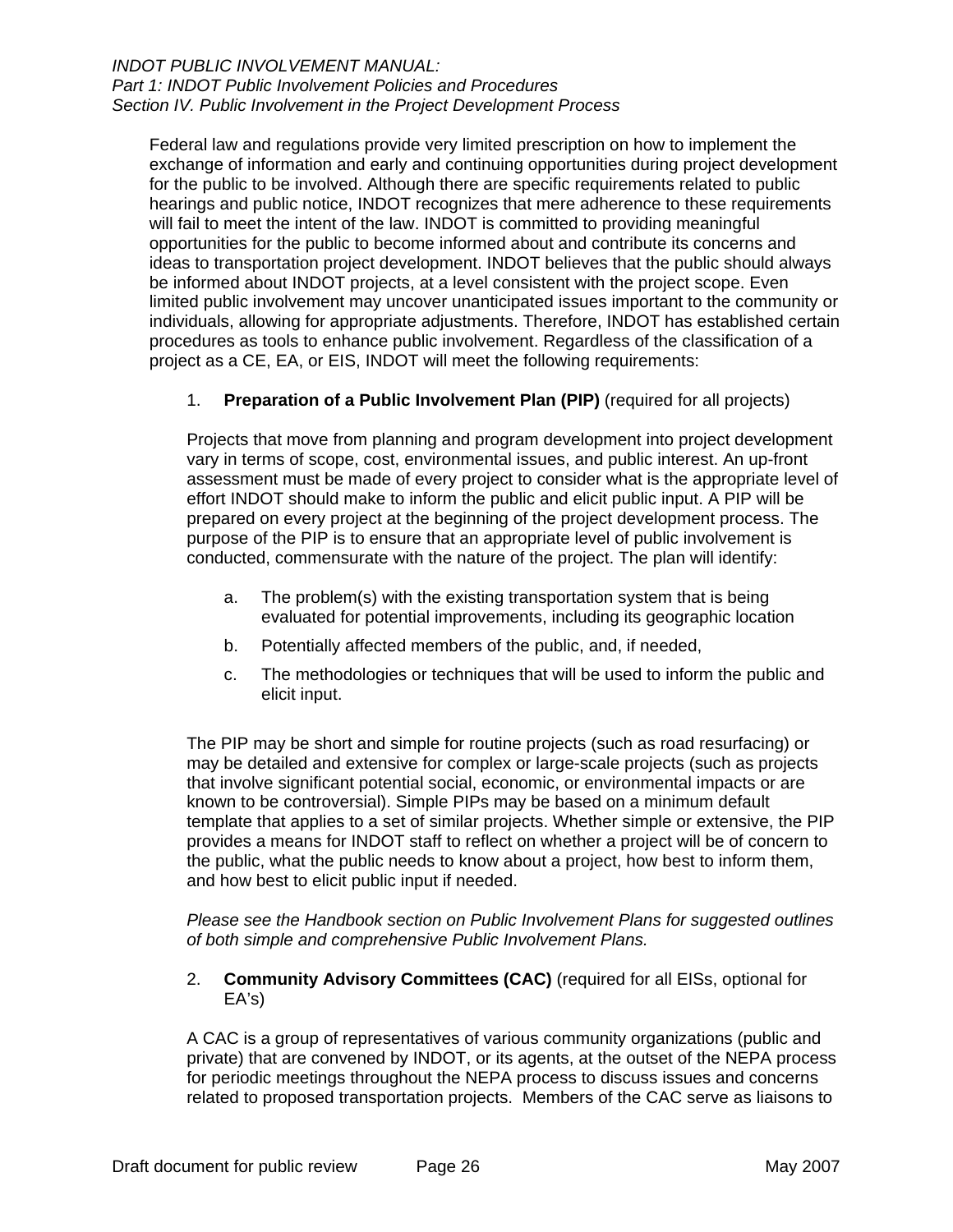<span id="page-30-0"></span>their respective groups/organizations and the community at large. The purpose of the CAC is to assist INDOT and its partners by providing input on issues related to the environmental evaluation. Following the completion of the environmental document, the CAC may continue to provide input during the design, construction, and operations phases of the project. In particular, the CAC may assist INDOT in the development of Context Sensitive Solutions.[14](#page-30-1) *Please see the Handbook for information on establishing a CAC and conducting a CAC meeting.*

#### 3. **Public Information Meetings** (optional for EAs and CEs; required for EISs)

Public information meetings are meetings where the public may hear and obtain information about a proposed project, raise questions, and talk with project staff about their needs, concerns, and ideas. INDOT policy sets the expectation that for EAs, a public information meeting may be held early in the NEPA process and again during the design phase. Other public information meetings may be held, as needed. As per SAFETEA-LU for EIS level projects, public involvement is required on the Purpose & Need/Conceptual Solutions and Preliminary Alternatives Screening. The focus of the first meeting is to obtain public views regarding the problem that needs to be addressed and the conceptual solution that need to be considered. The focus of the second meeting is to seek public comment on the preliminary alternatives screening, reasonable alternatives to be carried forward for detailed analysis, and the associated analysis methodologies. Public information meeting(s) may also be held during final design to obtain public input regarding noise walls and the proposed design. INDOT conducts outreach for these meetings by sending a notice to potentially affected property owners, other identified interest groups, and elected officials and by issuing a media release. *See Handbook for information on conducting public meetings and see Appendices for a sample media release.* 

4. **Public Hearings** (Required for all EISs. An *Opportunity to Request a Public Hearing* is required for EAs and CEs if certain conditions are met)

A public hearing is a meeting held at a convenient time and place at which the public can learn about a proposed INDOT project and make comments which will be included in a transcript of the meeting. For EAs, INDOT holds public hearings generally near the end of the environmental evaluation. For EIS level projects, the public hearing is held after publication of the Draft EIS and prior to preparation of the Final EIS.

Per the P*rogrammatic Agreement Regarding Management and Preservation of Indiana's Historic Bridges* (Historic Bridges PA), owners of historic bridges will hold a public hearing prior to completion of NEPA. The Historic Bridges PA can be found in Appendix T of the Cultural Resources Manual at [http://www.state.in.us/dot/div/pubs/CulturalResourcesManual.pdf.](http://www.state.in.us/dot/div/pubs/CulturalResourcesManual.pdf)

 $\overline{a}$ 

<span id="page-30-1"></span> $14$  INDOT has adopted a policy to promote Context Sensitive Solutions that incorporate a community's character and desires in transportation improvements. The context sensitive solution process is intended to be a flexible approach in allowing the latitude to enhance environmental, scenic, historic, and unique community elements in a transportation improvement. INDOT seeks input to the development of context sensitive solutions not only in the development of alternatives, but also in the development of strategies to mitigate impacts and in design to help the project be compatible with and beneficial to its surroundings.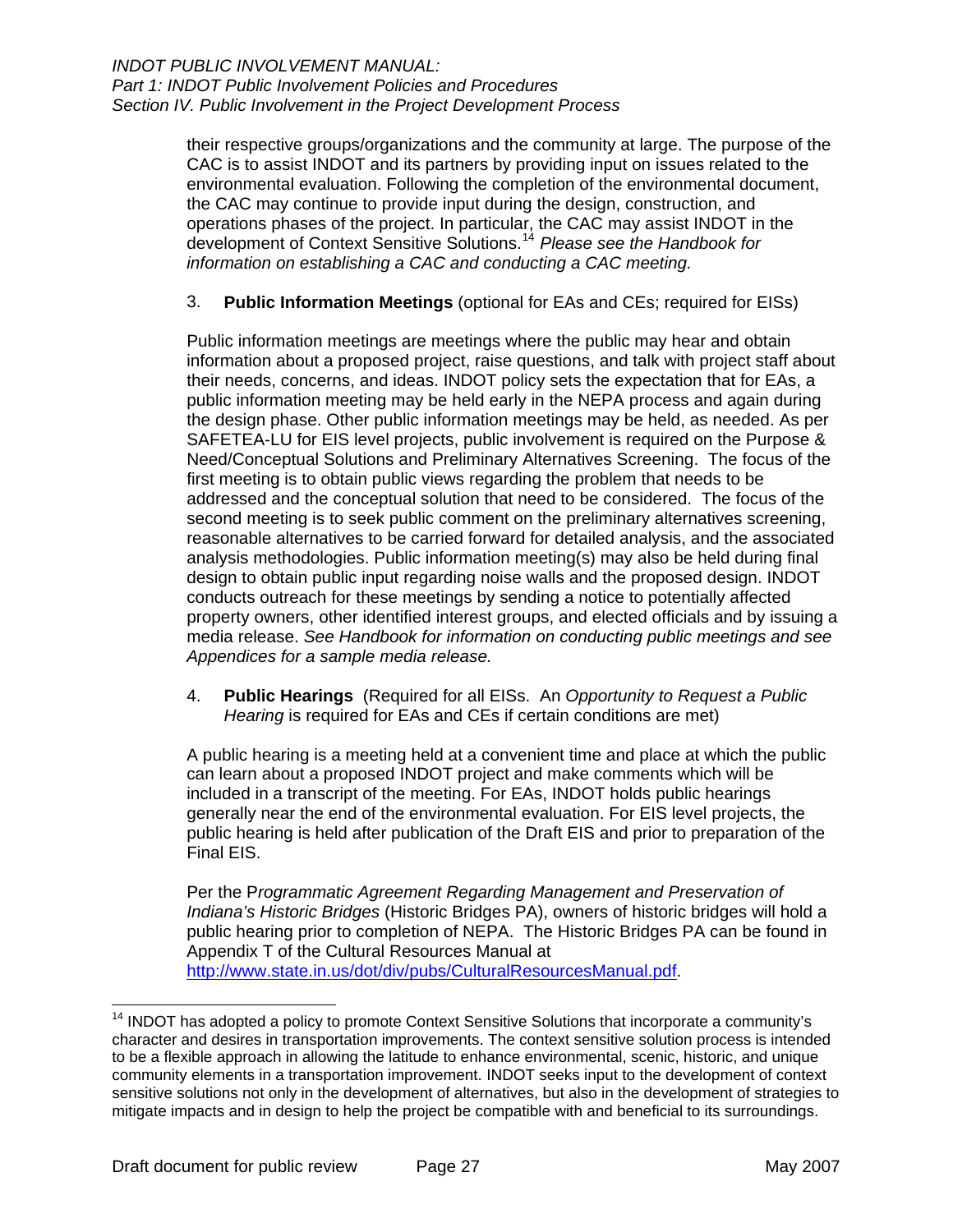<span id="page-31-0"></span>For CEs and EAs (not involving a historic bridge), INDOT offers the opportunity to request a public hearing, typically during the design phase, when the project meets any of the conditions listed below.<sup>[15](#page-31-1)</sup>

- a. The proposal requires significant amounts [interpreted by Indiana to be more than one-half acre] of permanent right-of-way.
- b. The proposal substantially changes the layout or functions of connecting roadways or the facility being improved.
- c. The proposal may have a substantial adverse impact on abutting property.
- d. The proposal may have a significant social, economic, environmental or other effect.
- e. The proposal is determined by the Federal Highway Administration to warrant a public hearing in the public's interest.
- f. The proposal is for a plan for the location of a Federal-aid highway project involving the bypassing of, or going through, any city, town, or village either incorporated or unincorporated or the proposal is for an Interstate System project [16](#page-31-2).
- g. The proposal involves impacts to resources eligible for or included in the National Register of Historic Places, wetlands impacts, and/or significant floodplain encroachments.

*Please see Section VI, "*[Requirements related to Conducting Public Hearings](#page-46-0)*" and the Handbook for guidance on conducting public hearings*.

#### 5. **Public Notices of proposed action or projects**

The INDOT Public Hearings Section publishes a variety of notices in local newspapers and may mail these notices to one or more mailing lists, depending on the type of notice (see below) to inform the public of specific actions or information related to transportation projects. INDOT maintains a statewide mailing list of people who have expressed an interest in receiving periodic information and routinely sends copies of legal advertisements to such people. For some projects, INDOT develops a project-based mailing list of individuals and groups who have expressed interest in or may be affected by the particular project. Depending on the NEPA documentation, the notices may include:

-

<span id="page-31-1"></span> $15$  23 CFR 771.111(h)(2)(iii) states, "State public involvement procedures...must provide for...One or more public hearings or the opportunity for hearing(s) to be held by the State highway agency at a convenient time and place for any Federal-aid projects which requires significant amounts of right-of-way, substantially changes the layout or functions of connecting roadways or of the facility being improved, has a substantial adverse impact on abutting property, otherwise has a significant social, economic, environmental or other effect, or for which the FHWA determines that a public hearing is in the public interest".

<span id="page-31-2"></span><sup>&</sup>lt;sup>16</sup> 23 U.S.C. 128(a) states, "Any State transportation department which submits plans for a Federal-aid highway project involving the bypassing of, or going through, any city, town, or village, either incorporated or unincorporated, shall certify…that it has had public hearings, or has afforded the opportunity for such hearings…."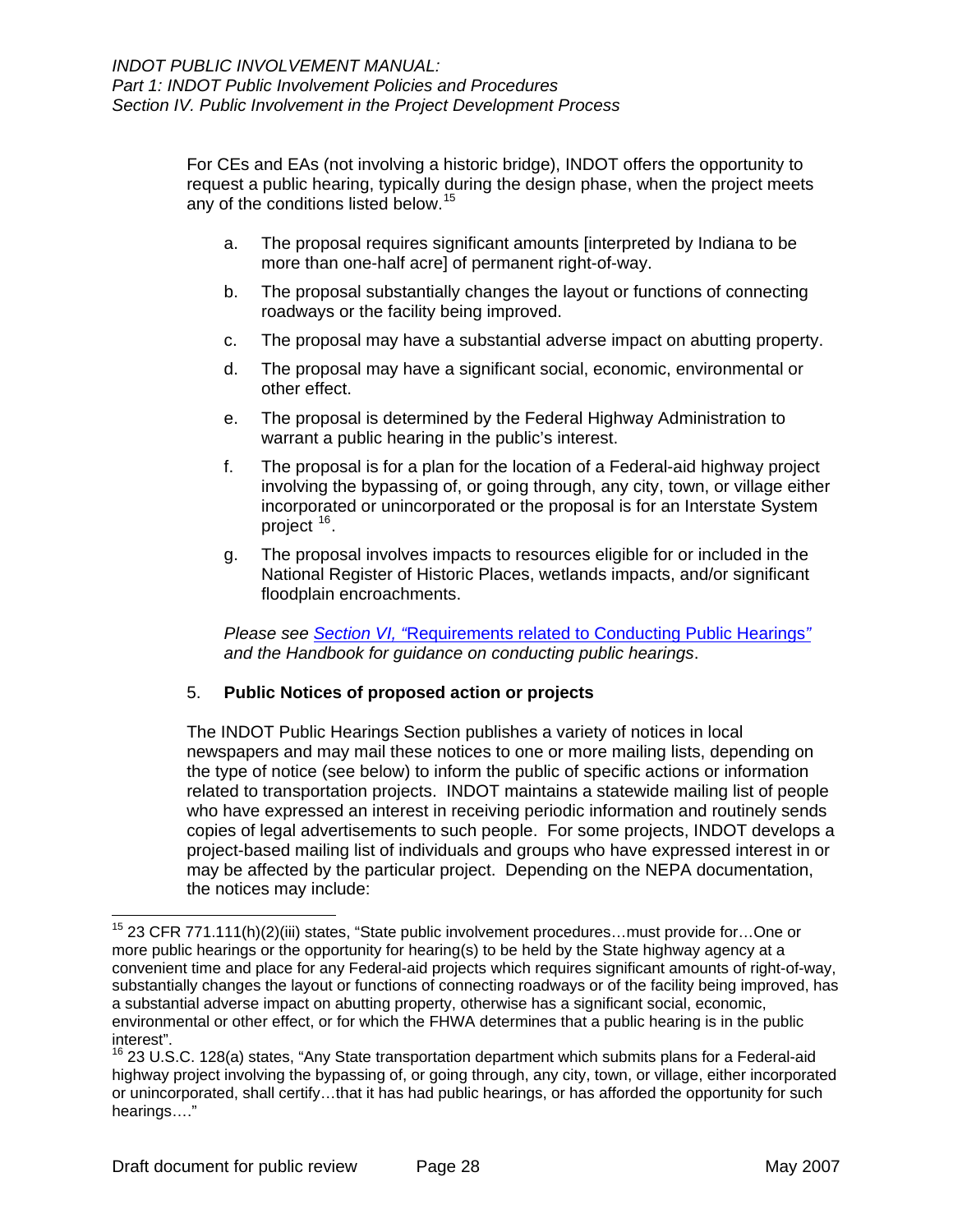- <span id="page-32-0"></span>a. Notice of Planned Improvement (required for CEs and EAs that meet the conditions which trigger the offer of a public hearing, listed above). This notice informs the public that INDOT is deciding upon a proposed project; provides a description, type, and scope of the project; requests comments; and offers the public the opportunity to request a public hearing. The public typically have a 30-day period after receipt of the notice, in which to comment or request a public hearing. This notice is mailed to adjacent property owners and is published in local newspaper(s). The Notice of Planned Improvement, and the associated Public Hearing (if required), must be completed prior to approval of the CE or FONSI.
- b. Notice of Intent to Initiate an Environmental Impact Statement (NOI) (applicable to and required for EISs only). This is published by FHWA in the Federal Register and serves as the official start of an EIS.
- c. Notice of Public Hearing, including announcement of the availability of the environmental document (required for EISs). This notice is issued for an EA after FHWA approval of the EA, but prior to completion of the FONSI. The notice is issued for an EIS in conjunction with the release to the public of the DEIS. The notice announces the availability of the EA or the DEIS; identifies where people can view the document (such as public repositories like libraries, public offices, and INDOT District Offices near the project area, and the INDOT website (for EISs and some EAs); and announces a comment period (a minimum of 30 days for an EA and a maximum of 60 days for a DEIS). The notice is mailed to adjacent property owners and the project mailing list and published in local newspaper(s).
- d. Notice Soliciting Comments on Historic Impacts (Section 106 of the National Historic Preservation Act) Per the *INDOT Cultural Resources Manual* and the *Programmatic Agreement regarding the Federal Aid Highway Program in Indiana* (Minor Projects PA), Section 106 public notices are required for all projects other than those listed in Appendices A and B of the Minor Projects PA. This notice describes a proposed project, and seeks public comment regarding the presence of historic resources and potential effects to historic resources. This notice is issued during development of a CE, EA, or EIS document and is published in local newspaper(s) by the project sponsor or their consultant.
- e. Notice Issued when the Final Environmental Impact Statement is Completed (required for EISs). This notice is an announcement that the FEIS is approved and available for viewing at public repositories, such as libraries, public offices, and appropriate INDOT District Office(s) and on the INDOT website, and invites comments. There is a 30-day public comment period following the announcement of the FEIS. This notice is mailed to the project mailing list and published in local newspaper(s).
- f. Notice Issued when a Finding of No Significant Impacts is Issued (required for EAs). Following the public comment period for the EA and project decision by FHWA, a one-page notice of the FONSI is issued by INDOT on behalf of FHWA. This is mailed to adjacent property owners and the project mailing list and is published in local newspaper(s).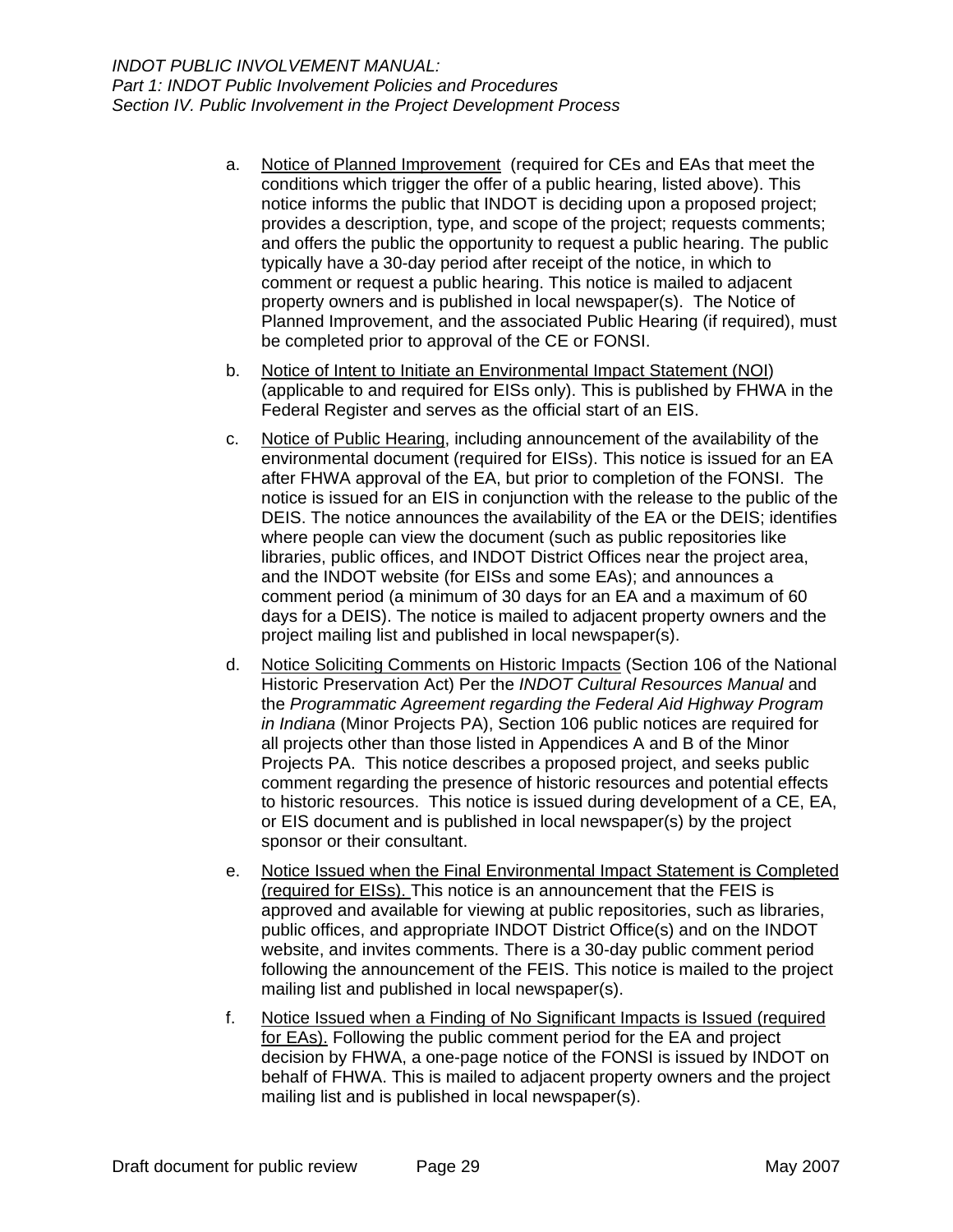- <span id="page-33-0"></span>g. Notice Issued when a Record of Decision is Issued (required for EISs). Following the FEIS and a project decision by FHWA, a one-page notice of the ROD is issued by INDOT on behalf of FHWA. This is mailed to adjacent property owners and the project mailing list and published in local newspaper(s).
- h. Notice of Additional Information to an Approved Environmental Document INDOT will consult with FHWA regarding the scope of the Additional Information and the need for public notice for EISs, EAs, and FHWA approved CEs. INDOT has the authority to determine the scope of reevaluation and the need for public notice for categorical exclusions that have been delegated to INDOT for approval. The notice is issued when there have been substantive changes to an earlier approved environmental document to let the public know about the changes, inform the public where they can view the modified document, and invite comments during a comment period of at least 15 days. It is mailed to adjacent property owners and the project mailing list and is published in local newspaper(s).
- i. Notice of Proposed Design and Noise Study Information Meeting (required for CEs when a public hearing was held, and for EAs and EISs). INDOT will hold a public information meeting to provide citizens information on the proposed design, right-of-way acquisition requirements, and the potential for use of Noise Walls.
- j. Notice of Final Plans and Construction Sequencing Information Meeting (required for EISs and optional for EAs) – The Project Manager will work jointly with the INDOT Public Hearings Office to host a public information meeting to inform the public of the final configuration and the proposed sequencing of the project construction.
- k. FHWA Statute of Limitation Notice (optional for all Federal Actions) FHWA may chose to publish a 180-day statute of limitations (SOL) on claims against USDOT and other Federal agencies for certain environmental and other approval actions. The SOL established by SAFETEA-LU applies to a permit, license, or approval action. This is published by FHWA in the Federal Register.

INDOT's Public Hearings Section or the project sponsor publishes these notices in several area newspapers (unless otherwise noted above), with particular emphasis on non-traditional periodicals in addition to widely circulated newspapers. Depending on what particular phase the project is in, the notices described above may serve multiple functions. For instance the "Notice of Public Hearing" issued for an EIS project actually serves as the (1) notice of the hearing, (2) notice of the availability of the DEIS, and (3) the means to solicit comments on historic impacts, as required in Section 106 of the National Historic Preservation Act.

*See the Appendices for sample notices.* 

#### 6. **Notice of Survey**

INDOT sends a letter to individual property owners to notify them that INDOT staff (or INDOT's consultants) will be present on their property to gather data that is needed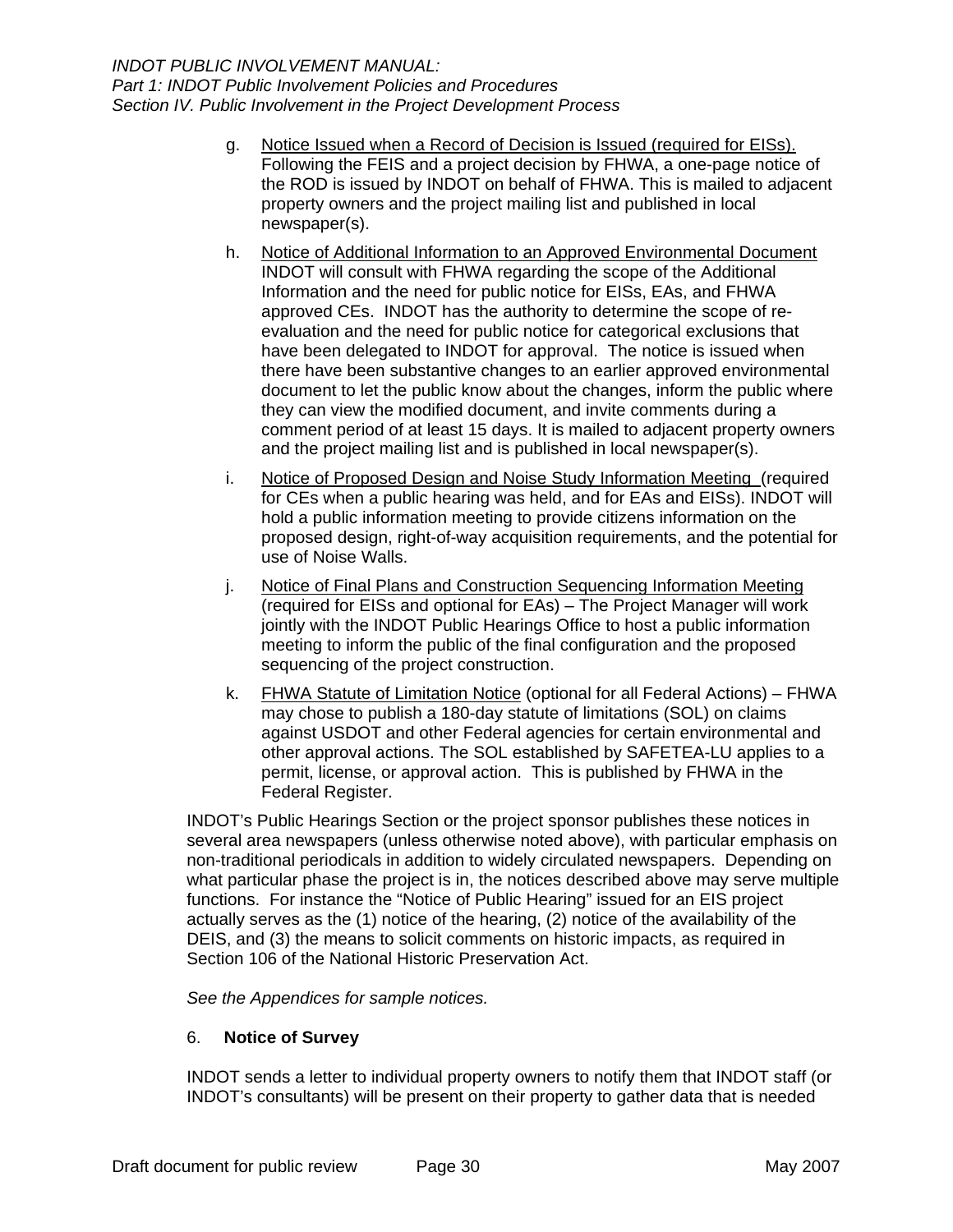<span id="page-34-0"></span>for environmental or engineering analysis. This letter includes information about whom to contact at INDOT if the property owner has questions.

#### 7. **Solicitation of Views related to Noise Impacts and Noise Abatement Measures**

INDOT strives to understand the needs of residents and businesses that may be impacted by traffic noise. 23 CFR 772.11(f) states:

> The views of the impacted residents will be a major consideration in reaching a decision on the reasonableness of abatement measures to be provided.

During final design for projects that involve noise impacts to residents and businesses, special effort is made to solicit the views of residents and businesses who may be impacted by traffic noise, to help INDOT select noise abatement measures and explore specific design strategies. INDOT will invite residents and businesses who may be impacted by noise to public information meetings that are held for this project. INDOT's *Highway Traffic Noise Policy* may be found at <http://www.in.gov/dot/programs/pdf/INDOTNoisePolicy.pdf>. INDOT will conduct one or more activities targeted to these potentially impacted residents and businesses, including such options as:

- a. Mailings to noise-impacted residents and businesses, which may include questionnaires to elicit views regarding noise barriers
- b. Meetings specifically held for residents and businesses who may be impacted by noise. Affected homeowners will also be given an opportunity to comment on the "color and texture" of the noise barrier once the contract to construct the barrier has been awarded to a contractor.
- c. Interviews with residents and businesses
- d. General public information meetings during the design phase, in which the public may express their views on noise impacts and abatement measures, including barriers, as part of the comment process.

#### 8. **Notice of Impacts to Historic Properties and Solicitation of Public Views under Section 106 of the National Historic Preservation Act**

Section 106 of the National Historic Preservation Act requires Federal agencies to take into account the effects of their undertakings on historic properties. 36 CFR 800.2(d) states:

> *The views of the public are essential to informed Federal decisionmaking in the section 106 process. The agency official shall seek and consider the views of the public in a manner that reflects the nature and complexity of the undertaking and its effects on historic properties, the likely interest of the public in the effects on historic properties, confidentiality concerns of private individuals and businesses, and the relationship of the Federal involvement to the undertaking.*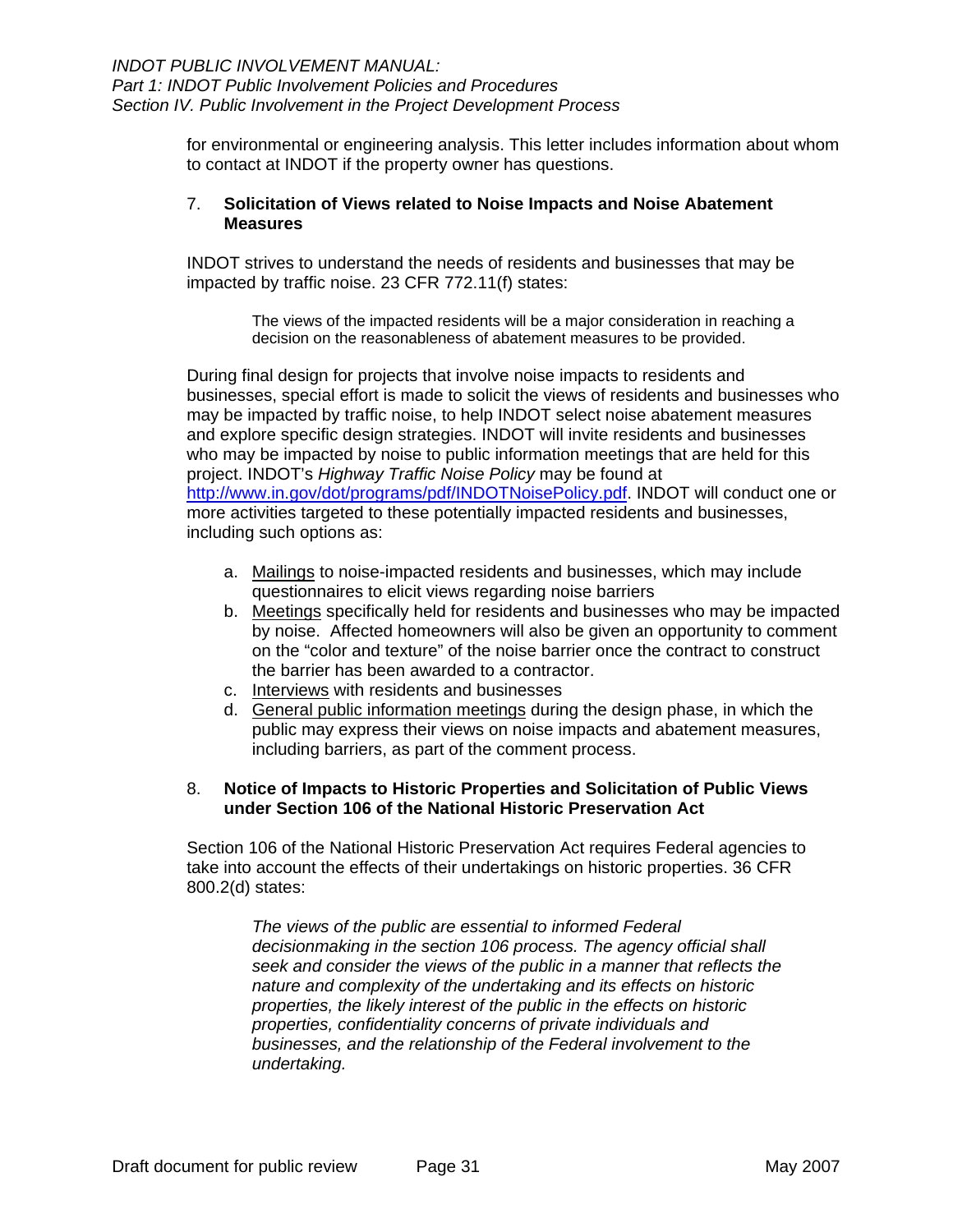#### <span id="page-35-0"></span>*INDOT PUBLIC INVOLVEMENT MANUAL: Part 1: INDOT Public Involvement Policies and Procedures Section IV. Public Involvement in the Project Development Process*

INDOT consults with the public to identify historic properties potentially affected by the undertaking; assess the effects of the transportation project on these properties; and seek ways to avoid, minimize or mitigate any adverse effects on historic properties. INDOT uses public information meetings conducted for Environmental Assessments and Environmental Impact Statements, public hearings, and public notice of availability of documents as a means for seeking input from the general public, including input related to historic properties and the application of the Net Benefit or De Minimus 4(f). The NEPA documentation (CE/EA/EIS) summarizes the project's effects on historic properties. The public notice of availability of the NEPA documents specifically requests feedback from the public regarding impacts on historic properties. Comments received from the public are incorporated in the final Section 106 documentation.

In accordance with its Section 106 procedures, INDOT identifies and consults with specific organizations and individuals who have a particular interest in the effects of an undertaking on historic properties (*see* INDOT's Cultural Resources Manual at *<http://www.in.gov/dot/div/pubs/CulturalResourcesManual.pdf>*). When INDOT identifies key parties that have a demonstrated interest in the undertaking, INDOT invites their participation as "consulting parties" by sending them a self-addressed postcard which includes a check box where the potential consulting party can check either "we do" or "we do not" agree to be a consulting party. In addition, individuals or groups can request to be consulting parties. INDOT solicits the views of the consulting parties at various stages during environmental evaluation, in order to identify historic properties, potential adverse effects, and mitigation strategies.

#### 9. **Inclusion of Under-Served Individuals and Communities in INDOT's Public Involvement Process for Project Development**

INDOT believes that an effective public involvement process should actively seek out and engage those individuals who may otherwise be under-served in the transportation planning, programming, and project development process. Therefore, in keeping with the Americans with Disabilities Act, INDOT holds meetings in locations that are accessible to people who have disabilities. Upon request, INDOT provides assistance in public meetings to individuals who are hearing- or sight-impaired or in need of other language translation.

In keeping with the Title VI of the Civil Rights Act and the Executive and DOT Orders and FHWA Guidance on Environmental Justice, INDOT proactively reaches out to and solicit input from low-income and/or minority communities.

*Please see [Section VII](#page-50-0) for further discussion of INDOT's efforts to include low-income and minority populations and to accommodate persons with disabilities.*

## D. How INDOT Implements these Requirements on Categorical Exclusion Projects

Required public involvement for a CE includes: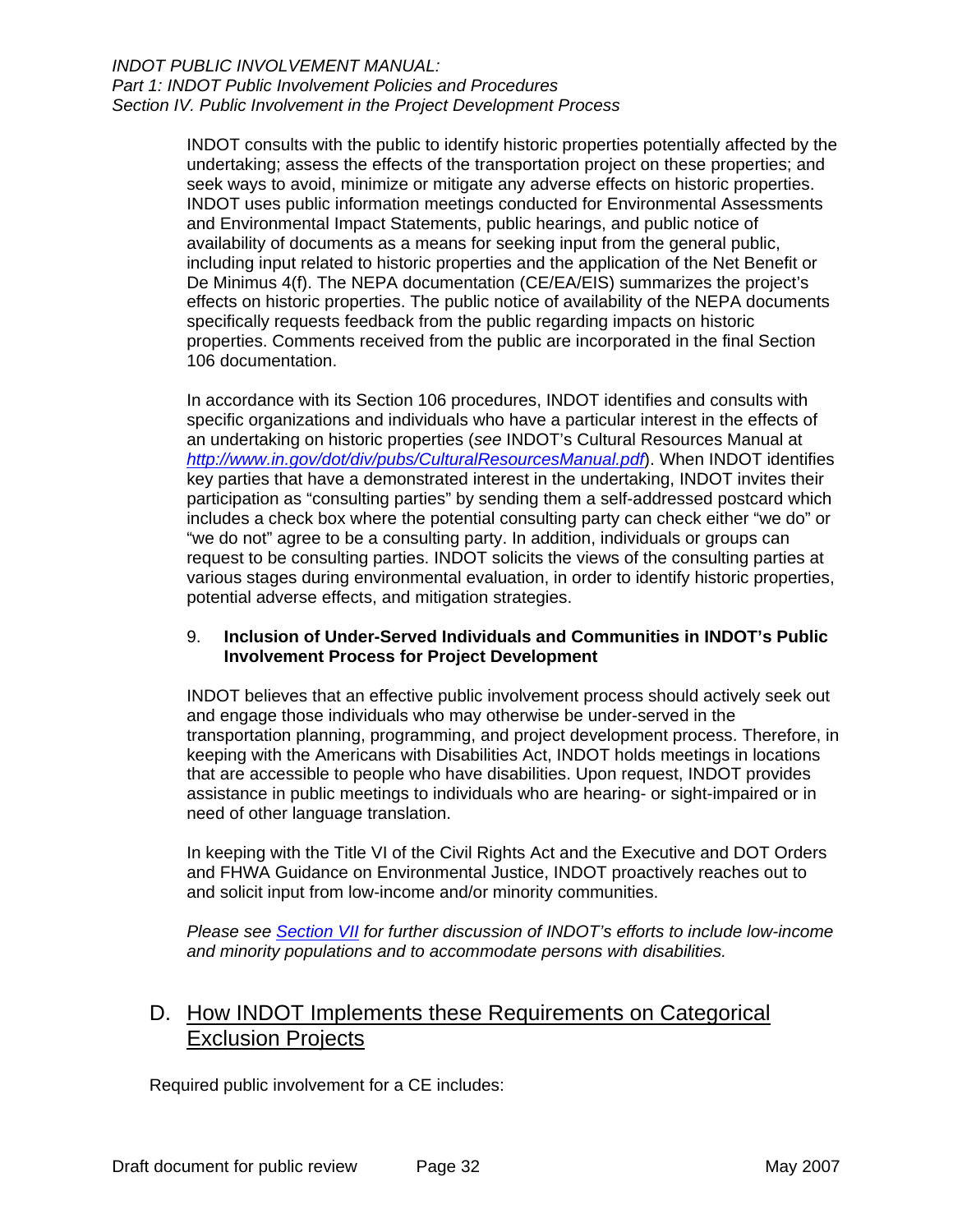#### <span id="page-36-0"></span>1. **Preparation of a Public Involvement Plan (PIP)**

INDOT prepares a PIP for CE projects to determine whether any public involvement is needed and, if so, what form the public involvement should take. Many CE projects do not necessitate any public meeting, and the required step of preparing a simple PIP provides the opportunity for an assessment of this need. The PIPs should be commensurate with the level of potential project impacts. The PIP for simple projects or programs may only involve the publication of a notice.

*See the Appendices for sample Public Involvement Plans.* 

#### 2. **Notice of Planned Improvement**

The requirement for a Notice of Planned Improvement applies only to those CEs which meet the criteria listed in **Section IV.C.5**, above. Once the documentation for a CE has been signed by INDOT for release to the public, INDOT will publish a Notice of Planned Improvement which offers the public the opportunity to request a public hearing. If INDOT receives a request for a public hearing, INDOT may meet with the individual(s) requesting the hearing to address the persons' issues and then document this action, or may choose to hold a public hearing. After considering any public comments, the CE is revised, as appropriate, then approved. If no public hearing is held and INDOT receives comments in response to the Public Notice of Planned Improvement, INDOT will respond individually to those who provided comments. These comments and INDOT's response are documented in the CE.. Final approval of the CE is not granted until the above hearing requirements have been met.

## E. How INDOT Implements these Requirements on Environmental Assessment Projects

Required public involvement for an  $EA^{17}$  $EA^{17}$  $EA^{17}$  includes:

#### 1. **Preparation of a Public Involvement Plan (PIP)**

This PIP will include an identification of the various publics, a set of public involvement activities, and a timeline for accomplishing the project.

#### 2. **Formation of a Community Advisory Committee (CAC)**

INDOT will consult with FHWA prior to development of the PIP to establish consensus regarding the need for a CAC for a given EA. The purpose of the CAC on an EA is to assist INDOT by providing input on the nature and extent of potential environmental impacts. Following the completion of the EA and a Finding of No Significant Impacts (FONSI), the CAC may continue to provide input during the design, construction, and operations phases. In particular, the CAC may assist INDOT in the development of

<span id="page-36-1"></span>  $17$  23 CFR 771.119 includes the FHWA requirements for public involvement on an EA, which are incorporated in this section.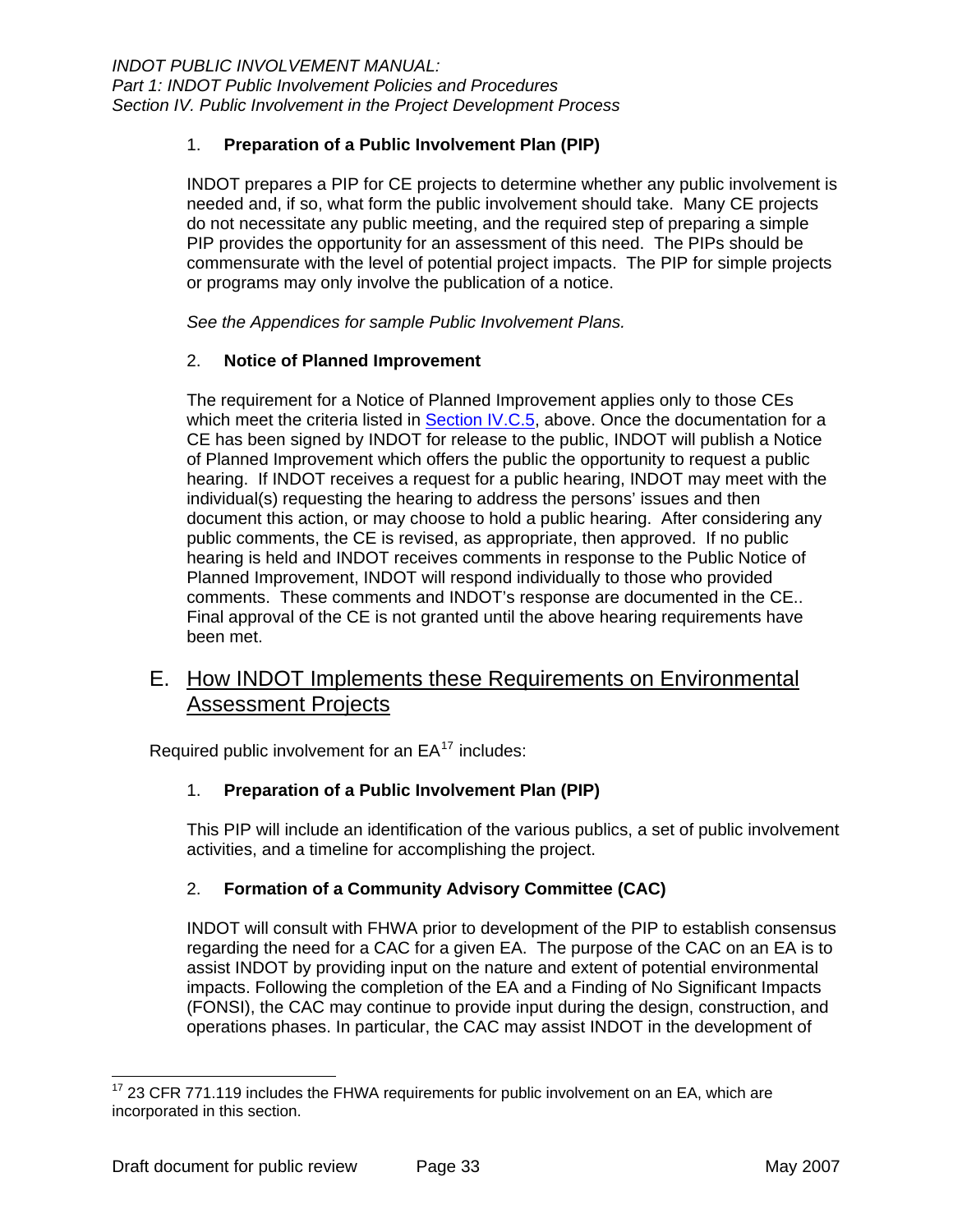<span id="page-37-0"></span>Context Sensitive Solutions. If the EA results in initiation of an EIS, the CAC will continue to serve as the CAC for the EIS.

#### 3. **Public Information Meetings**

INDOT will consult with FHWA prior to development of the PIP to establish consensus regarding the need for public information and agency meeting(s) regarding Purpose and Need/Conceptual Solutions and Preliminary Alternatives Screening for a given EA The focus of these meetings is to obtain public and agency views on what the problem is that should be addressed, what alternatives should be considered, what analysis methodologies should be utilized, and what are the nature and anticipated extent of impacts.

In addition, during the design phase, INDOT holds a public information meeting to obtain public input on design considerations, such as noise barriers.

#### 4. **Public Hearing**

An *Opportunity to Request a Public Hearing* will be provided the project meets certain conditions (*see [Section IV.C.4](#page-30-0)*). This Opportunity is completed prior to FHWA making any determination of a Finding of Significant Impact (FONSI). If a hearing is held, INDOT holds the meeting at a convenient time and place.

#### 5. **Public Notice of the Availability of the Environmental Assessment**

INDOT will issue a notice to advise the public of the availability of the EA, including information about where the public may obtain or read a copy and where information concerning the action may be obtained. The notice also serves as a notice of the public hearing and invites comments from all interested parties. Comments shall be submitted in writing to INDOT (or their consultant) within 30 days of the publication of the notice.

The EA shall be available to the public for a minimum of 15 days in advance of the public hearing and shall be available at the public hearing. The deadline for receiving public comments must provide a minimum of 30 days for public review.

#### 6. **Public Notice of a FONSI for an Action**

INDOT will issue a public notice announcing the FONSI decision and the availability of the FONSI document.

INDOT frequently chooses to supplement the required public involvement activities for EAs by holding additional public information meetings and by conducting public information dissemination through mailing lists, newsletters, and postings on its website [\(www.in.gov/dot/projects](http://www.in.gov/dot/projects)).

*Please see Handbook for descriptions of and guidance on conducting a wide range of public involvement activities.*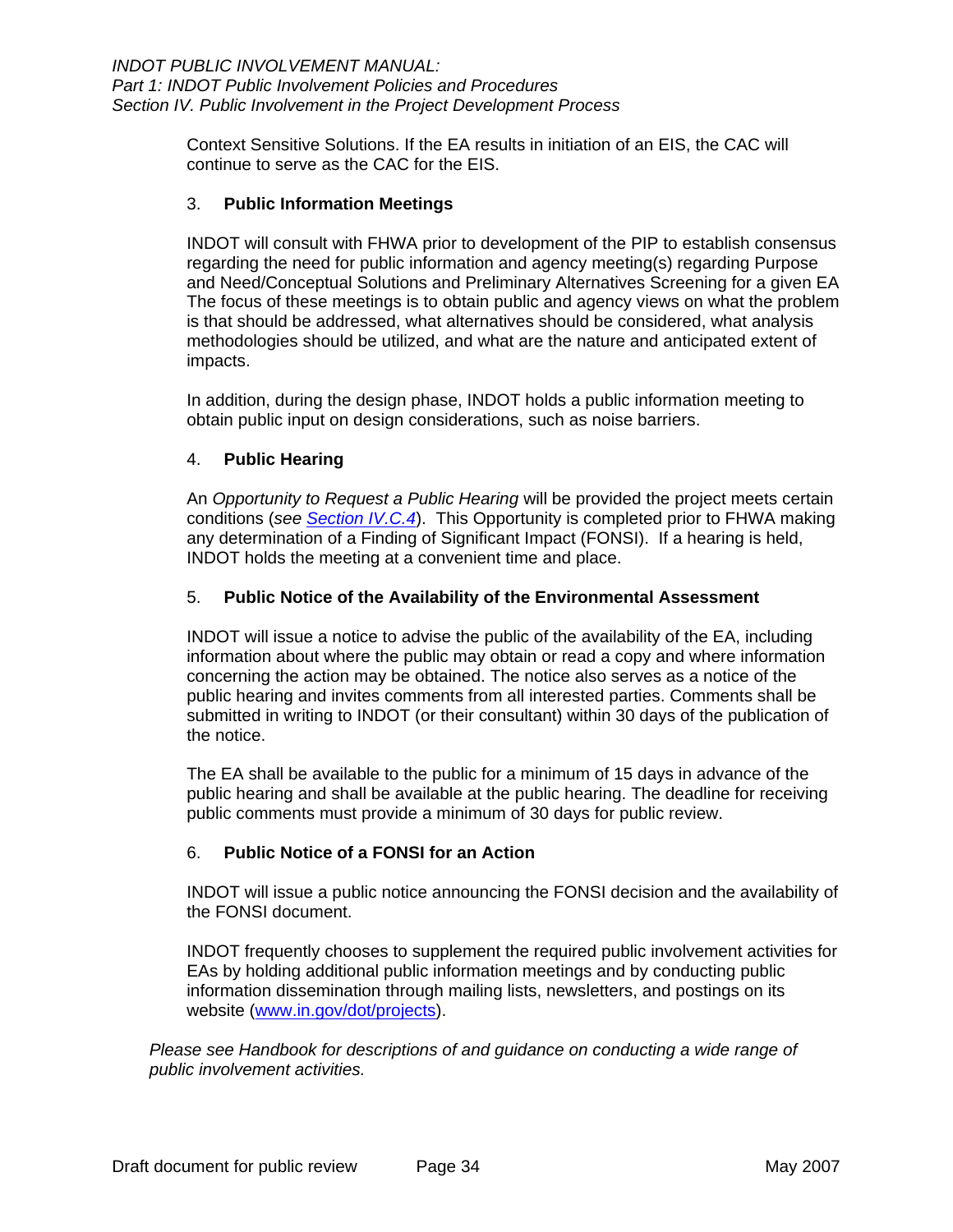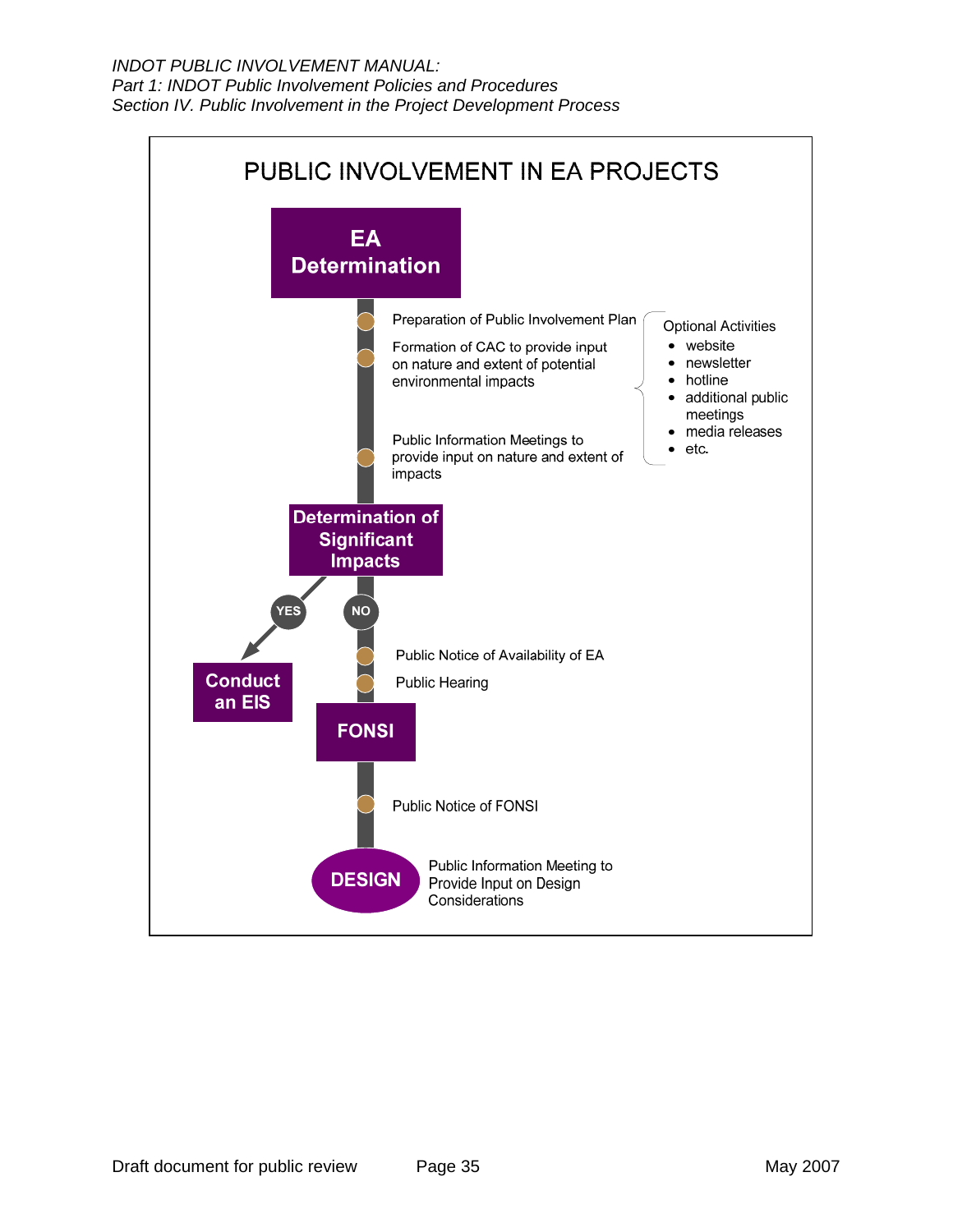## <span id="page-39-0"></span>F. How INDOT Implements these Requirements on Environmental Impact Statement Projects and Environmental Assessment/Corridor Study Projects

EISs and EA/Corridor Studies constitute a very small number of projects, but due to their complexity and potential impact on the human and natural environment, they typically will entail the largest public involvement effort. Public involvement for an EA/Corridor Study generally parallels that for an EIS, up through the preliminary alternatives screening phase.

Required public involvement for an EIS or EA/Corridor Study includes:

#### 1. **Preparation of a Public Involvement Plan (PIP)**

This PIP will include a comprehensive identification of the various publics, a set of public involvement activities, and a timeline for accomplishing the project.For EISs, Federal law requires a Coordination Plan for public and agency participation and comment. It must be established early in the environmental review process. The PIP for an EIS is part of the public and agency Coordination Plan. INDOT will consult with FHWA to establish consensus regarding the application of these requirements to a given EA/Corridor Study.

#### 2. **Federal Notice of Intent to initiate an Environmental Impact Statement (EIS only)**

At the outset of the NEPA process and preceding Scoping, FHWA publishes in the Federal Register a Notice of Intent to initiate an Environmental Impact Statement. This notice is commonly referred to as an "NOI" and officially starts the EIS process. An NOI is typically not issued for an EA/Corridor Study. *See Appendices for sample NOI.*

#### 3. **Formation of a Community Advisory Committee (CAC)**

In keeping with INDOT policy, INDOT convenes a CAC at a project's Scoping Phase. The CAC, in conjunction with an early Public Information Meeting, is INDOT's chosen means of complying with the intent of 40 CFR 1501.7, which states that scoping shall be used to provide "an early and open process for determining the significant issues related to a proposed action." For an EIS, the CAC provides input to INDOT and FHWA on:

- Scoping
- Purpose and Need
- Identification of preliminary alternatives
- Analysis methodologies
- Alternative analysis and screening
- Selection of preferred alternative
- Mitigation

For an EA/Corridor Study, the CAC provides input to INDOT and FHWA on: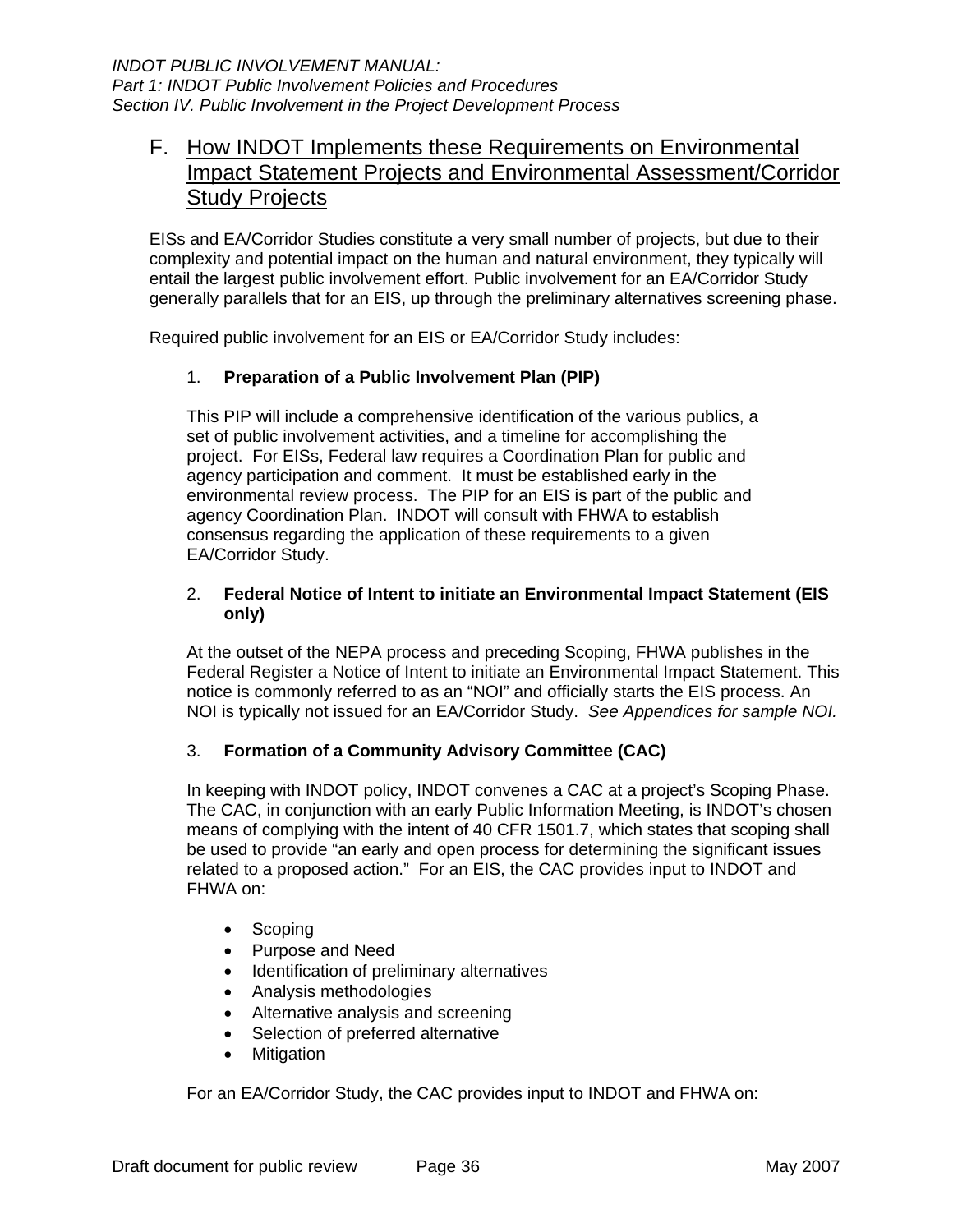- <span id="page-40-0"></span>• Scoping
- Purpose and Need
- Identification of preliminary alternatives
- Analysis methodologies
- Alternative analysis and screening

design, construction, and operations phases. In particular, the CAC may assist INDOT A CAC meeting is held following release of the DEIS and prior to the public hearing. Following completion of the EIS, the CAC may continue to provide input through the in developing Context Sensitive Solutions.

#### 4. **Public Information Meetings**

INDOT policy and Federal law require that Public Information Meetings will be held during an EIS and EA/Corridor Study at key decision points, including:

- Draft Purpose and Need/Conceptual Solutions
- Draft Preliminary Alternatives Screening

media release. See Appendices for a sample media release and a sample invitation to INDOT may hold additional public meetings during the environmental review process. INDOT conducts outreach for these meetings by sending an invitation to affected property owners, other identified interest groups, and elected officials and by issuing a *a public information meeting.* 

In addition, following the Record of Decision (ROD), INDOT may hold additional public information meetings during the final design phase to obtain public input on design considerations.

#### 5. **Draft EIS Availability Prior to a Public Hearing**

minimum of 15 days' public notice before holding a public hearing. INDOT mails this notice to the statewide mailing list, the project mailing list, and adjacent property INDOT publishes notices in appropriate newspapers, announcing the availability of the Draft EIS (DEIS) and announcing the public hearing. INDOT must provide a owners.

Federal Register announcing the availability of the DEIS for public review and Also, the U.S. Environmental Protection Agency (EPA) publishes a notice in the comment.

copy (typically in CD-ROM format). A hardcopy is made available for public review at INDOT offices and appropriate public institutions, such as local government offices, libraries, and schools. The DEIS is transmitted to any persons, organizations, or agencies that request a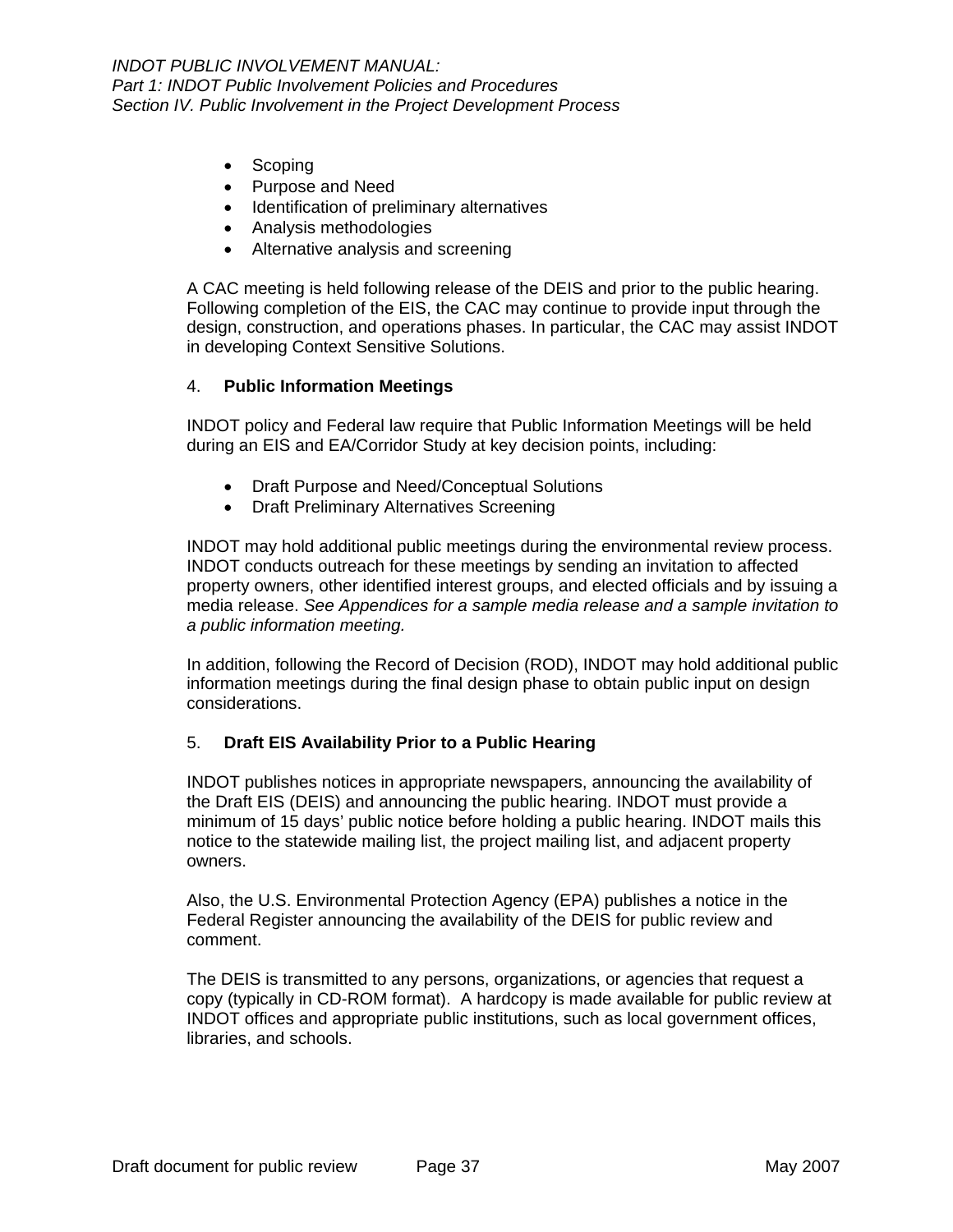#### <span id="page-41-0"></span>6. **Public Hearing**

public hearing. *Please see Section VI* for requirements related to Public Hearings, INDOT is required to hold a public hearing on all EIS projects during the circulation period of the Draft EIS. The public may make comments orally or in writing at the *and please see the Handbook for more information on how to hold and provide public notice for Public Hearings.* 

#### 7. **Public Comments on the DEIS**

The public is encouraged to comment on the DEIS. Federal law establishes a development. The Public Hearing notice and the DEIS transmittal letter identify where written comments received on the DEIS. This transcript is available to anyone who wishes to review it. All substantive comments submitted to INDOT are addressed in the Final EIS (FEIS). As appropriate, the project is modified based on these comments. maximum public comment period of 60 days starting from the date of EPA's Notice of Availability of the DEIS in the Federal Register to encourage timely project comments should be sent. INDOT compiles a transcript that includes all verbal and

#### 8. **FEIS Availability**

INDOT publishes a notice in appropriate newspapers, announcing the availability of the FEIS. The EPA also publishes a notice in the Federal Register announcing the availability of the FEIS.

copy (typically in CD-ROM format). A hardcopy is made available for public review at INDOT offices and appropriate public institutions, such as local government offices, libraries, and schools. The FEIS is also sent to those who submitted substantive The FEIS is transmitted to any persons, organizations, or agencies that request a comments on the DEIS.

#### 9. **Notice of Record of Decision (ROD)**

notice of its availability on the project website or send a copy of the ROD (usually by CD-ROM, upon request. Those on the project mailing list will also be notified of the decision and where the ROD may be obtained. Once a Record of Decision is signed by FHWA, INDOT will publish a public notice in appropriate newspapers announcing the availability of the ROD and will place the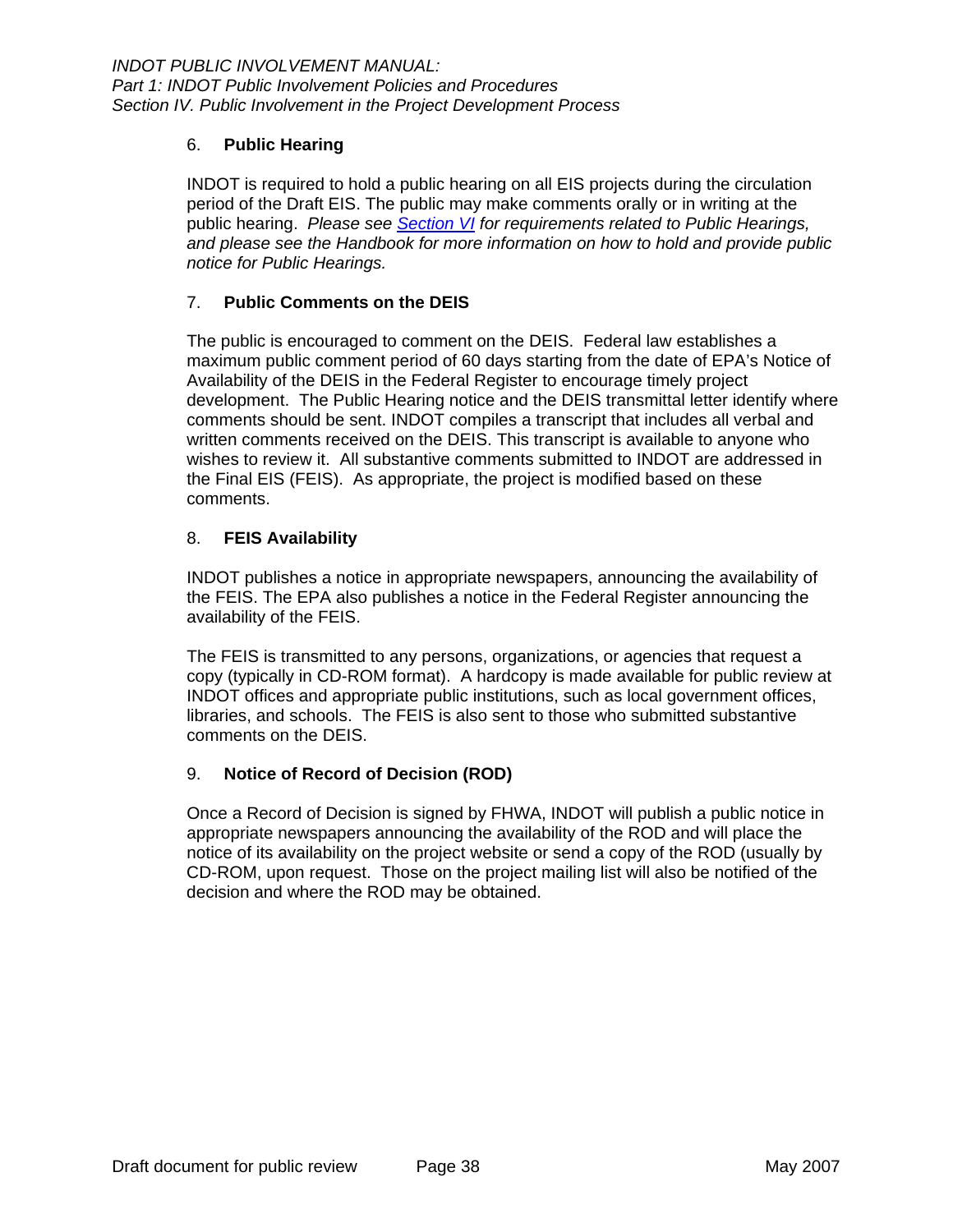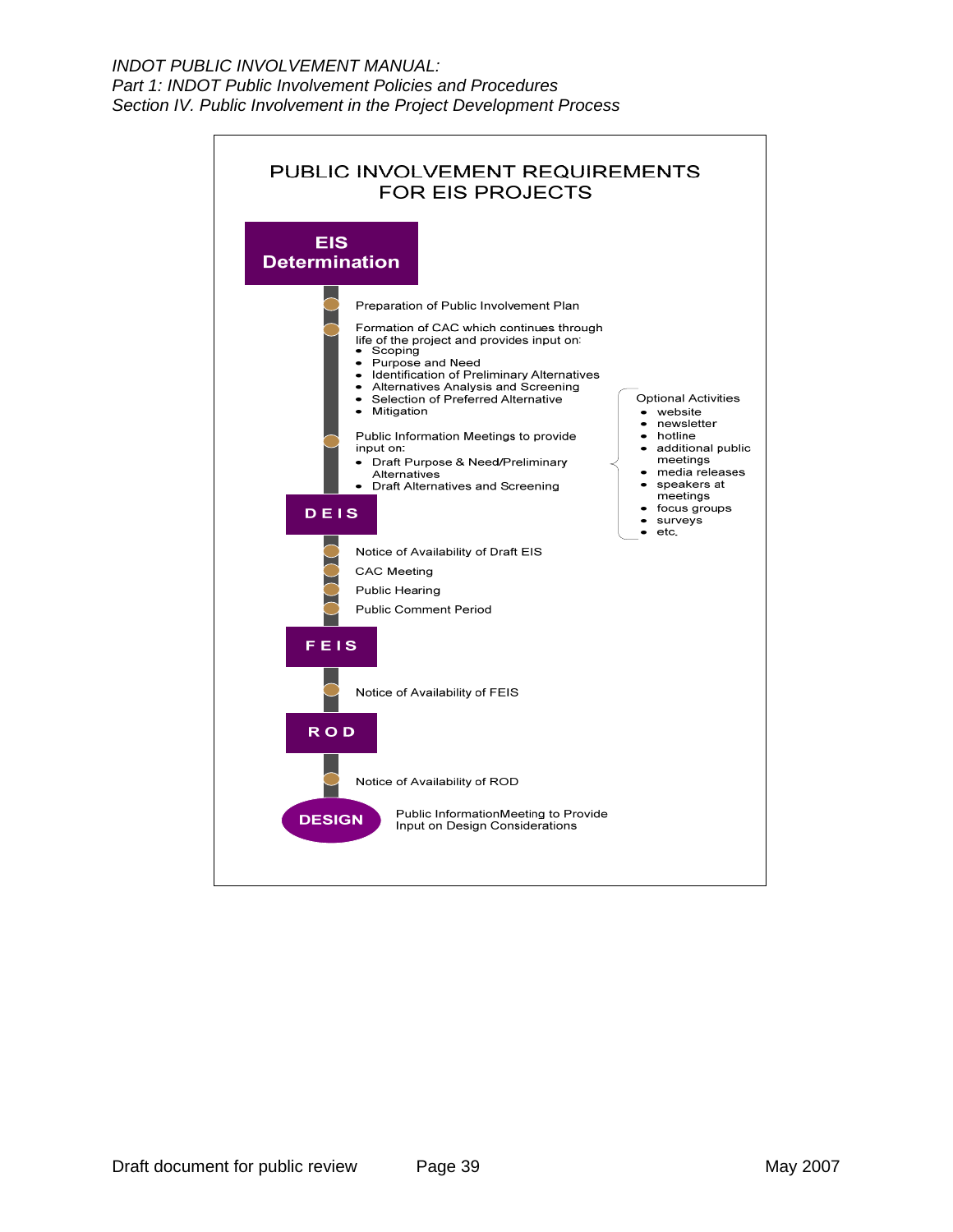## <span id="page-43-0"></span>G. How INDOT Implements these Requirements – A Summary of What is Required by INDOT during the Project Development Phase

The following table summarizes the public involvement activities required and suggested during the project development phase:

| <b>NEPA Project Classification</b>       |                                |                                      |                                                |                                               |
|------------------------------------------|--------------------------------|--------------------------------------|------------------------------------------------|-----------------------------------------------|
| <b>Public</b>                            | <b>Categorical</b>             |                                      |                                                | <b>Environmental</b>                          |
| <b>Involvement</b>                       | Exclusion/                     | <b>Environmental</b>                 | <b>Environmental</b>                           | Assessment/                                   |
| <b>Activity</b>                          | <b>Simple Projects</b>         | <b>Assessments</b>                   | <b>Impact Statements</b>                       | <b>Corridor Studies</b>                       |
| Notice of Survey                         | If applicable (if              | If applicable (if                    | If applicable (if project                      | If applicable (if                             |
|                                          | project requires<br>entry onto | project requires<br>entry onto       | requires entry onto<br>property)               | project requires entry<br>onto property)      |
|                                          | property)                      | property)                            |                                                |                                               |
| Public Involvement                       | Yes, at least using            | Yes, preparing a                     | Yes, preparing a                               | Yes, preparing a                              |
| Plan                                     | a simple default               | customized plan                      | customized and                                 | customized and                                |
|                                          | template                       |                                      | comprehensive plan                             | comprehensive plan                            |
| <b>FHWA Notice of</b>                    | Not applicable                 | Not applicable                       | Yes                                            | Not applicable                                |
| Intent to Initiate an<br>EIS, in Federal |                                |                                      |                                                |                                               |
| Register                                 |                                |                                      |                                                |                                               |
| Community                                | Not required                   | Optional,                            | Yes, beginning at                              | Yes, beginning at                             |
| <b>Advisory Committee</b>                |                                | beginning early in                   | <b>NEPA Scoping</b>                            | <b>NEPA Scoping</b>                           |
|                                          |                                | the environmental                    |                                                |                                               |
| Public Information                       |                                | review process                       |                                                |                                               |
| Meetings                                 | Optional                       | Optional, early in<br>the EA process | Yes, early in the EIS<br>process, for input on | Yes, early in the<br><b>EA/Corridor Study</b> |
|                                          |                                | Yes, during design                   | draft Purpose and                              | process, for input on                         |
|                                          |                                |                                      | Need/Conceptual                                | draft Purpose and                             |
|                                          |                                |                                      | Solutions and                                  | Need/Conceptual                               |
|                                          |                                |                                      | Preliminary                                    | Solutions and                                 |
|                                          |                                |                                      | <b>Alternatives Screening</b>                  | Preliminary                                   |
|                                          |                                |                                      | Yes, during design                             | Alternatives<br>Screening                     |
| Notice of                                | Yes, if criteria               | Yes, if criteria                     | A Public Hearing and                           | Not applicable                                |
| Opportunity to                           | listed in Section              | listed in Section                    | Notice of Availability of                      |                                               |
| Request a Public                         | IV.C.4. are present            | IV.C.4. are present                  | Environmental                                  |                                               |
| Hearing and Notice                       |                                |                                      | Document are                                   |                                               |
| of Availability of<br>Environmental      |                                |                                      | required.                                      |                                               |
| Document                                 |                                |                                      |                                                |                                               |

#### **PUBLIC INVOLVEMENT ACTIVITIES REQUIRED BY FEDERAL LAW AND REGULATIONS OR BY INDOT POLICY**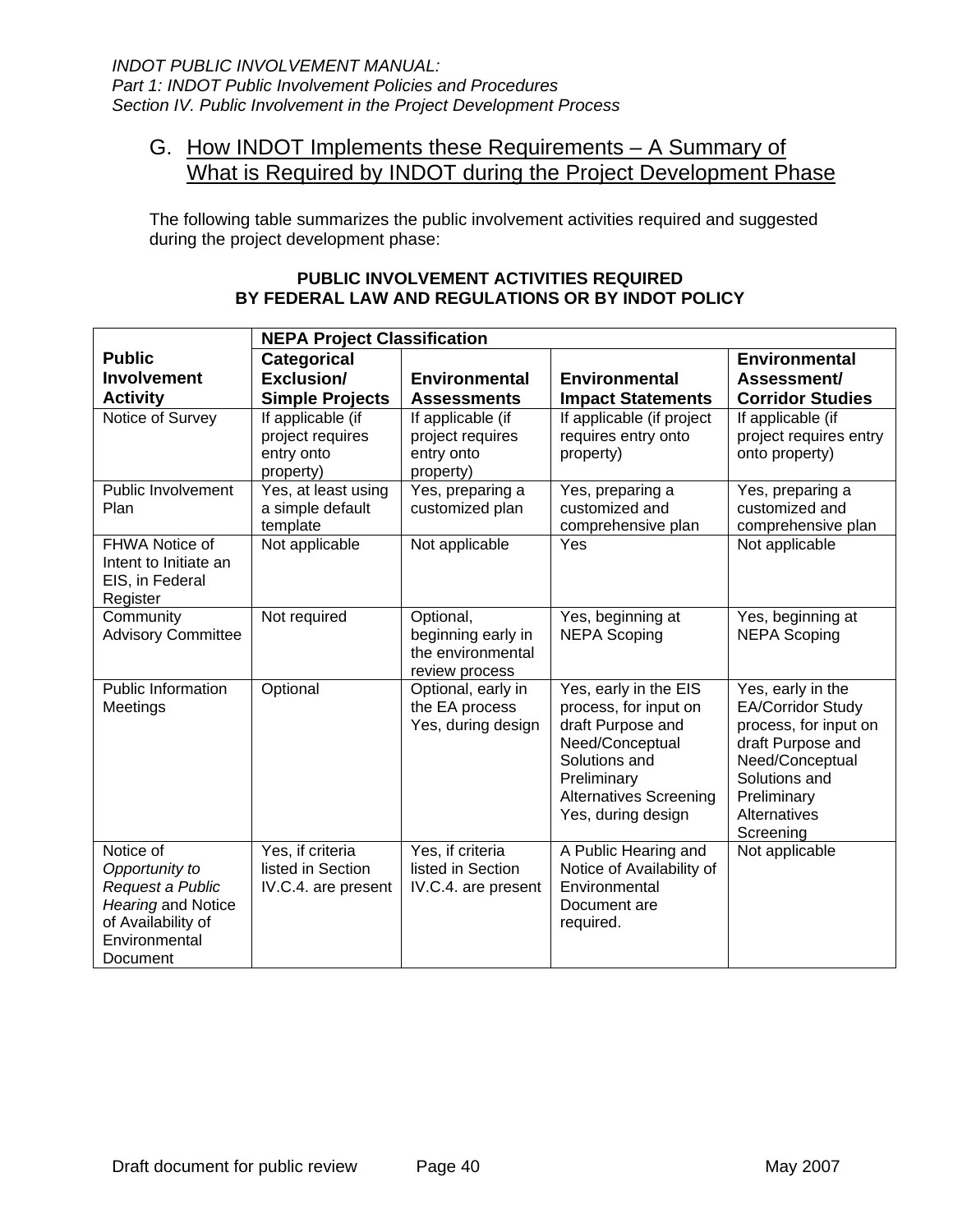### *INDOT PUBLIC INVOLVEMENT MANUAL:*

*Part 1: INDOT Public Involvement Policies and Procedures Section IV. Public Involvement in the Project Development Process* 

|                                                                                                                        | <b>NEPA Project Classification</b>                                                                                                                           |                                                                                                                                                                    |                                                                                                                       |                                                                                                                                   |  |
|------------------------------------------------------------------------------------------------------------------------|--------------------------------------------------------------------------------------------------------------------------------------------------------------|--------------------------------------------------------------------------------------------------------------------------------------------------------------------|-----------------------------------------------------------------------------------------------------------------------|-----------------------------------------------------------------------------------------------------------------------------------|--|
| <b>Public</b>                                                                                                          | Categorical                                                                                                                                                  |                                                                                                                                                                    |                                                                                                                       | <b>Environmental</b>                                                                                                              |  |
| <b>Involvement</b>                                                                                                     | Exclusion/                                                                                                                                                   | <b>Environmental</b>                                                                                                                                               | Environmental                                                                                                         | Assessment/                                                                                                                       |  |
| <b>Activity</b>                                                                                                        | <b>Simple Projects</b>                                                                                                                                       | <b>Assessments</b>                                                                                                                                                 | <b>Impact Statements</b>                                                                                              | <b>Corridor Studies</b>                                                                                                           |  |
| Public hearing,<br>including Notice of<br><b>Hearing and Notice</b><br>of Availability of<br>Environmental<br>Document | Yes, if offered and<br>then requested by<br>the public (unless<br><b>INDOT</b> satisfies<br>the requester<br>through other<br>means). Must be<br>prior to CE | Yes, if offered and<br>then requested by<br>the public (unless<br><b>INDOT</b> satisfies<br>the requester<br>through other<br>means). Must be<br>prior to making a | Yes, after DEIS has<br>been released for<br>public comment                                                            | Not applicable as the<br>projects of<br>independent utility<br>coming out of the<br>study will follow<br>applicable<br>procedures |  |
|                                                                                                                        | approval.                                                                                                                                                    | determination of a<br>FONSI.                                                                                                                                       |                                                                                                                       |                                                                                                                                   |  |
| <b>Public Comment</b><br>Periods                                                                                       | Minimum of 15 to<br>30 days                                                                                                                                  | Minimum of 30<br>days during public<br>hearing process.<br>No required<br>comment period<br>following FONSI.                                                       | Following public<br>release of the DEIS -<br>60 days maximum.<br>Following public<br>release of the FEIS -<br>30 days | Not required                                                                                                                      |  |
| Notice of Planned<br>Improvement                                                                                       | Yes                                                                                                                                                          | Yes                                                                                                                                                                | Not required; public<br>hearing are always<br>held for EISs                                                           | Not required                                                                                                                      |  |
| <b>Notice Soliciting</b><br>Comments on<br>Historic Impacts                                                            | Yes, except for<br>"minor projects"<br>exempted under<br>the Minor Projects<br>PA                                                                            | Yes, except for<br>"minor projects"<br>exempted under<br>the Minor Projects<br>PA                                                                                  | Yes                                                                                                                   | Yes                                                                                                                               |  |
| Notice Issued when<br>the Final<br>Environmental<br>Impact Statement is<br>Completed                                   | Not applicable                                                                                                                                               | Not applicable                                                                                                                                                     | Yes                                                                                                                   | Not applicable                                                                                                                    |  |
| Notice Issued when<br>a ROD or FONSI is<br>Issued                                                                      | Not applicable                                                                                                                                               | Yes, when FONSI<br>is issued                                                                                                                                       | Yes, when ROD is<br>issued                                                                                            | Not applicable                                                                                                                    |  |
| Notice of Additional<br>Information to an<br>Approved<br>Environmental<br>Document                                     | Decision made on<br>case-by-case<br>basıs.                                                                                                                   | Decision made on<br>case-by-case<br>basis.                                                                                                                         | Decision made on<br>case-by-case basis.                                                                               | Not Applicable                                                                                                                    |  |
| Notice of Proposed<br>Design and Noise<br>Study Information<br>Meeting                                                 | Yes, if the project<br>requires a noise<br>analysis and<br>results in inclusion<br>of noise mitigation                                                       | Yes, if the project<br>requires a noise<br>analysis and<br>results in inclusion<br>of noise mitigation                                                             | Yes, if the project<br>requires a noise<br>analysis and results in<br>inclusion of noise<br>mitigation                | Not applicable                                                                                                                    |  |
| Notice of Final<br>Plans and<br>Construction<br>Sequencing<br><b>Information Meeting</b>                               | Optional                                                                                                                                                     | Optional                                                                                                                                                           | Yes                                                                                                                   | Not applicable                                                                                                                    |  |
| FHWA Statute of<br>Limitation Notice in<br><b>Federal Register</b>                                                     | Optional                                                                                                                                                     | Optional                                                                                                                                                           | Optional                                                                                                              | Not applicable                                                                                                                    |  |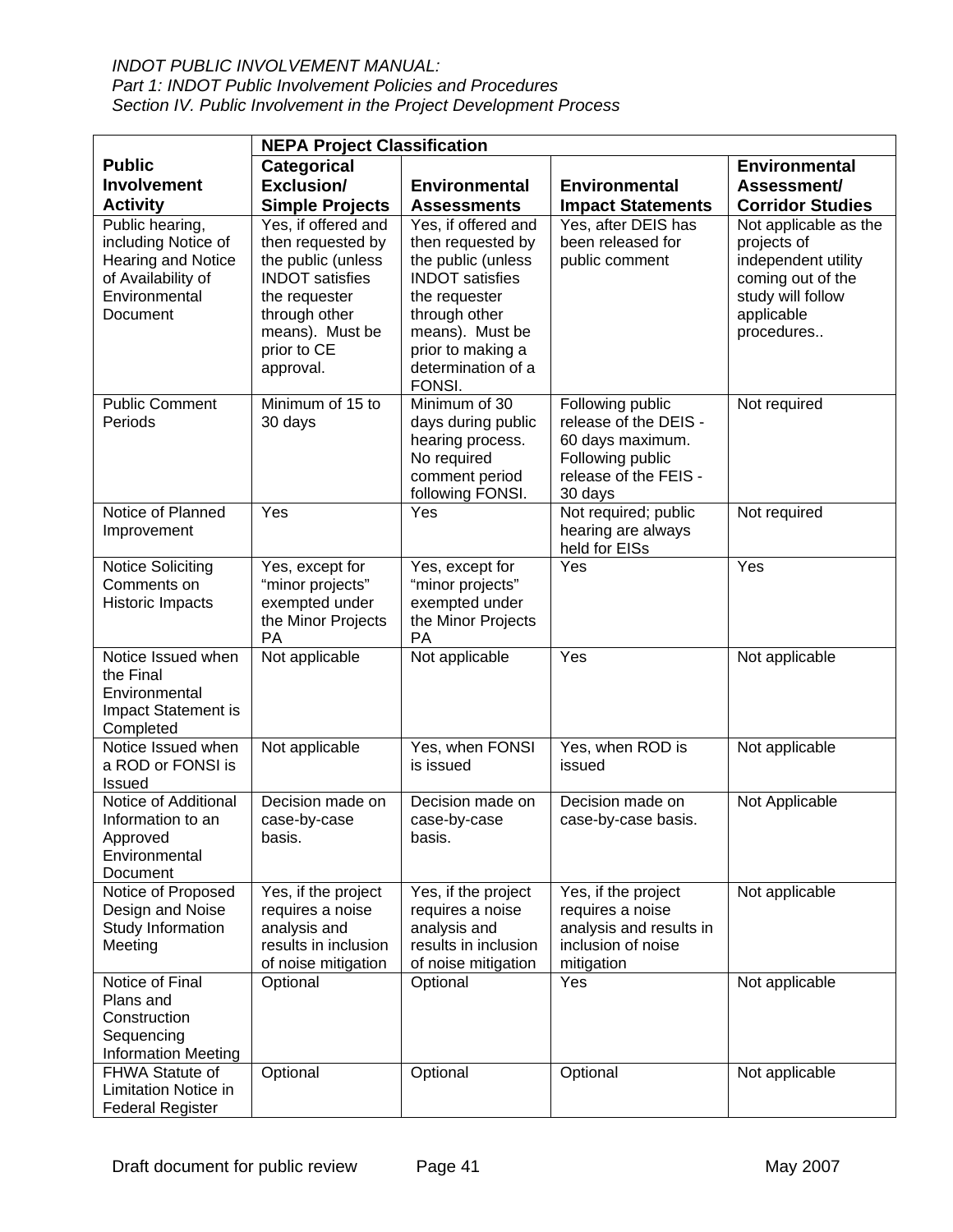<span id="page-45-0"></span>*INDOT PUBLIC INVOLVEMENT MANUAL: Part 1: INDOT Public Involvement Policies and Procedures Section V. Public Involvement Activities in Construction, Operations, and Maintenance Phases of Transportation Projects* 

## **V. PUBLIC INVOLVEMENT ACTIVITIES IN CONSTRUCTION, OPERATIONS, AND MAINTENANCE PHASES OF TRANSPORTATION PROJECTS**

INDOT conducts a number of activities to communicate with the public during the construction, operations, and maintenance phases.<sup>[18](#page-45-1)</sup> For example, during construction, INDOT staff work with local homeowners and businesses to address access and disruption concerns. Information about road closures and delays, posted on signs during construction and maintenance activities, is a form of public involvement. INDOT communicates on an ongoing basis to the public through its website, variable message signs, and newspaper announcements.

Community Advisory Committees may continue to meet and provide input to INDOT/FHWA in the construction and operations phases.

<span id="page-45-1"></span><sup>&</sup>lt;sup>18</sup> There are no federal public involvement requirements for the design, construction, operations, and maintenance phases of transportation projects.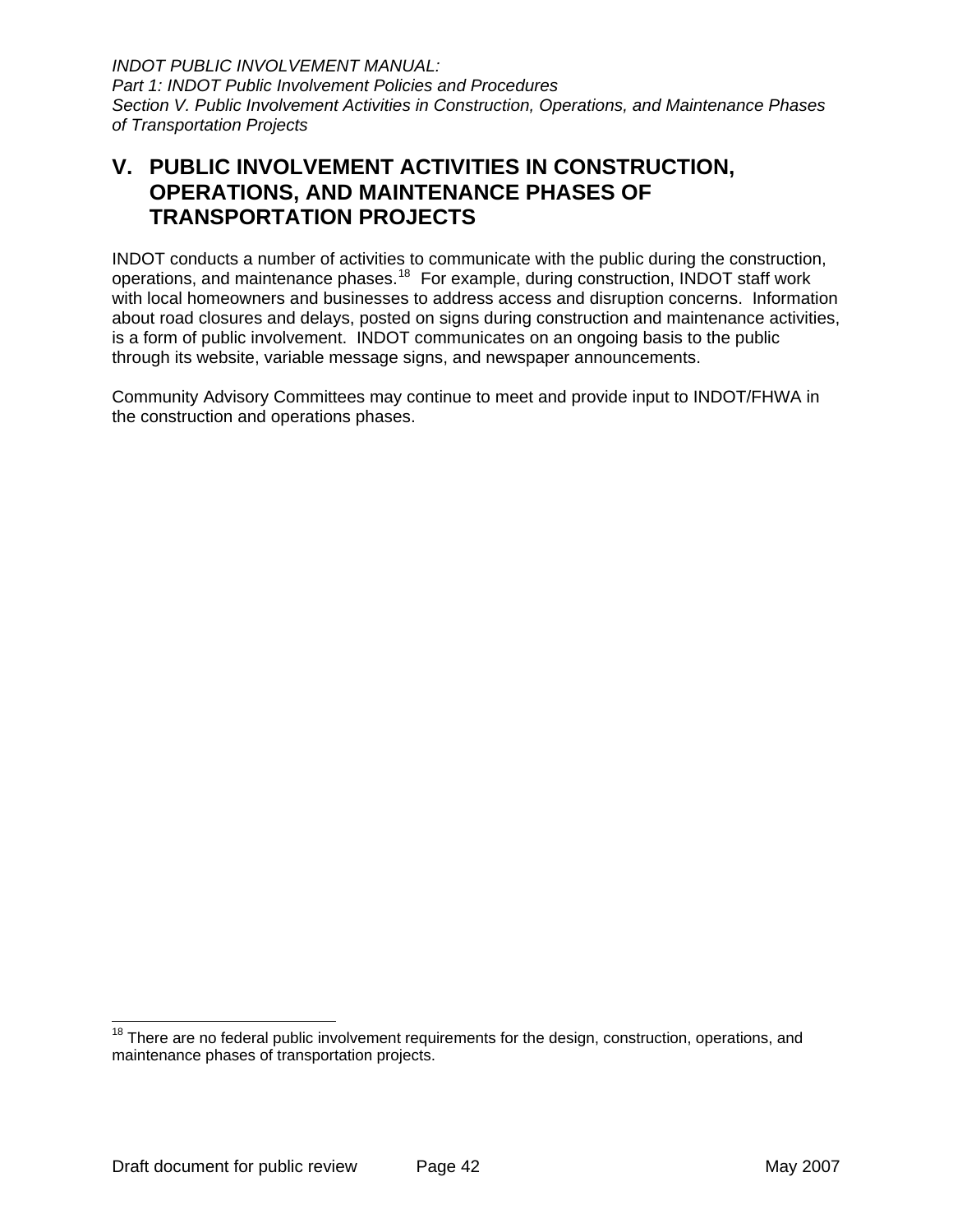## <span id="page-46-0"></span>**VI. REQUIREMENTS RELATED TO CONDUCTING PUBLIC HEARINGS**

The public involvement requirements that are associated with project development include either holding public hearings or offering the public the opportunity to request a public hearing. Federal regulations and state law is more prescriptive about public hearings than any other element of public involvement. This portion of the *Policies and Procedures* describes how INDOT will adhere to the federal and state public hearing requirements.

The public hearing is an opportunity for the public to make formal statements of their views immediately before project decision-making and, in the case of an Environmental Impact Statement (EIS), preparation of the Final Environmental Impact Statement (FEIS). INDOT views the hearing as a specific, observable administrative benchmark for public involvement.

The following are the specific requirements related to offering the opportunity to request a public hearing and/or conducting a public hearing:

## A. Notice of Opportunity to Request a Public Hearing

Following the release of documentation for a Categorical Exclusion (CE), INDOT may choose to hold a public hearing or may choose to offer the public an opportunity to request a public hearing or to comment on the project.<sup>[19](#page-46-1)</sup> The following requirements apply when offering an opportunity to request a public hearing:

#### 1. **Public Notice of Planned Improvement**

For CE projects that meet the criteria listed in Section IV.C.4, INDOT publishes a "Public Notice of Planned Improvement," which is a formal legal notice of the action that INDOT will undertake. This notice is published in the legal notice section of relevant newspapers and mailed to currently known property owners, INDOT's statewide mailing list (those persons and organizations who have requested such notification), and project mailing list. The notice offers the opportunity to request a public hearing and includes procedures for requesting a hearing and a notification deadline for requesting the hearing.<sup>[20](#page-46-2)</sup> For EAs, the notice also includes an announcement of the availability of the EA document and where it may be obtained or reviewed. The notice also provides the public an opportunity to comment on the project.

#### 2. **Request for a Public Hearing/Decision on Whether to Hold a Public Hearing**

If a member of the public requests a public hearing, INDOT will make a determination of whether to hold a public hearing, based on (a) the number of such requests received and (b) whether INDOT can satisfy the needs of the requester(s) through individual, direct contact.

 $19$  23 CFR 771.111(a)(2)(ii) and (iii)

<span id="page-46-2"></span><span id="page-46-1"></span> $20$  23 CFR 771.111(h) states that a minimum 15-day notification period will adequately serve as the required "reasonable notice" to the public of the hearing opportunity, but suggests that a longer period may be more appropriate.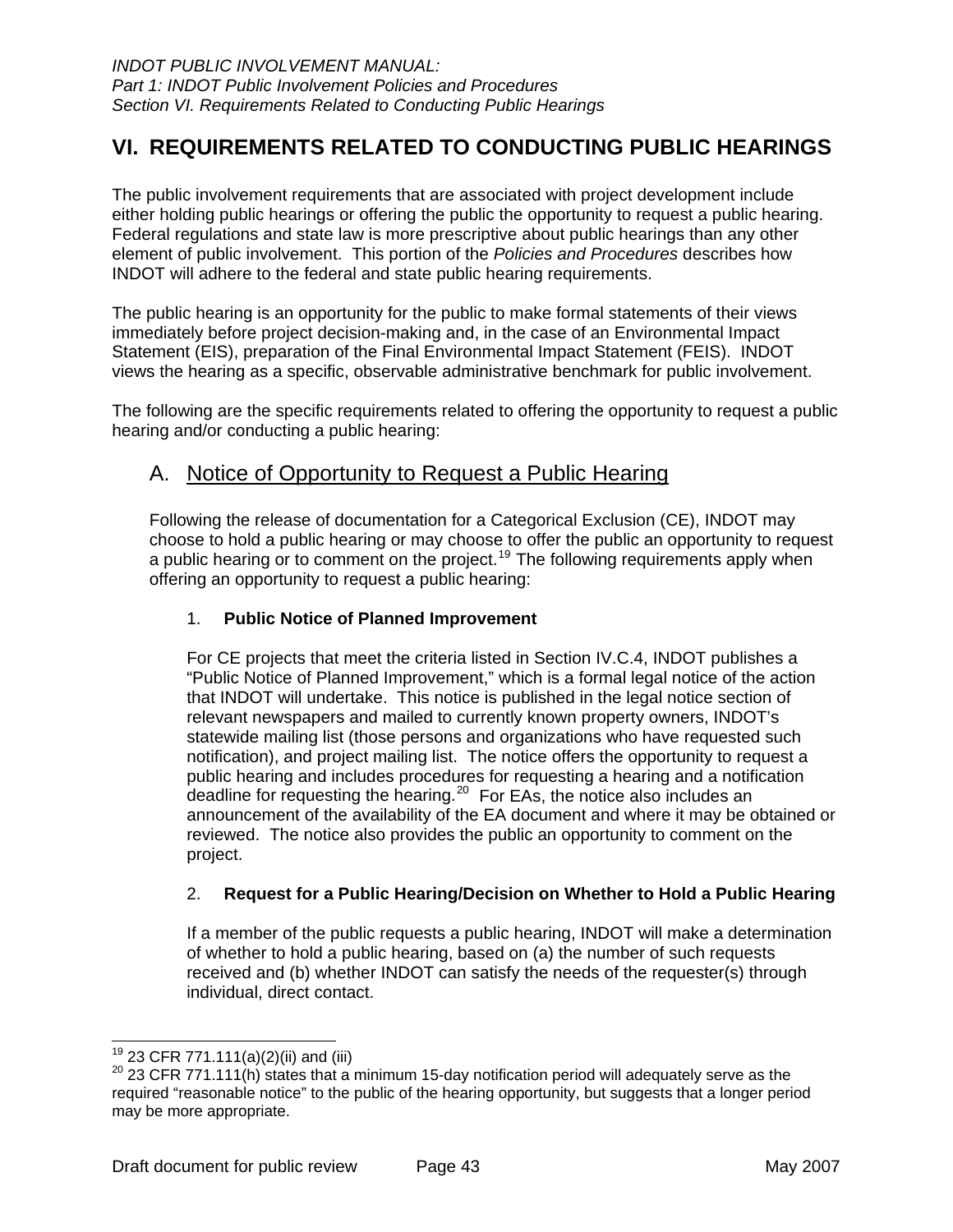#### <span id="page-47-0"></span>3. **If no Public Hearing is Held**

If there is no request for a public hearing or if INDOT determines that it is not in the public interest to hold a public hearing, INDOT's Public Hearings Section will prepare a report to serve as documentation for the certification that the public involvement requirements have been satisfied. INDOT will document the responses to the concerns raised by the requester, if any, and provide this response to the person(s) who raised the concerns.

### B. Notice of Public Hearing

The following requirements apply when a public hearing is held.

#### 1. **Timing and Content**

When a public hearing is held, INDOT is required to issue a public notice of the public hearing at least 15 days prior to the public hearing. INDOT policy requires notices on two different dates.

- a. The first notice is at least 15 days prior to the hearing.
- b. The second notice is approximately 5 to 7 days prior to the hearing.

The notice specifies the date, time, place, and purpose of the hearing, contains a brief description of the proposal, and specifies where the pertinent document is available for inspection. In addition, the notice provides contact information for requesting assistance for persons with a disability.

#### 2. **Placement**

INDOT requires the hearing notice to be placed in the legal notice section of the newspaper. The notice is also mailed to individuals and organizations on INDOT's statewide and project mailing lists. In addition, INDOT may also do the following:

- a. Placement of the hearing notice in more conspicuous places within the newspaper
- b. Publication of the notice in media that is appropriate for traditionally underserved populations that may be impacted by the project
- c. Publication of notice in other relevant periodicals, as appropriate
- d. Distribution of press releases to the media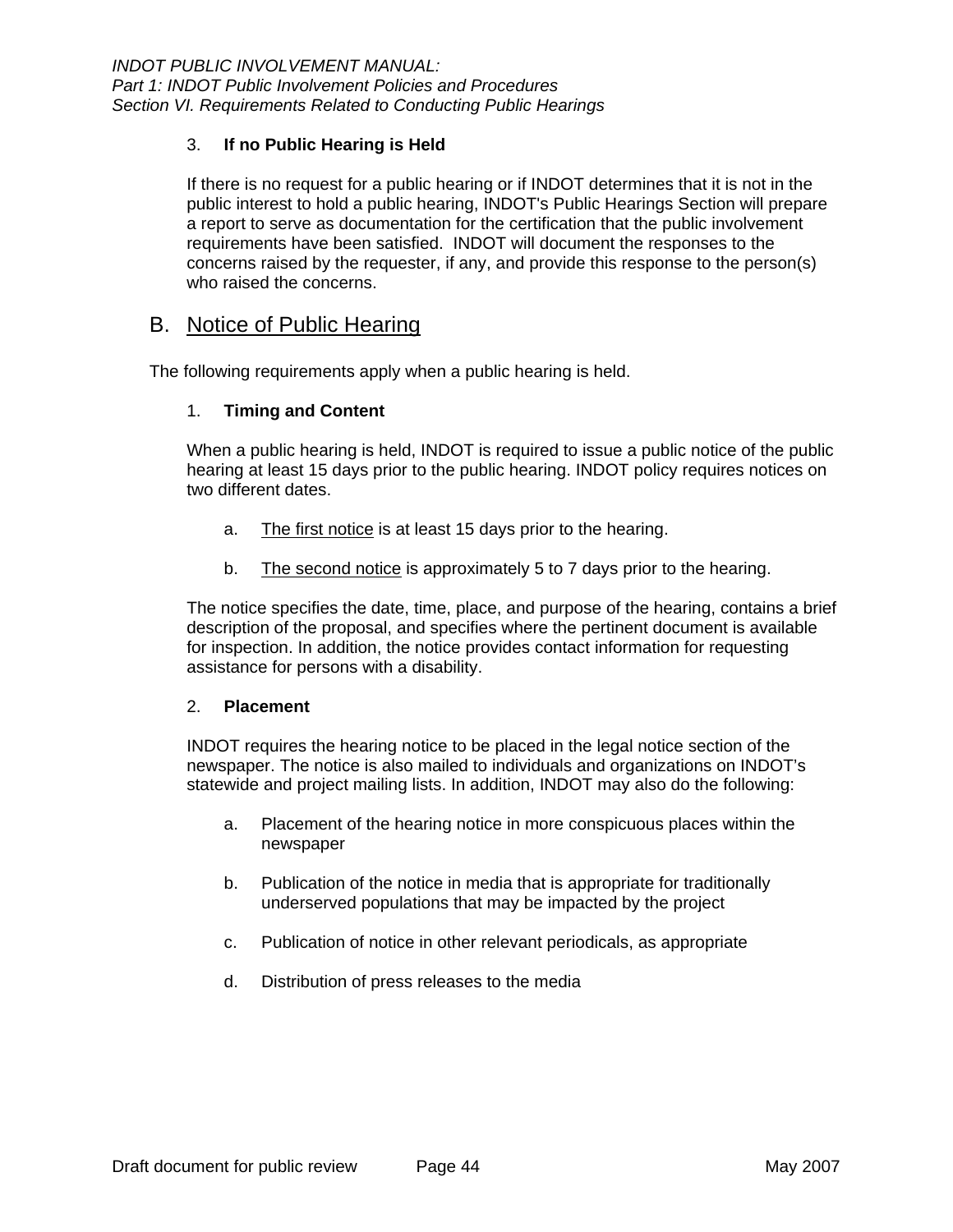## <span id="page-48-0"></span>C. Coordination of Public Hearing Process with U.S. Army Corps of Engineers (USACE)

INDOT coordinates its public hearing process with the USACE public hearing requirements. Therefore, the public hearing notice will also include reference to USACE solicitation of public comments. When INDOT is applying for a 404 Permit Application under the Clean Water Act, INDOT will assist the USACE with the USACE public notice announcing the availability of the Permit Application<sup>[21](#page-48-1)</sup> and seeking comments on the application, including comments on wetland impacts and floodplain encroachments, if applicable.

## D. Format for Public Hearings

Public hearings will be held at a place and time generally convenient for persons affected by or interested in the proposed undertaking. The hearing location must be accessible in order to accommodate people with disabilities.

The required format for public hearings includes the following, as appropriate:

#### 1. **Presentation Content**

Representatives of INDOT, the Metropolitan Planning Organization (MPO), and (if applicable) the local authority or its agent, will explain the following information, if appropriate:

- a. The project's purpose, need, and consistency with the goals and objectives of any local urban planning
- b. The project's alternatives and major design features
- c. The social, economic, environmental, and other impacts of the project
- d. The relocation assistance program and the right of way acquisition process
- e. The availability of the appropriate environmental document
- f. INDOT's procedures for receiving both oral and written statements from the public

#### <span id="page-48-3"></span>2. **Methods for Public Comment**

INDOT is committed to providing a public hearing format that allows full public participation. Therefore, INDOT will provide the opportunity for an attendee to choose from at least three methods to provide comment, which may include:

a. Public statements before an audience of concerned citizens<sup>[22](#page-48-2)</sup>, with a transcript made of these statements (this method is always required for a public hearing) $^{23}$  $^{23}$  $^{23}$ 

 $21$  33 USC 1344A and H (Clean Water Act)

<span id="page-48-2"></span><span id="page-48-1"></span> $22$  IC-8-23-2-17 (b) and (c) states "(b) Whenever the department holds a public hearing, the department shall allow any person an opportunity to be heard in the presence of others who are present to testify and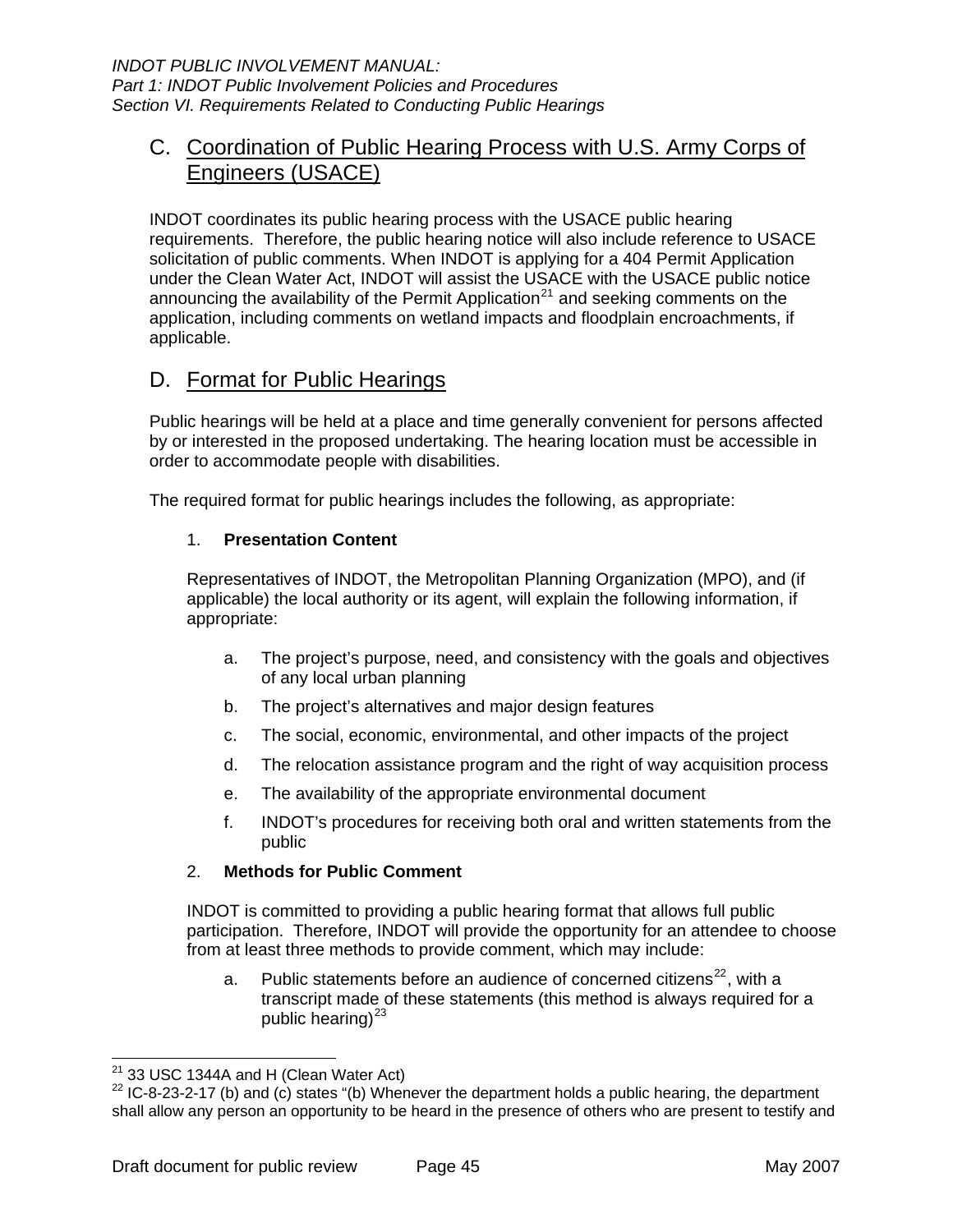- <span id="page-49-0"></span>b. Verbal comments made privately during the meeting to a tape recorder, which INDOT can include in the hearing transcript
- c. Written comments which will be accepted in person at the public hearing, by mail, or via the internet

## E. Public Hearing Documentation

A transcript is made of verbal statements and comments made at the public hearing. The transcript is accompanied by copies of all written statements from the public, both submitted at the public hearing and during an announced period after the hearing. The future availability of the transcript is announced at the Public Hearing. In addition, copies are provided to individuals who request such copies. A summary of public hearing proceedings will be included in the Final EIS or will accompany the request for a FONSI. INDOT submits to FHWA a copy of each Public Hearing transcript and a Certificate of Compliance Form (see Appendices for a sample form) that states that a required hearing or hearing opportunity was offered.

-

in accordance with subsection (c). (c) The department, through the commissioner or the commissioner's designee, may limit testimony at a public hearing to a reasonable time stated at the opening the public hearing."

 $23$  23 CFR 771.111(h)(2)(vi) states "State public involvement/public hearing procedures must provide for:...Submission to the FHWA of a transcript of each public hearing and a certification that a required hearing or hearing opportunity was offered. The transcript will be accompanied by copies of all written statements from the public, both submitted at the public hearing or during an announced period after the public hearing."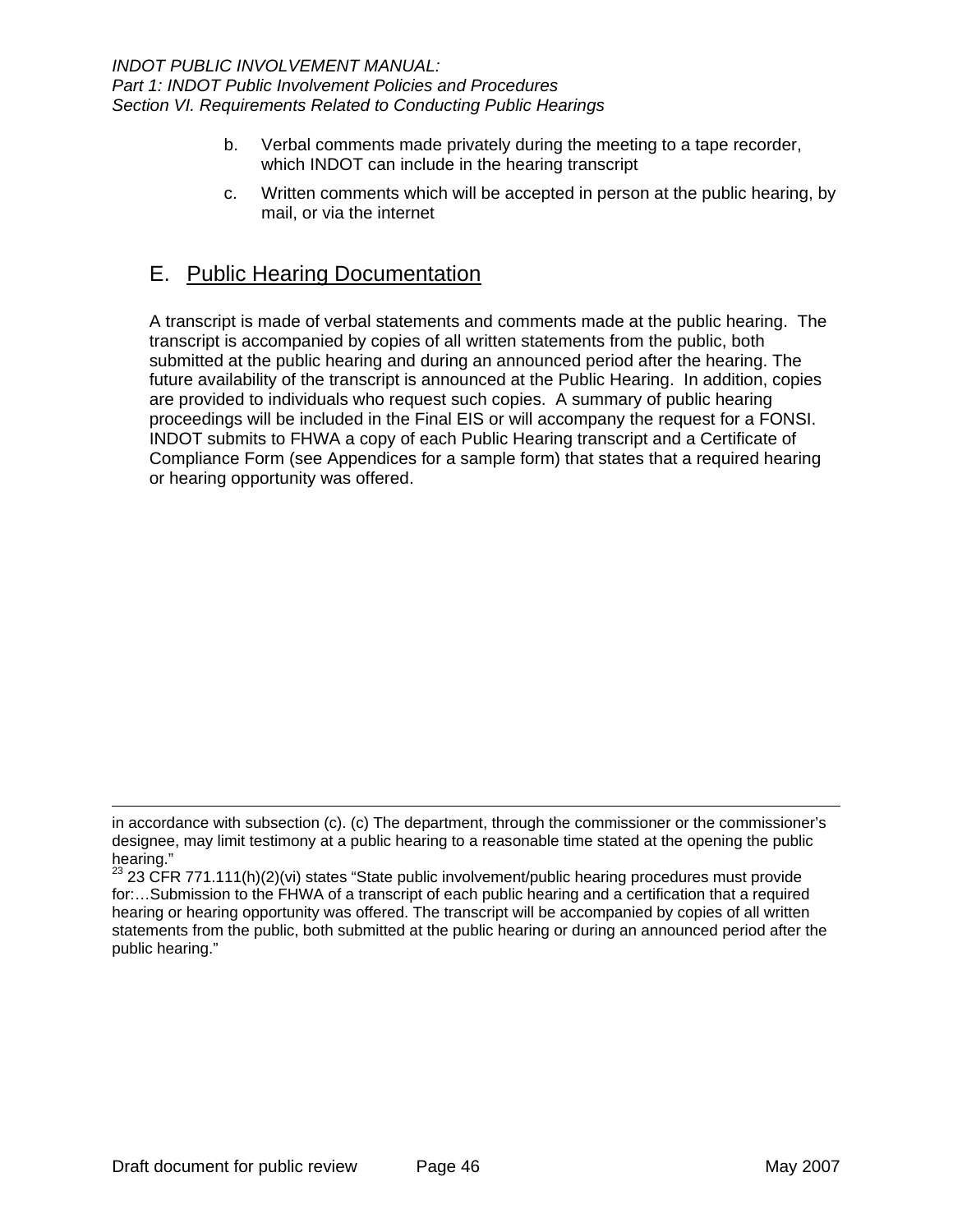<span id="page-50-0"></span>*INDOT PUBLIC INVOLVEMENT MANUAL: Part 1: INDOT Public Involvement Policies and Procedures Section VII. Inclusion of Under-Served Individuals and Communities in INDOT Public Involvement Plans and Activities* 

## **VII. INCLUSION OF UNDER-SERVED INDIVIDUALS AND COMMUNITIES IN INDOT PUBLIC INVOLVEMENT PLANS AND ACTIVITIES**

INDOT believes that an effective public involvement process should actively seek out and engage those individuals who may otherwise be under-served in the transportation planning, programming, and project development process. 23 CFR 771.105 states that, "No person, because of handicap, age, race, color, sex, or national origin, be excluded from participating in, or denied benefits of, or be subject to discrimination under any Administration program or procedural activity required by or developed pursuant to this regulation."

## A. INDOT's Compliance with the Americans with Disabilities Act

The Americans with Disabilities Act (ADA) (<http://www.usdoj.gov/crt/ada>) requires that individuals with disabilities be provided equal opportunity to participate in or benefit from public services, programs, and activities. The ADA prohibits discrimination and ensures equal opportunity for persons with disabilities in employment, State and local government services, public accommodations, commercial facilities, and transportation. By encouraging the involvement of individuals with disabilities, INDOT is afforded a valuable perspective on the attitudes and needs of an important component of the community for whom the transportation improvements are implemented. When designing and implementing public involvement, INDOT gives consideration to the needs of individuals with disabilities. To accommodate individuals with hearing, speech, vision, or mobility limitations, INDOT's requirements include the following:

#### 1. **Accessibility**

Holding public meetings and hearings in places that are accessible to individuals in wheelchairs.

#### 2. **Assistance to People with Disabilities**

Upon advanced request, providing assistance to people with physical disabilities who wish to participate and give testimony in public meetings and hearings, including, for example, use of sign language interpreters, listening assistance mechanisms, a telecommunications device for the deaf, recording devices, or accessible format of materials for sight-impaired persons (e.g., large print, tape recordings, Braille or electronic formats, or individuals to explain the content of visual displays).

#### 3. **Contact Person for Requests for Accommodation**

Providing a contact person's telephone number in all meeting/hearing notices and advertisements so that individuals with special needs can request to be accommodated at meetings/hearings.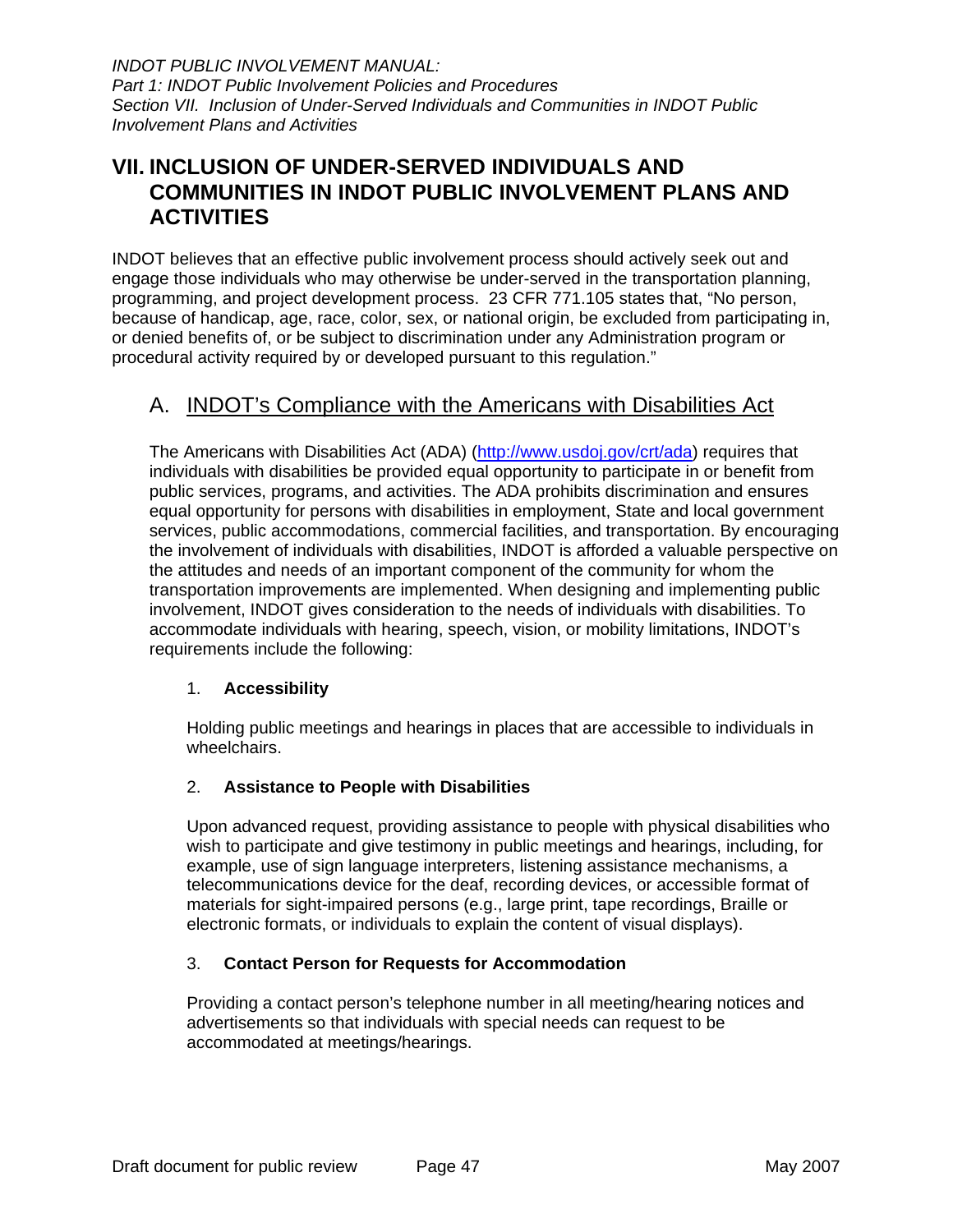## <span id="page-51-0"></span>B. INDOT'S Compliance with Title VI of the Civil Rights Act of 1964 and Environmental Justice in Conducting Public Involvement in Planning, Programming, and Project Development

Title VI of the Civil Rights Act of 1964 $^{24}$  $^{24}$  $^{24}$  states that "discrimination on the ground of race, color, or national origin shall not occur in connection with programs and activities receiving Federal financial assistance and authorizes and directs the appropriate Federal departments and agencies to take action to carry out this policy" and that "no person in the United States shall be excluded from participation in or otherwise discriminated against on the ground of race, color, or national origin under any program or activity receiving Federal financial assistance." The Federal Highway Act of 1973 added prohibition of discrimination on the basis of sex (U.S.C. 324), and the Age Discrimination Act of 1975 (42 U.S.C 6101) added prohibition of discrimination on the basis of age.

Environmental Justice is an obligation defined through a set of Environmental Justice Orders (Executive Order 12898, the USDOT Order on Environmental Justice, and the FHWA Order on Environmental Justice, *please see Appendices*). These state that it is an obligation, when there is federal action involved, to avoid or minimize and mitigate adverse impacts to low-income and minority populations and to assure that disproportionately high and adverse impacts on these populations are identified and addressed. The U.S. Environmental Protection Agency describes environmental justice ([www.epa.gov/compliance/basics/ej.html](http://www.epa.gov/compliance/basics/ej.html)) as follows (emphasis added):

*Environmental Justice is the fair treatment and meaningful involvement of all people regardless of race, color, national origin, or income with respect to the development, implementation, and enforcement of environmental laws, regulations, and policies. Fair treatment means that no group of people should bear a disproportionate share of the negative environmental consequences resulting from industrial, governmental and commercial operations or policies. Meaningful involvement means that: (1) people have an opportunity to participate in decisions about activities that may affect their environment and/or health; (2) the publics contribution can influence the regulatory agency's decision; (3) their concerns will be considered in the decision making process; and (4) the decision makers seek out and facilitate the involvement of those potentially affected.* 

Public involvement is a key to addressing environmental justice issues. First, it is the best source of information about people's perceptions of impacts and benefits and can help develop a picture of the fabric of the community which will be affected by the transportation project. Second, there is a responsibility to ensure that affected populations comprised of low-income and minority people have an opportunity for meaningful participation in public involvement activities.

<span id="page-51-1"></span><sup>-</sup> $^{24}$  42 U.S.C. 2000(d)-2000(d)(1)